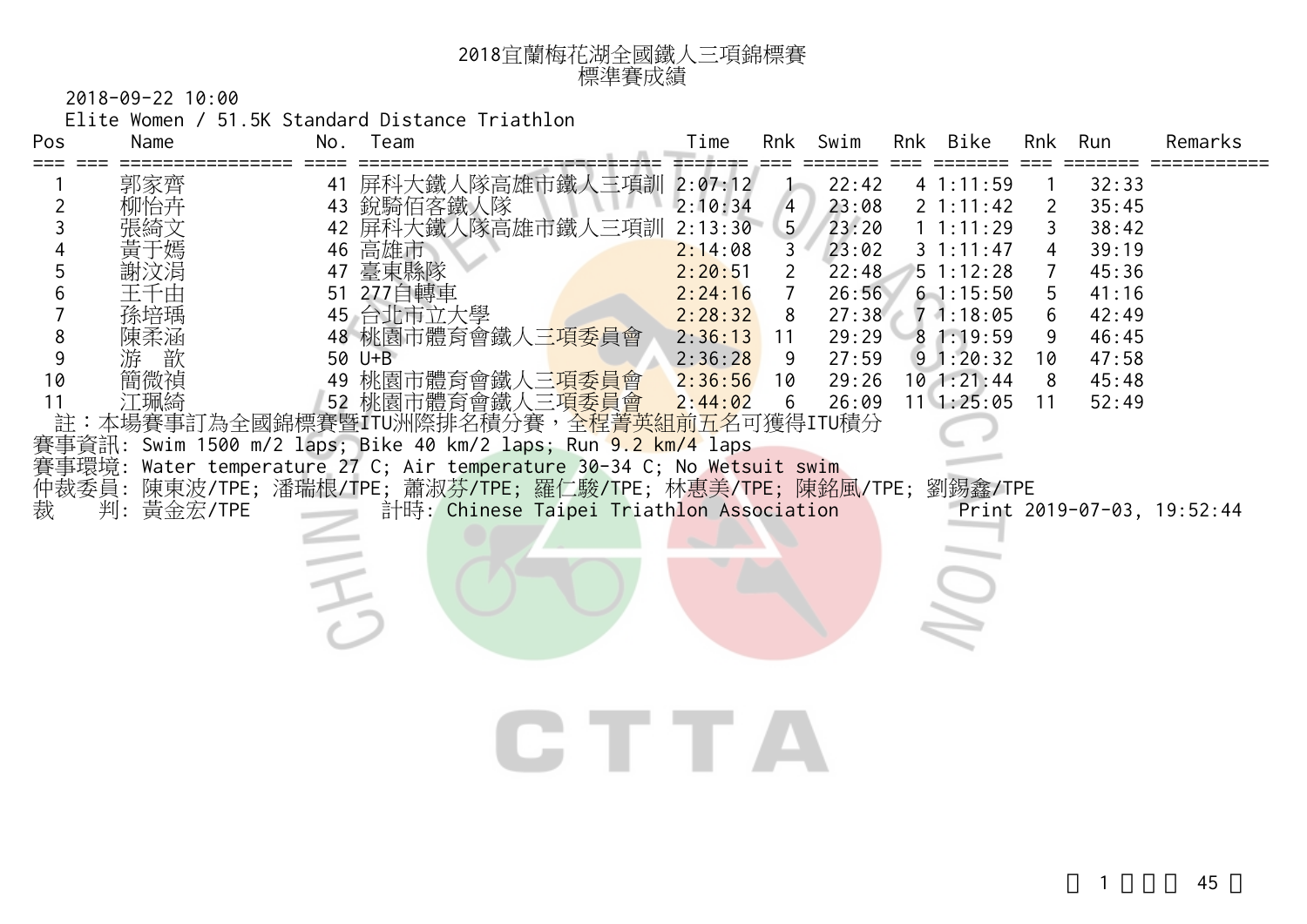| 2018宜蘭梅花湖全國鐵人三項錦標賽 |
|--------------------|
| 標準賽成績              |

2018-09-22 10:02

Elite Men / 51.5K Standard Distance Triathlon

| Pos |         | Name | No.      | Team                        | Time    | Rnk            | Swim  | Rnk | Bike             | Rnk            | Run        | Remarks      |
|-----|---------|------|----------|-----------------------------|---------|----------------|-------|-----|------------------|----------------|------------|--------------|
|     |         | 張團畯  |          |                             | 1:52:06 | ム              | 21:08 |     | 11:00:58         |                | 30:00      |              |
|     | +15 王威凱 |      |          | ZIV運動眼鏡                     | 1:54:18 | $\overline{3}$ | 21:12 |     | 21:01:05         | 5              |            | 31:47 轉換違規   |
| 3   |         | 張家豪  | 4        |                             | 1:55:50 | $\mathcal{I}$  | 22:43 |     | $10$ 1:02:48     | $\overline{2}$ | 30:20      |              |
|     |         | 吳承泰  | 34       | 台北市立大學                      | 1:56:02 | 8              | 22:44 |     | 91:02:47         |                | 30:32      |              |
| 5   |         | 林志峰  | 5        | 台北市立大學                      | 1:56:28 | 12             | 23:46 |     | 41:01:47         | 4              | 30:56      |              |
|     |         | 莊柏千  | 16       | 台北市立大學                      | 1:57:40 | 10             |       |     | 22:48 11 1:02:51 | 6              | 32:02      |              |
|     |         | 李家豐  | 33       | 鋭騎佰客鐵人隊高市正修科技大              | 1:58:57 | 15             | 23:49 |     | 61:01:50         | 8              | 33:18      |              |
| 8   |         | .家瑋  |          | 29 桃園市體育會鐵人三項委員會            | 1:59:04 | 6              | 21:34 |     | $14$ 1:04:14     | 7              | 33:17      |              |
| 9   |         | 謝育宏  | 9        | 臺灣體育運動大學                    | 2:00:27 | 16             | 23:50 |     | 31:01:41         | 12             | 34:57      |              |
| 10  | $+15$   | 邱韋強  | 15       | 桃園市體育會鐵人三 <mark>項委員會</mark> | 2:00:58 | 20             | 23:55 |     | 71:01:58         | 11             | 34:51      |              |
| 11  |         | 蔡曜宇  | 10       | 277自轉車                      | 2:04:01 | 13             | 23:47 |     | 81:02:07         | 18             | 38:08      |              |
| 12  |         | 呂揚民  |          | 台北市立大學                      | 2:04:26 | 17             | 23:53 |     | 18 1:06:33       | 9              | 34:01      |              |
| 13  |         | 楊博智  |          | 32 銳騎佰客鐵人隊花蓮東華大學            | 2:04:37 | 26             | 26:17 |     | 151:04:20        | 10             | 34:01      |              |
| 14  |         | 蘇立安  |          | 台北市立大學                      | 2:06:46 | 28             | 26:59 |     | $12 \t1:03:45$   | 13             | 36:03      |              |
| 15  |         | 陳世銘  | 19       | 桃園市體育會鐵人三項委員會               | 2:07:23 | 27             | 26:37 |     | 13 1:03:52       | 15             | 36:55      |              |
| 16  | $+15$   | 馮昶鈞  | 12       |                             | 2:10:25 | 14             | 23:49 |     | 19 1:06:54       | 20             |            | 39:28 未參加技術? |
| 17  | $+30$   | 謝漢霖  | 11       |                             | 2:10:33 | 18             | 23:53 |     | 51:01:49         | 25             |            | 44:21 未與會/驗車 |
| 18  |         | 陳政豪  |          | 18 台北市立大學                   | 2:10:57 | $\overline{4}$ | 21:20 |     | 211:09:23        | 21             | 40:15      |              |
| 19  |         | 邱苡綸  |          | 28 桃園市體育會鐵人三項委員會            | 2:12:16 | 25             | 25:24 |     | 171:05:00        | 23             | 41:53      |              |
| 20  |         | 楊凱傑  |          | 27 桃園市體育會鐵人三項委員會            | 2:14:29 | 24             | 25:21 |     | 22 1:11:37       | 16             | 37:32      |              |
| 21  |         | 陸世寬  | $\delta$ |                             | 2:15:43 | 21             | 23:57 |     | 26 1:13:09       | 19             | 38:38      |              |
| 22  |         | 張勝諺  |          | 東風鐵人                        | 2:16:25 | 29             | 27:01 |     | 25 1:12:49       | 14             | 36:36      |              |
| 23  |         | 柳承宇  | 22       | 台北市立大學                      | 2:18:01 | 23             | 25:13 |     | 23 1:12:25       | 22             | 40:24      |              |
| 24  |         | 王奕翔  | 26       | 台北市立大學                      | 2:19:30 | 11             | 22:56 |     | $30$ 1:14:16     | 24             | 42:18      |              |
| 25  |         | 張宇辰  | 20       | 桃園市體育會鐵人三項委員會               | 2:19:53 | 5              | 21:25 |     | 24 1:12:44       | 27             | 45:46      |              |
| 26  |         | 蔡松祐  | 25       | 台北市立大學                      | 2:24:55 | 32             | 28:03 |     | 31 1:19:17       | 17             | 37:36      |              |
| 27  |         | 毛培瑞  | 6        |                             | 2:28:07 | 30             | 27:09 |     | 28 1:13:54       | 28             | 47:06      |              |
| 28  |         | 陳書田  | 23       | 台北市立大學                      | 2:30:04 | 22             | 23:57 |     | 29 1:14:05       | 29             | 52:02      |              |
| 29  |         | 林昱翔  | 24       | 台北市立大學                      | 2:34:35 | 31             | 27:51 |     | 32 1:21:52       | 26             | 44:52      |              |
| 30  |         | 李念錚  | 30       | 臺灣體育運動大學                    | 2:40:33 | 19             | 23:54 |     | $27$ 1:13:25     |                | 30 1:03:15 |              |
|     |         | 林威志  |          | 屏科大鐵人隊高雄市鐵人三項訓              |         | $\overline{2}$ | 21:09 |     | 16 1:04:26       |                |            |              |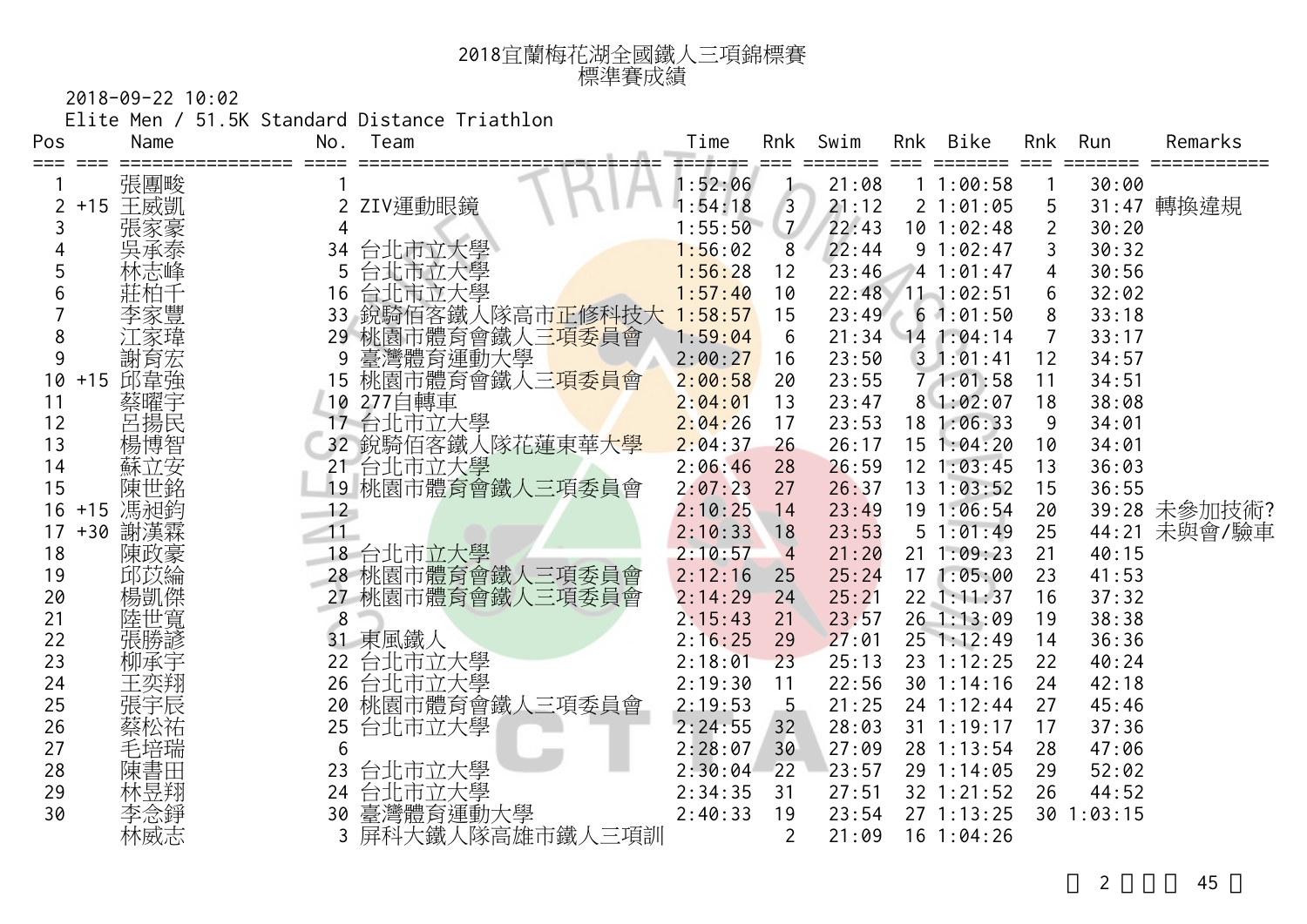|              |                                                                |                                                                        | $9$ $22:47$ $20$ $1:07:33$ |                            |  |
|--------------|----------------------------------------------------------------|------------------------------------------------------------------------|----------------------------|----------------------------|--|
|              |                                                                | 註:#11.#12未參加技術會議罰時15sec,#11未驗車罰時15sec,#2轉換區物品放置違規罰時15sec               |                            |                            |  |
|              | 賽事資訊: Swim 1500 m/2 laps; Bike 40 km/2 laps; Run 9.2 km/4 laps |                                                                        |                            |                            |  |
|              |                                                                | 賽事環境: Water temperature 27 C; Air temperature 30-34 C; No Wetsuit swim |                            |                            |  |
|              |                                                                | 仲裁委員: 陳東波/TPE; 潘瑞根/TPE; 蕭淑芬/TPE; 羅仁駿/TPE; 林惠美/TPE; 陳銘風/TPE; 劉錫鑫/TPE    |                            |                            |  |
| 裁  判:黃金宏/TPE |                                                                | 計時: Chinese Taipei Triathlon Association                               |                            | Print 2019-07-03, 19:52:44 |  |

| RALHIA                      |
|-----------------------------|
| 2018宜蘭梅花湖全國鐵人三項錦標賽<br>標準賽成績 |

50+ AG Women / 51.5K Standard Distance Triathlon

| Pos | Name                            | Team<br>No.                                                           | Time                                                | Rnk     | Swim                                      | Rnk | Bike                                                                         | Rnk | Run                                             | Remarks |
|-----|---------------------------------|-----------------------------------------------------------------------|-----------------------------------------------------|---------|-------------------------------------------|-----|------------------------------------------------------------------------------|-----|-------------------------------------------------|---------|
|     | 黃秋梅<br>李娟娟<br>王珮淳<br>陳月嬌<br>李聖苓 | 208<br>海龍長泳<br>205<br>鐵人<br>、拔巴<br>202<br>獨角龍鐵人<br>206<br>三個傻瓜<br>207 | 2:52:31<br>2:59:52<br>3:07:07<br>3:24:12<br>3:35:58 | 5.<br>6 | 33:53<br>41:08<br>45:57<br>36:14<br>48:56 |     | 1:24:19<br>$3 \cdot 1:33:44$<br>21:28:45<br>$5 \; 1:42:30$<br>$4 \; 1:41:41$ |     | 54:19<br>45:01<br>52:27<br>61:05:29<br>51:05:22 |         |
|     | 梁笑慧<br>蔡秀楀                      | 203 Lion and rabbit<br>4 風城鐵人團<br>204                                 | 3:39:26<br>3:41:43                                  | 4       | 56:27<br>41:08                            |     | 1:45:11<br>$6 \; 1:44:42$                                                    |     | 57:49<br>1:15:54                                |         |

賽事資訊: Swim 1500 m/2 laps; Bike 40 km/2 laps; Run 9.2 km/4 laps 賽事環境: Water temperature 27 C; Air temperature 30-34 C; <mark>No W</mark>etsuit swim 仲裁委員: 陳東波/TPE; 潘瑞根/TPE; 蕭淑芬/TPE; 羅仁駿/TPE; 林惠美/TPE; 陳銘風/TPE; 劉錫鑫/TPE 裁 判: 黃金宏/TPE 計時: Chinese Taipei Triathlon Association Print 2019-07-03, 19:52:44

## CTTA

 $3 \overline{45}$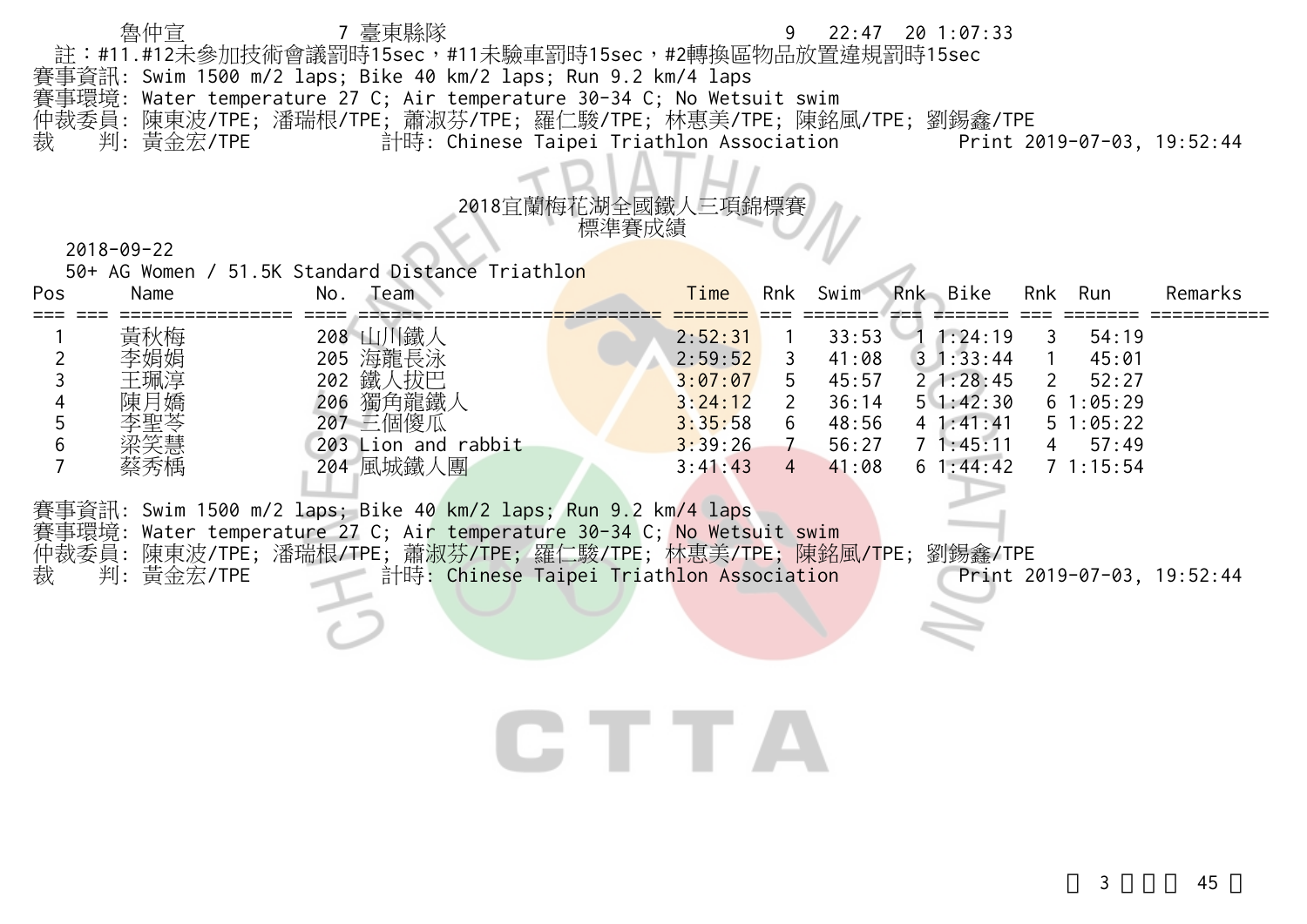| 2018宜蘭梅花湖全國鐵人三項錦標賽 |
|--------------------|
| 標準賽成績              |

40-49 AG Women / 51.5K Standard Distance Triathlon

| Pos | Name        | No.<br>Team                        | Time<br>Swim<br><b>Bike</b><br>Rnk<br>Rnk<br>Run<br>Rnk            | Remarks |
|-----|-------------|------------------------------------|--------------------------------------------------------------------|---------|
| === | 彭晏情         | 新北市蘆洲區鐵人三項委員會<br>184               | 45:17<br>39:16<br>11:20:01<br>2:44:32<br>$\mathbf{3}$              |         |
|     | 官怡君         | 林家軍<br>181                         | 2:56:58<br>21:22:56<br>52:02<br>42:01<br>$\overline{7}$<br>5       |         |
|     | 羅玉君         | 182 林家軍                            | 2:59:21<br>37:59<br>$\overline{2}$<br>41:28:15<br>53:08            |         |
|     | 梁蘭麗         | 162                                | 45:27<br>31:24:34<br>51:11<br>3:01:11<br>11<br>4                   |         |
|     | 阮詩雅         | 獨角龍鐵<br>186                        | 29:19<br>3:05:26<br>$13 \t1:45:35$<br>50:33<br>$\mathbf{1}$        |         |
| b   | 柳妙貞         | 170                                | 41:34<br>3:06:52<br>5<br>$9 - 1:35:04$<br>50:15                    |         |
|     |             | 171                                | 3:07:08<br>41:48<br>51:30:34<br>54:47<br>6<br>11                   |         |
| 8   |             | 189 Morning 粗鐵團                    | 53:36 浮標<br>3:11:00<br>46:37<br>71:30:49<br>14<br>9                |         |
| 9   | 陳采柔         | 新北市蘆洲區鐵人三 <mark>項委員會</mark><br>192 | 3:15:00<br>45:26<br>81:35:03<br>54:33<br>10<br>10                  |         |
| 10  | 高仁品         | 179 U+B                            | 61:30:35<br>3:16:29<br>12<br>45:34<br>13 <sup>1</sup><br>1:00:21   |         |
| 11  | 周瑜琦         | 172                                | 3:20:17<br>18<br>50:22<br>$10$ 1:37:32<br>6<br>52:24               |         |
| 12  |             | 80 布萊特傢飾                           | 3:27:59<br>39:49<br>$15$ 1:47:51<br>12 <sup>2</sup><br>:00:20<br>4 |         |
| 13  | 李美瑩         | 185 彰化黑金剛泳隊                        | 3:31:14<br>54:54<br>1:42:54<br>8<br>53:26<br>23<br>11              |         |
| 14  | 張沁汝         | 178 內湖鐵人                           | 3:34:43<br>42:37<br>$12 \t1:43:09$<br>20 1:08:58<br>8              |         |
| 15  | LO Chun Mui | 169                                | 3:42:19<br>52:02<br>$14$ 1:47:01<br>$15$ $1:03:18$<br>20           |         |
| 16  | 王釆緹         | 190 山川鐵人                           | 3:43:05<br>46:18<br>18 1:49:16<br>13<br>191:07:32                  |         |
| 17  | 蔣淑慧         | 187<br>駿通工業股份有限公司                  | 45:24<br>$17 \t1:48:54$<br>3:45:05<br>22 1:10:48<br>9              |         |
| 18  | 蕭明如         | $168 -$                            | 3:45:49<br>52:45<br>$16$ 1:48:24<br>$16$ 1:04:41<br>22             |         |
| 19  | 羅暐翔         | $175 -$                            | 3:49:14<br>19<br>51:36<br>191:50:30<br>18 1:07:09                  |         |
| 20  | 黃瑞蘭         | 165                                | 3:55:18<br>56:44<br>23 1:55:28<br>14 1:03:07<br>26                 |         |
| 21  | 許秀如         | 台師大休旅所王家<br>164                    | 3:57:46<br>50:20<br>20 1:52:32<br>24 1:14:55<br>17                 |         |
| 22  | -喬          | 191 快樂螢火蟲                          | 4:03:27<br>24 1:56:04<br>27 1:20:33<br>15<br>46:51                 |         |
| 23  | 房叔苑         | 161                                | 4:14:37<br>16<br>49:52<br>27 2:02:55<br>28 1:21:51                 |         |
| 24  | 蘇智虹         | 奔向彩虹<br>173                        | 4:19:55<br>1:10:05<br>$25$ 1:58:12<br>28<br>23 1:11:39             |         |
| 25  | 鄭淑娟         | 188 July02087                      | 4:20:24<br>24<br>55:36<br>28 2:07:47<br>26 1:17:02                 |         |
| 26  | 王銀釵         | 174                                | 26 2:02:33<br>4:24:26<br>27 1:04:55<br>25 1:17:00                  |         |
| 27  | 王麗珍         | 夢想家車隊<br>193                       | 29 1:24:59<br>$21 \t1:52:47$<br>17 1:06:59<br>4:24:43              |         |
| 28  | 郭桂玉         | 167                                | 4:32:24<br>21<br>52:14<br>29 2:07:57<br>29 1:32:14                 |         |
|     | DSQ 簡翠菊     | 風城鐵人團<br>176                       | 55:54<br>$22$ 1:53:53<br>21 1:10:36 RUN少信物<br>25                   |         |

賽事資訊: Swim 1500 m/2 laps; Bike 40 km/2 laps; Run 9.2 km/4 laps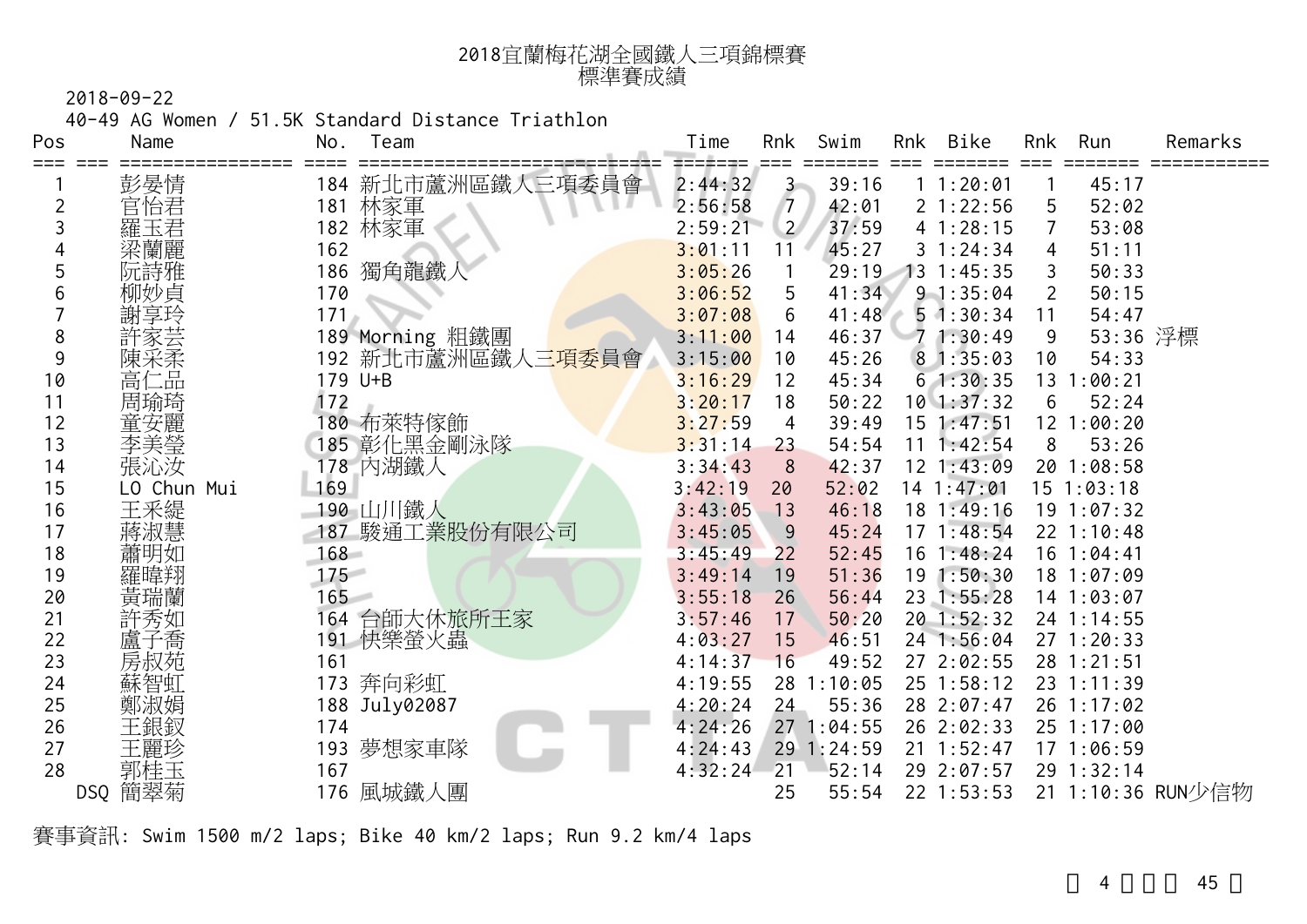| 2018宜蘭梅花湖全國鐵人三項錦標賽 |
|--------------------|
| 標準賽成績              |

30-39 AG Women / 51.5K Standard Distance Triathlon

| Pos      | Name      | Team<br>No.          | Time               | Rnk            | Swim                | Rnk | Bike                     | Rnk | Run                         | Remarks |
|----------|-----------|----------------------|--------------------|----------------|---------------------|-----|--------------------------|-----|-----------------------------|---------|
| === ===  | 林怡君       | 銳騎佰客鐵人隊高市瑞祥高中<br>153 | =======<br>2:42:42 |                | 29:22               |     | 31:21:59                 | 5   | 51:22                       |         |
| 2        | 陳佩筠       | 121                  | 2:49:19            | $\frac{2}{3}$  | 30:08               |     | 41:24:32                 | 11  | 54:40                       |         |
| 3        | 黃佳君       | 108 ZIV運動眼鏡          | 2:49:58            | 5 <sup>1</sup> | 34:10               |     | 21:21:49                 | 10  | 54:00                       |         |
|          | 程琬容       | 115                  | 2:52:17            |                | 22:59               |     | $16$ 1:37:24             | 6   | 51:54                       |         |
| 5        | 郭慧希       | 彰化黑金剛泳隊<br>136       | 3:00:36            | 26             | 46:05               |     | 51:25:13                 | 2   | 49:19                       |         |
| 6        | 艾可雯       | 149 PINdesign        | 3:00:51            | 16             | 42:21               |     | $7 - 1:28:48$            | 4   | 49:43                       |         |
|          | 陳時嫣       | 150 東風?人             | 3:03:42            | 19             | 44:10               |     | 81:29:58                 | 3   | 49:35                       |         |
| 8        | 費聿凡       | 109 ZIV運動眼鏡          | 3:05:22            | $\overline{4}$ | 32:24               |     | 91:30:07                 | 25  | 1:02:52                     |         |
| 9        | K GAUCHER | 114                  | 3:05:57            | 24             | 45:28               |     | 61:25:25                 | 13  | 55:04                       |         |
| 10       | 陳靄然       | 117                  | 3:06:55            | 14             | 41:46               |     | $10$ 1:32:43             | 7   | 52:27                       |         |
| 11       | 黃仲筠       | 105                  | 3:17:12            | 20             | 44:17               |     | $11 \t1:34:24$           | 16  | 58:32                       |         |
| 12       | 龔珮瑜       | 106                  | 3:18:19            | 17             | 42:39               |     | $14$ 1:35:33             | 20  | 1:00:08                     |         |
| 13       | 劉美蘭       | 102                  | 3:19:53            | 10             | 40:33               |     | $17 \t1:38:11$           |     | 21 1:01:09                  |         |
| 14       | 張寶馨       | 128 鐵人拔巴             | 3:20:10            | 33             | 51:44               |     | $13 \t1:34:29$           | 9   | 53:58                       |         |
| 15       | 張梅菱       | 142 鐵少女隊             | 3:20:53            | 22             | 44:44               |     | $21 \t1:40:25$           | 15  | 55:45                       |         |
| 16       | 賴柏伶       | 137 彰化黑金剛泳隊          | 3:21:37            | 12             | 41:43               |     | $15$ $1:36:47$           |     | 27 1:03:08                  |         |
| 17       | 陳詩佳       | 152 綠臉               | 3:24:01            | 7              | 38:40               |     | $27 \t1:46:25$           | 17  | 58:57                       |         |
| 18       | 陳又妮       | $103 -$              | 3:24:02            | 32             | 50:35               |     | $12$ $1:34:29$           | 18  | 58:59                       |         |
| 19       | 陸塏鈴       | 145 《熱血玩咖》           | 3:24:49            | 15             | 42:07               |     | 20 1:39:44               |     | 26 1:02:59                  |         |
| 20       | 劉志瑜       | 147 K15              | 3:31:07            | 27             | 46:21               |     | 22 1:42:36               |     | 23 1:02:11                  |         |
| 21       | 林青薇       | 124 駿通工業股份有限公司       | 3:32:19            | 36             | 52:33               |     | 26 1:46:03               | 8   | 53:44                       |         |
| 22       | 王鳳儀       | 112                  | 3:33:39            | 18             | 43:22               |     | 231:43:19                |     | 32 1:06:59                  |         |
| 23       | 劉欣怡       | 107                  | 3:35:44            | 25             | 46:03               |     | 24 1:45:16               |     | 30 1:04:26                  |         |
| 24       | 周美禛       | 125 鐵啾               | 3:35:49            | 30             | 49:18               |     | $31 \t1:51:45$           | 12  | 54:47                       |         |
| 25       | 陳佳玲       | 143 康軒文教集團           | 3:38:45            | 21             | 44:24               |     | $30$ 1:51:13             |     | 28 1:03:09                  |         |
| 26       | 周惠玲       | 123 Morning 粗鐵團      | 3:41:08            | 28             | 47:17               |     | 32 1:51:51               |     | 22 1:02:01 浮標               |         |
| 27       | 林彧郬       | 鐵人拔巴<br>130          | 3:44:51            | 34             | 51:55               |     | 39 2:04:34               |     | 48:23                       |         |
| 28       | 陳薇旬       | 鐵人拔巴<br>127          | 3:45:29            | 11             | 41:31               |     | 25 1:45:32               | 39  | 1:18:28                     |         |
| 29<br>30 | 李怡蓁       | 122<br>104           | 3:47:48            | 41             | 57:55<br>42 1:02:25 |     | 33 1:54:10<br>18 1:39:27 | 14  | 55:43                       |         |
| 31       | 葉如芳       | 119                  | 3:50:10<br>3:53:50 | 13             | 41:46               |     | 38 2:04:30               |     | 34 1:08:19 浮標<br>33 1:07:35 |         |
|          | 陳珮玨       | 猛閘出虎                 |                    |                |                     |     |                          |     |                             |         |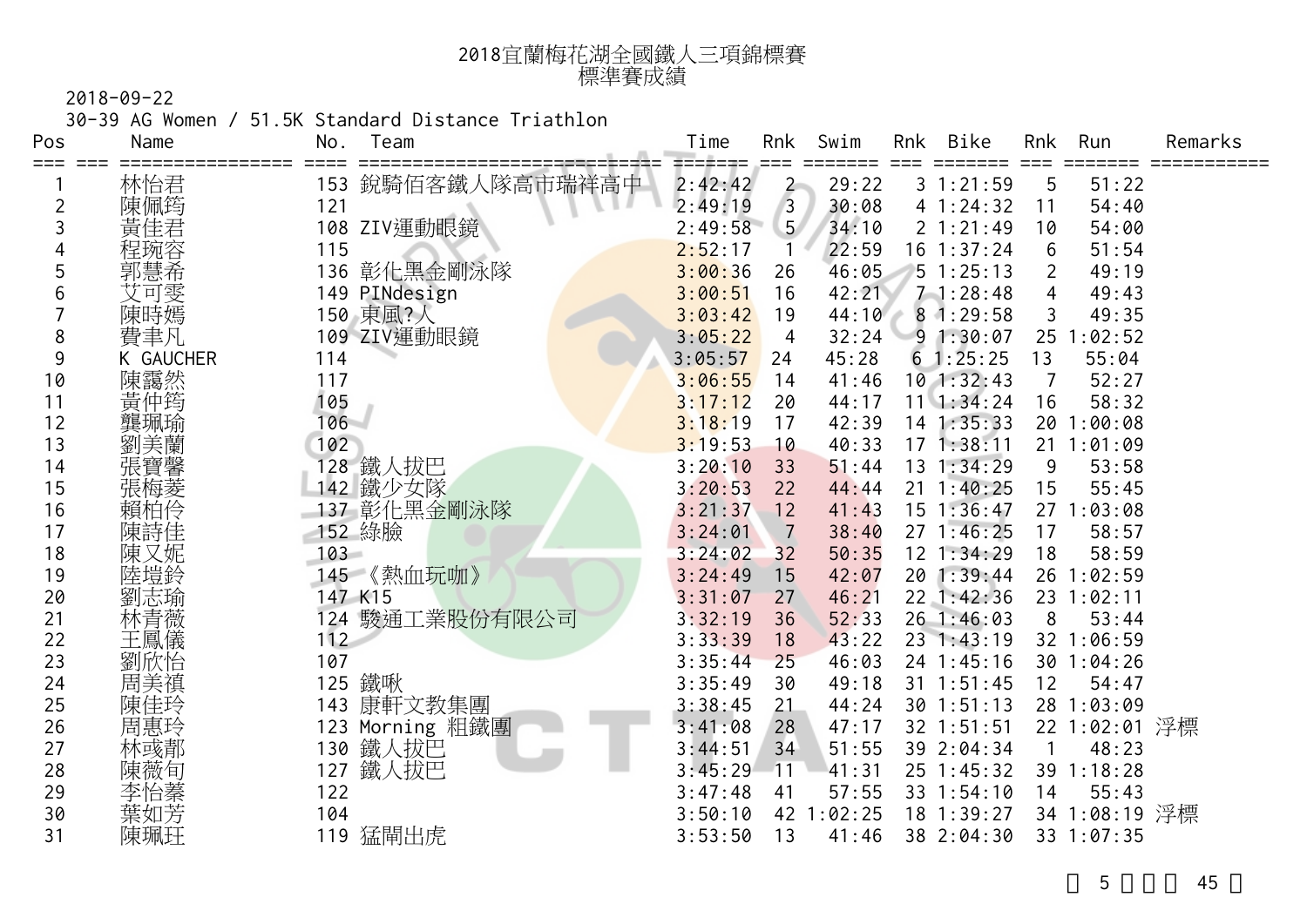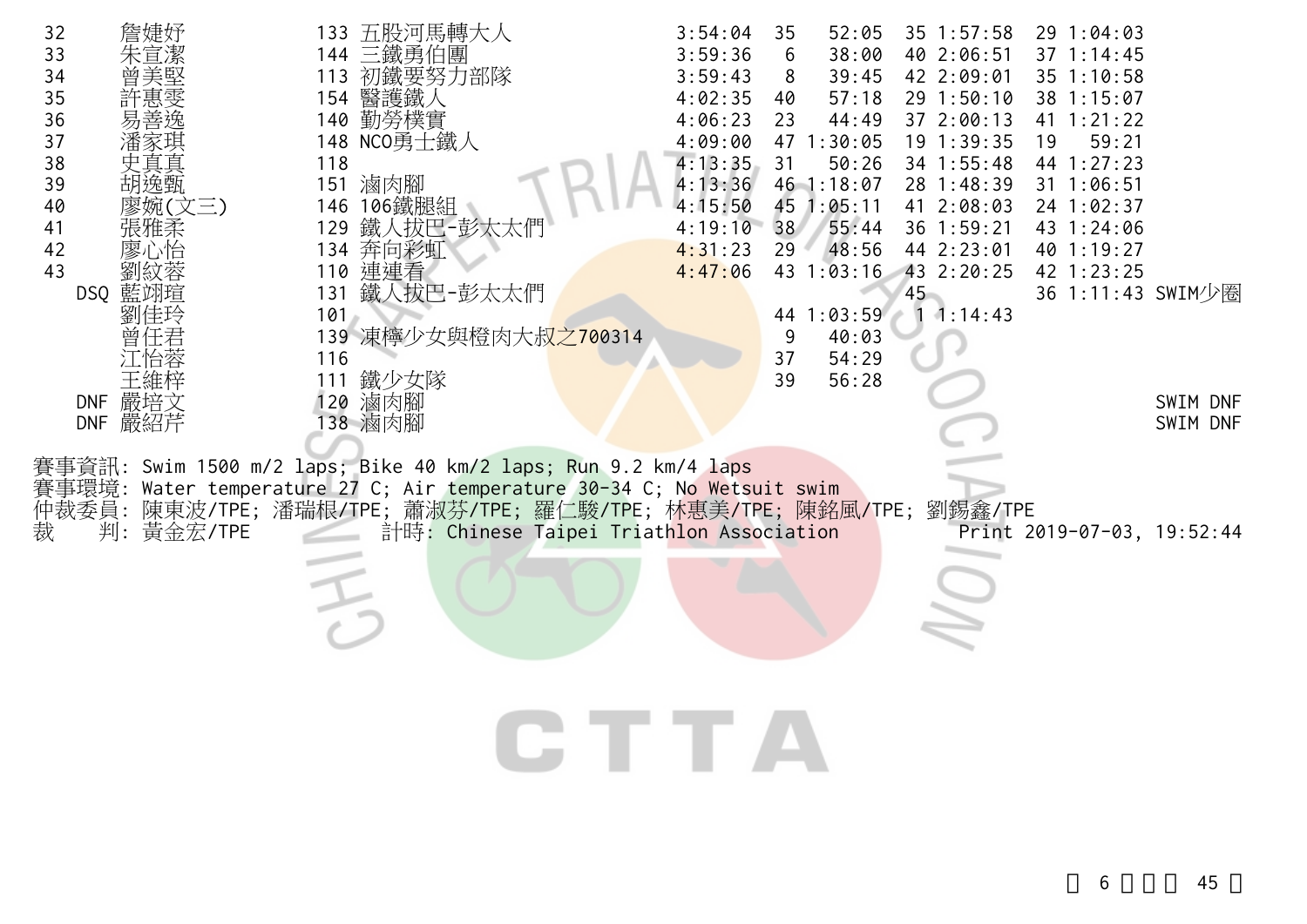| 2018宜蘭梅花湖全國鐵人三項錦標賽 |
|--------------------|
| 標準賽成績              |

25-29 AG Women / 51.5K Standard Distance Triathlon

| Pos | Name       | Team<br>No.    | Time    | Rnk             | Swim   | Rnk | Bike               | Rnk | Run              | Remarks   |
|-----|------------|----------------|---------|-----------------|--------|-----|--------------------|-----|------------------|-----------|
|     | 余彥臻        | 噶瑪蘭鐵人<br>91    | 3:05:58 | 13 <sup>2</sup> | 48:57  |     | 21:27:49           | 2   | 49:13            |           |
|     | 李長軒        | 妙麗的小蟹蟹<br>89   | 3:06:17 | $\overline{4}$  | 42:06  |     | 41:35:05           |     | 49:07            |           |
| ⊀   | 邱依帆        | 77             | 3:07:46 | 16              | 51:08  |     | 11:23:39           |     |                  | 53:00 掉晶片 |
|     | 柯昕妤        | 79             | 3:13:41 | 7               | 43:15  |     | $3 \; 1:34:28$     | 5   | 55:58            |           |
|     | W H V Chan | 80             | 3:14:31 | 8               | 43:53  |     | 61:37:58           | 3   | 52:41            |           |
|     | 蘇亞嵐        | 鐵人拔巴<br>87     | 3:16:10 | 2               | 40:16  |     | $8 - 1:39:34$      | 6   | 56:20            |           |
|     | 蘇倖儀        | 106鐵腿組<br>94   | 3:23:45 |                 | 38:22  |     | 71:38:52           | 13  | 1:06:32          |           |
| 8   |            | 81             | 3:30:11 | 6.              | 42:59  |     | 101:41:56          |     | 12 1:05:17       |           |
| 9   |            | 鐵人拔巴<br>85     | 3:31:24 | 3               | 40:26  |     | 51:36:19           |     | 18 1:14:40       |           |
| 10  | 徐翊倫        | 82             | 3:32:34 | 10              | 45:59  |     | $11 \quad 1:44:07$ |     | 101:02:29        |           |
| 11  | 游芷均        | 83             | 3:35:34 | 14              | 49:30  |     | $12 \quad 1:45:31$ |     | 71:00:34         |           |
| 12  |            | 78             | 3:36:13 | 12              | 47:03  |     | $9 \; 1:41:33$     |     | 14 1:07:38       |           |
| 13  | 陳萩慈        | 90 崧三鐵         | 3:42:39 | 9               | 44:58  |     | $16 \t1:54:20$     |     | 11 1:03:22       |           |
| 14  | 連雅淇        | 92 基隆賞花遊湖鐵人旅行團 | 3:46:16 | 5               | 42:10  |     | $14 \t1:50:15$     |     | $17 \t1:13:51$   |           |
| 15  | 黃意文        | 88 鐵人拔巴-彭太太們   | 3:49:44 | 15              | 50:50  |     | 13 1:46:21         |     | $16 \t1:12:34$   |           |
| 16  | 王竺榆        | 95 106鐵腿組      | 3:58:58 | 18 <sub>1</sub> | :04:59 |     | $15 \t1:52:58$     |     | 81:01:02         |           |
| 17  | 吳敬婷        | 84 鐵人拔巴        | 4:10:00 | 11              | 46:10  |     | 172:05:42          |     | 19 1:18:09       |           |
| 18  | 簡君育        | 96 NCO勇士鐵人     | 4:24:03 | 17              | 54:22  |     | 18 2:18:17         |     | $15 \t1:11:25$   |           |
|     | DSQ 張有芳    | 86 鐵人拔巴        |         |                 |        | 19  |                    |     | 9 1:01:20 SWIM少圈 |           |

CTTA

賽事環境: Water temperature 27 C; Air temperature 30-34 C; No Wetsuit swim 仲裁委員: 陳東波/TPE; 潘瑞根/TPE; 蕭淑芬/TPE; 羅仁駿/TPE; 林惠美/TPE; 陳銘風/TPE; 劉錫鑫/TPE 裁 判: 黃金宏/TPE 計時: Chinese Taipei Triathlon Association Print 2019-07-03, 19:52:44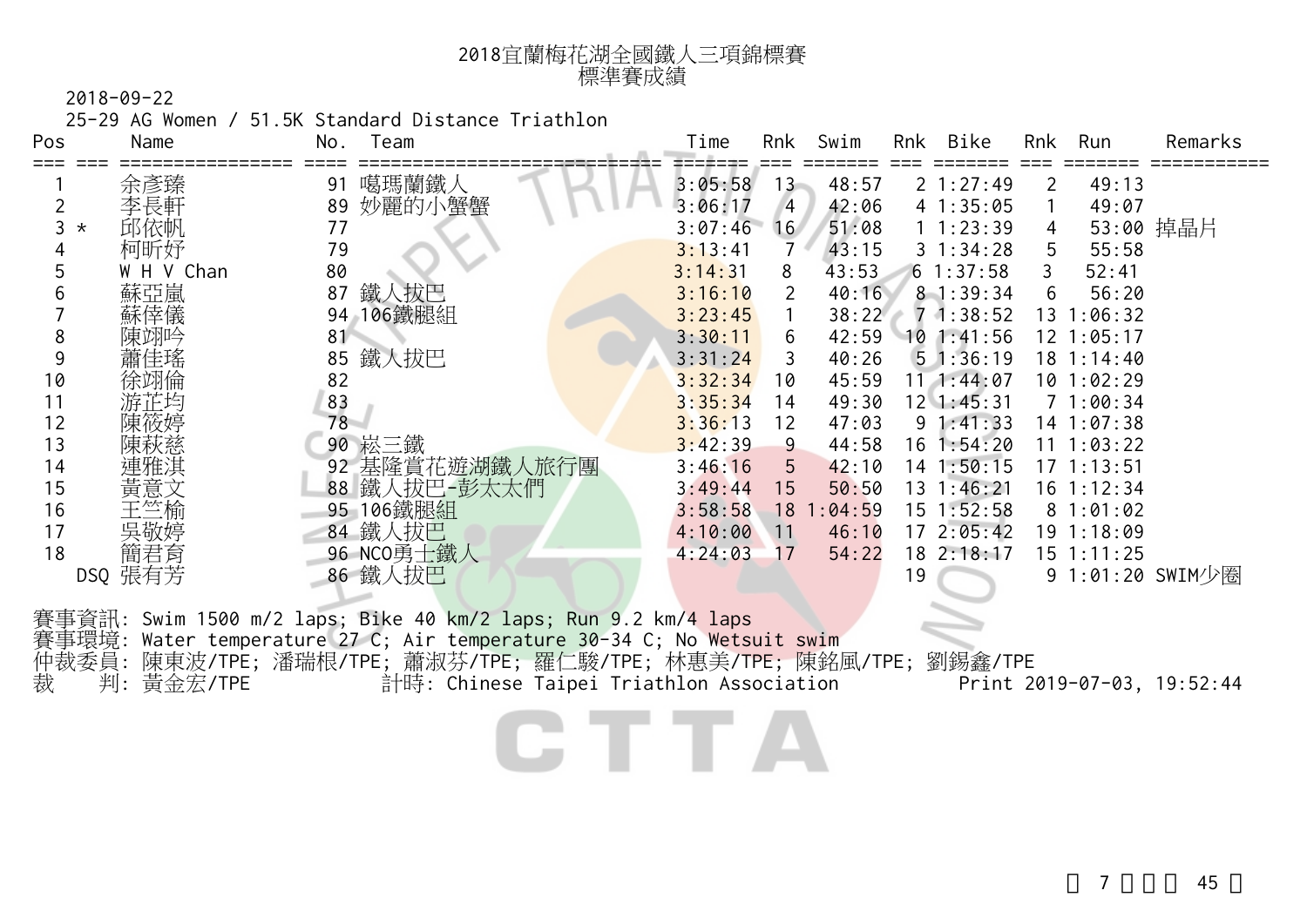

18-24 AG Women / 51.5K Standard Distance Triathlon

| Pos<br>Name             | Time<br>Swim<br>Bike<br>Remarks<br>No.<br>Team<br>Rnk<br>Rnk<br>Rnk<br>Run                                                                                                                                                                                                                                                                                                                                                                                                                                                                                  |
|-------------------------|-------------------------------------------------------------------------------------------------------------------------------------------------------------------------------------------------------------------------------------------------------------------------------------------------------------------------------------------------------------------------------------------------------------------------------------------------------------------------------------------------------------------------------------------------------------|
| 陳恩惠<br>2<br>3<br>5<br>8 | 銳騎佰客鐵人隊 台北市立大學<br>2:37:22<br>28:38<br>44:08<br>70<br>31:24:36<br>2:42:08<br>5<br>61<br>34:55<br>21:20:56<br>46:18<br>2<br>62<br>$\overline{2}$<br>30:19<br>2:43:18<br>11:19:39<br>53:21<br>4<br>63<br>34:31<br>3:00:30<br>61:32:07<br>53:53<br>$\overline{4}$<br>5<br>桃園市體育會鐵人三項 <mark>委員會</mark><br>31:39<br>67<br>3:07:46<br>71:37:43<br>3<br>58:26<br>65 AK<br>3:08:31<br>45:42<br>51:50<br>$7^{\circ}$<br>41:31:00<br>3<br>66<br>3:10:16<br>6<br>37:01<br>$5 \cdot 1:31:53$<br>1:01:23<br>9<br>64 呱馬胖胖<br>91:15:31<br>3:54:36<br>81:43:41<br>55:25<br>6 |
| 9<br>李時芸<br>DSQ 葉怡秀     | 衝刺鐵人隊<br>91:56:46<br>4:04:47<br>8<br>10 1:14:19<br>68<br>53:43<br>69 NCO勇士鐵人<br>58:40 SWIM DNF<br>8<br>10                                                                                                                                                                                                                                                                                                                                                                                                                                                   |
| 仲裁委員:<br>裁<br>判:黃金宏/TPE | 賽事資訊: Swim 1500 m/2 laps; Bike 40 km/2 laps; Run 9.2 km/4 laps<br>賽事環境: Water temperature 27 C; Air temperature 30- <mark>34 C; No</mark> Wetsuit swim<br>劉錫鑫/TPE<br>陳東波/TPE; 潘瑞根/TPE; 蕭淑芬/TPE; 羅仁駿/TPE; 林惠美/TPE; 陳銘風/TPE;<br>計時: Chinese Taipei Triathlon Association<br>Print 2019-07-03, 19:52:44                                                                                                                                                                                                                                                        |
|                         | <b>START START</b>                                                                                                                                                                                                                                                                                                                                                                                                                                                                                                                                          |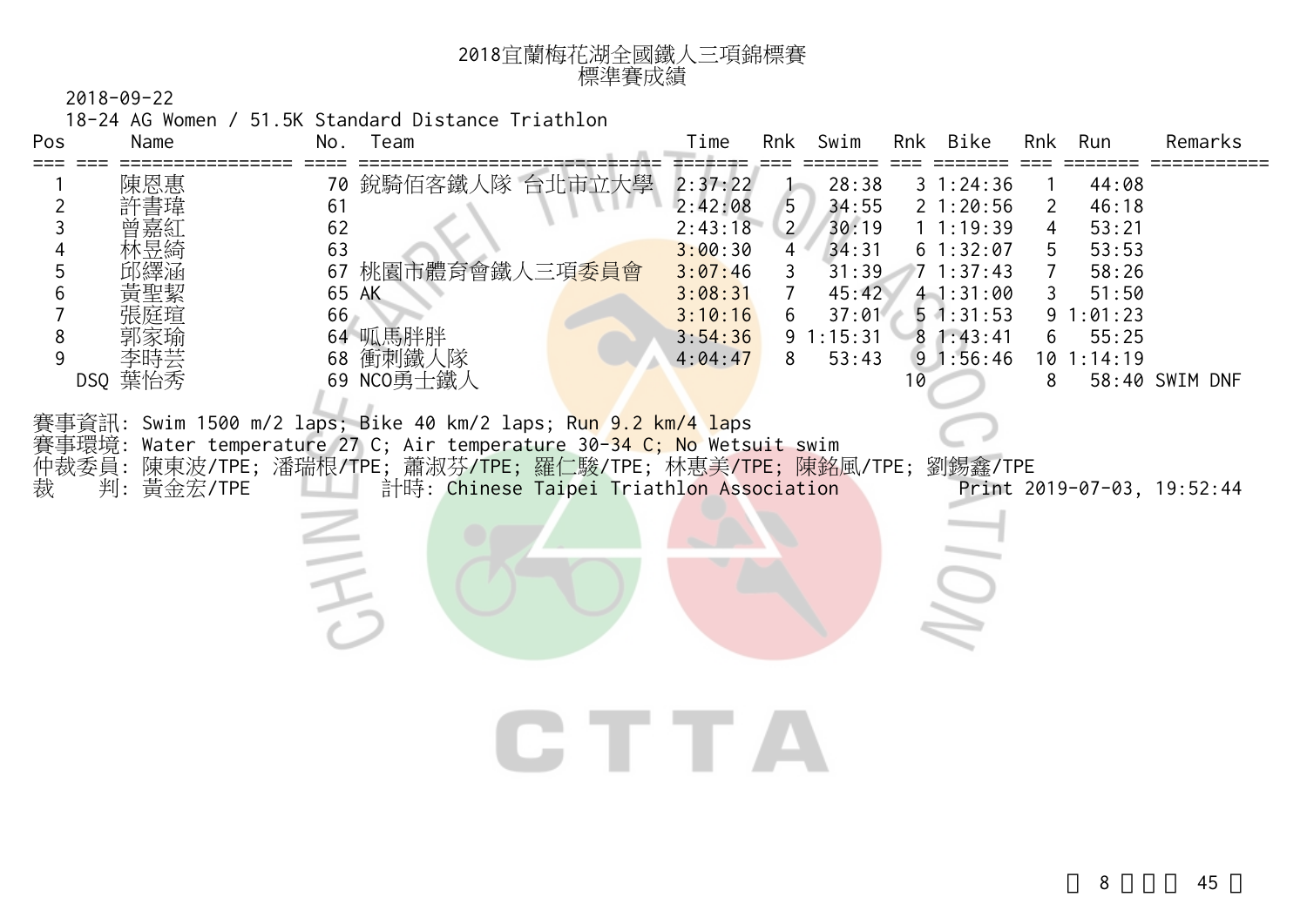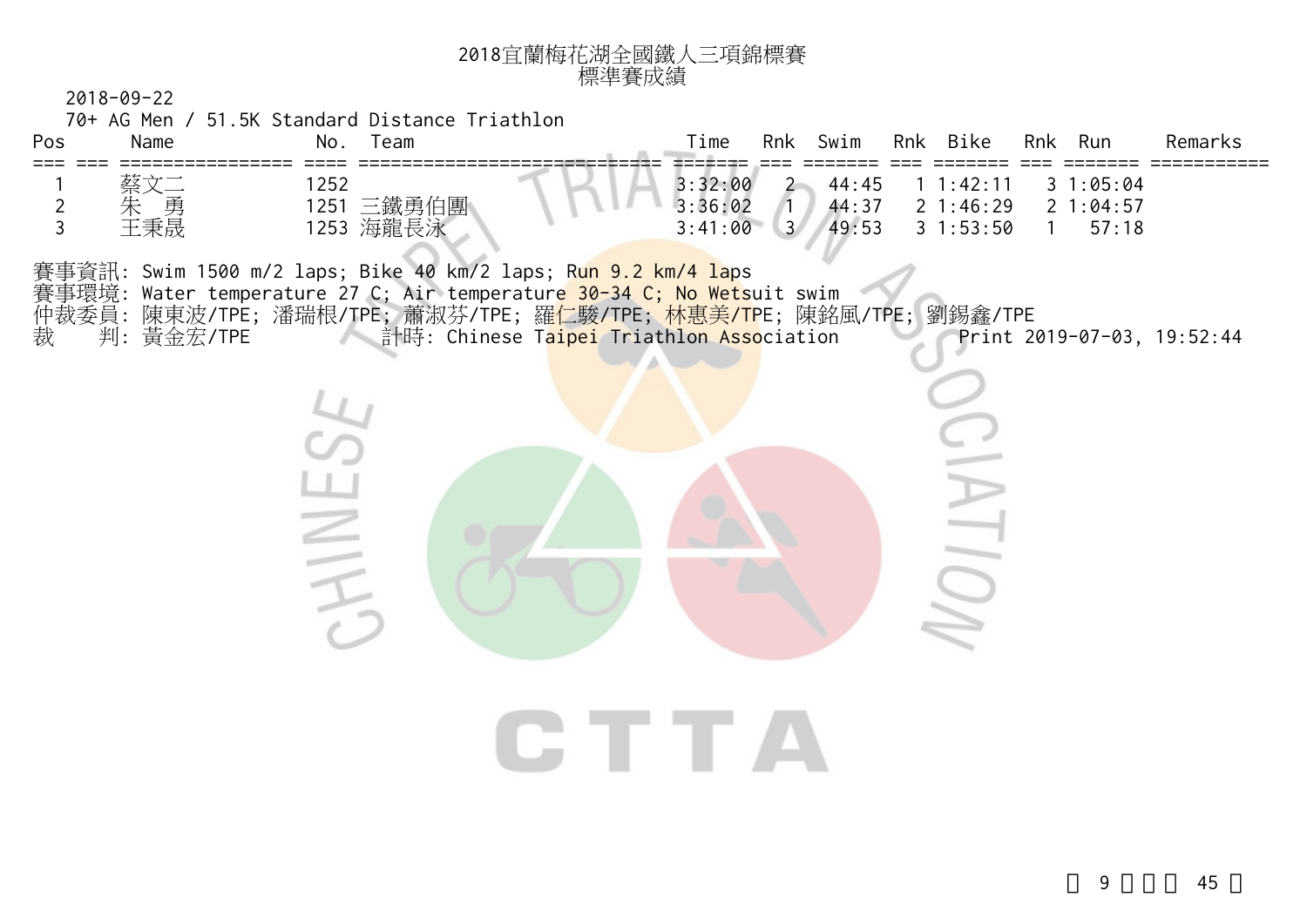

65-69 AG Men / 51.5K Standard Distance Triathlon

| Pos                           | Name              | No.<br>Team                                                                                                                                                                                                                                                               | Rnk Bike<br>Time<br>Swim<br>Run<br>Remarks<br>Rnk<br>Rnk                                                                                                                                                                                                                                                                                                                                                    |
|-------------------------------|-------------------|---------------------------------------------------------------------------------------------------------------------------------------------------------------------------------------------------------------------------------------------------------------------------|-------------------------------------------------------------------------------------------------------------------------------------------------------------------------------------------------------------------------------------------------------------------------------------------------------------------------------------------------------------------------------------------------------------|
| 2<br>3<br>5<br>$6\phantom{1}$ | 黃英俊<br>黃成德<br>鄭建成 | 1245 鐵人拔巴<br>1237 山川鐵人<br>1244 台寶愛台灣<br>1240 TH Iron Man TH鋼鐵俠<br>1236<br>1238<br>1239 愛跑步<br>1242 新北市蘆洲區鐵人三 <mark>項委</mark> 員會                                                                                                                                           | 2:43:39<br>36:21<br>1:20:18<br>47:01<br>2:54:31<br>41:52<br>21:23:16<br>6<br>49:25<br>2<br>3:09:15<br>40:33<br>$\overline{4}$<br>31:29:15<br>59:27<br>5<br>54:31<br>41:36:29<br>3:36:32<br>$\overline{7}$<br>1:05:33<br>6<br>56:39<br>3:37:06<br>51:41:09<br>59:19<br>8<br>4<br>5<br>71:15:19<br>3:39:58<br>41:49<br>61:42:51<br>$\overline{2}$<br>58:26<br>3:45:18<br>37:05<br>72:09:49<br>3<br>3<br>40:11 |
| 仲裁委員:<br>裁                    | 判:黃金宏/TPE         | 賽事資訊: Swim 1500 m/2 laps; Bike 40 km/2 laps; <mark>Run 9.2 km/4 laps</mark><br>賽事環境: Water temperature 27 C; Air temperature 30-34 C; No Wetsuit swim<br>陳東波/TPE; 潘瑞根/TPE; 蕭淑芬/TPE; 羅仁駿/T <mark>PE; 林惠美</mark> /TPE; 陳銘風/TPE;<br>計時: Chinese Taipei Triathlon Association | 劉錫鑫/TPE<br>Print 2019-07-03, 19:52:44                                                                                                                                                                                                                                                                                                                                                                       |
|                               |                   |                                                                                                                                                                                                                                                                           | and the second second                                                                                                                                                                                                                                                                                                                                                                                       |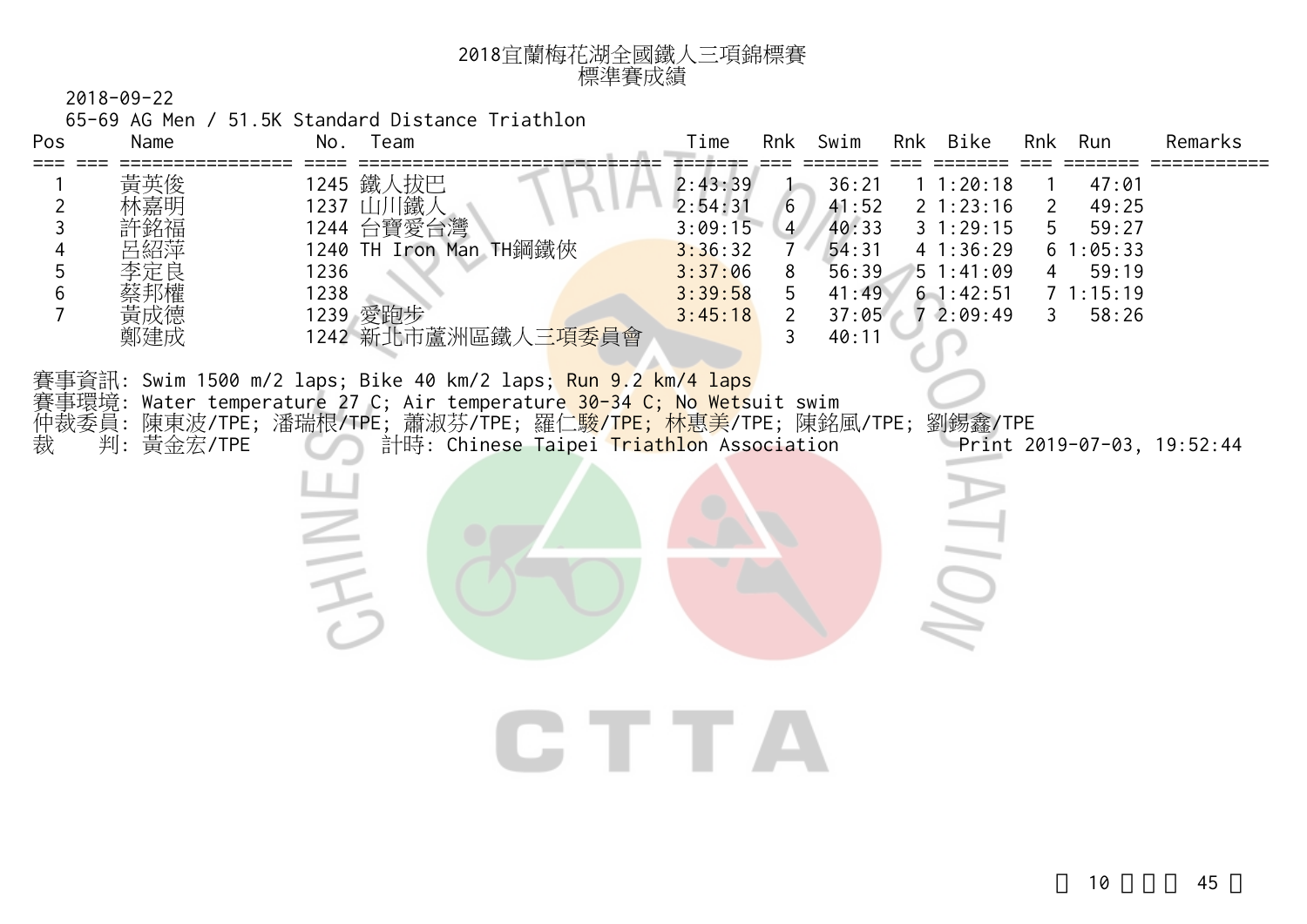| 2018宜蘭梅花湖全國鐵人三項錦標賽 |
|--------------------|
| 標準賽成績              |

60-64 AG Men / 51.5K Standard Distance Triathlon

| Pos | Name       | No.         | Team                                                                | Time    | Rnk                   | Swim  | Rnk | Bike               | <b>Rnk</b> | Run            | Remarks                    |
|-----|------------|-------------|---------------------------------------------------------------------|---------|-----------------------|-------|-----|--------------------|------------|----------------|----------------------------|
|     | 廖關復        | 1229 山川鐵人   |                                                                     | 2:31:36 |                       | 29:48 |     | 31:18:00           | 3          | 43:49          |                            |
|     |            | 1217        |                                                                     | 2:33:24 | $\overline{4}$        | 38:21 |     | $2 \; 1:17:12$     |            | 37:52          |                            |
|     |            | 1226 內湖鐵人   |                                                                     | 2:53:11 | 5 <sup>1</sup>        | 39:15 |     | 81:31:28           | 2          | 42:29          |                            |
|     |            | 1221        | 鐵人拔巴                                                                | 2:59:55 | 10                    | 44:03 |     | 41:27:32           | 5          | 48:21          |                            |
|     |            | 1230 山川鐵人   |                                                                     | 3:04:08 | 9                     | 43:36 |     | 61:30:03           |            | 50:30          |                            |
|     |            | 1211        |                                                                     | 3:06:38 | 11                    | 44:41 |     | $7 - 1:31:27$      |            | 50:31          |                            |
|     |            | 1213 環島84T隊 |                                                                     | 3:18:01 | 13                    | 49:06 |     | $12$ 1:43:23       | 4          | 45:33          |                            |
| 8   | 陳心能        |             | 1223 新北市蘆洲區鐵人三項委員會                                                  | 3:19:10 | 12                    | 47:03 |     | 51:28:23           | 11         | 1:03:45        |                            |
|     | 張約西        | 1231 山川鐵人   |                                                                     | 3:21:58 | 6                     | 41:17 |     | $10$ 1:39:39       | 10         | 1:01:03        |                            |
| 10  |            |             | 1224 新北市蘆洲區鐵人三 <mark>項委員會</mark>                                    | 3:24:02 | 8                     | 43:11 |     | $11$ , $1:41:21$   | 9          | 59:31          |                            |
| 11  |            |             | 1216 獨角龍鐵人                                                          | 3:24:10 | 3                     | 34:43 |     | $13 \cdot 1:44:24$ | 13         | 1:05:04        |                            |
| 12  | 陳榮進        |             | 1232 榮富新泰早泳會                                                        | 3:24:16 | $\mathbf{2}^{\prime}$ | 33:39 |     | $14$ 1:51:29       | 8          | 59:09          |                            |
| 13  | 方文和        | 1219        |                                                                     | 3:26:00 | $\overline{7}$        | 42:53 |     | 91:38:25           |            | 12 1:04:42     |                            |
| 14  | 陳欽賜        | 1218        |                                                                     | 3:29:52 | 14                    | 51:27 |     | 11:10:59           |            | $15$ $1:27:26$ |                            |
| 15  | 蔡益堅        | 1215        |                                                                     | 4:01:45 | 15                    | 56:45 |     | $15 \t1:57:10$     |            | 14 1:07:51     |                            |
|     | DSQ 江文財    | 1228 内湖鐵人   |                                                                     |         |                       |       |     |                    |            |                | RUN少信物                     |
|     |            |             |                                                                     |         |                       |       |     |                    |            |                |                            |
|     |            |             | 賽事資訊: Swim 1500 m/2 laps; Bike 40 km/2 laps; Run 9.2 km/4 laps      |         |                       |       |     |                    |            |                |                            |
|     | 事環境:       |             | Water temperature 27 C; Air temperature 30-34 C; No Wetsuit swim    |         |                       |       |     |                    |            |                |                            |
|     |            |             | 仲裁委員: 陳東波/TPE; 潘瑞根/TPE; 蕭淑芬/TPE; 羅仁駿/TPE; 林惠美/TPE; 陳銘風/TPE; 劉錫鑫/TPE |         |                       |       |     |                    |            |                |                            |
| 裁   | 判: 黃金宏/TPE |             | 計時: Chinese Taipei Triathlon Association                            |         |                       |       |     |                    |            |                | Print 2019-07-03, 19:52:44 |

## CTTA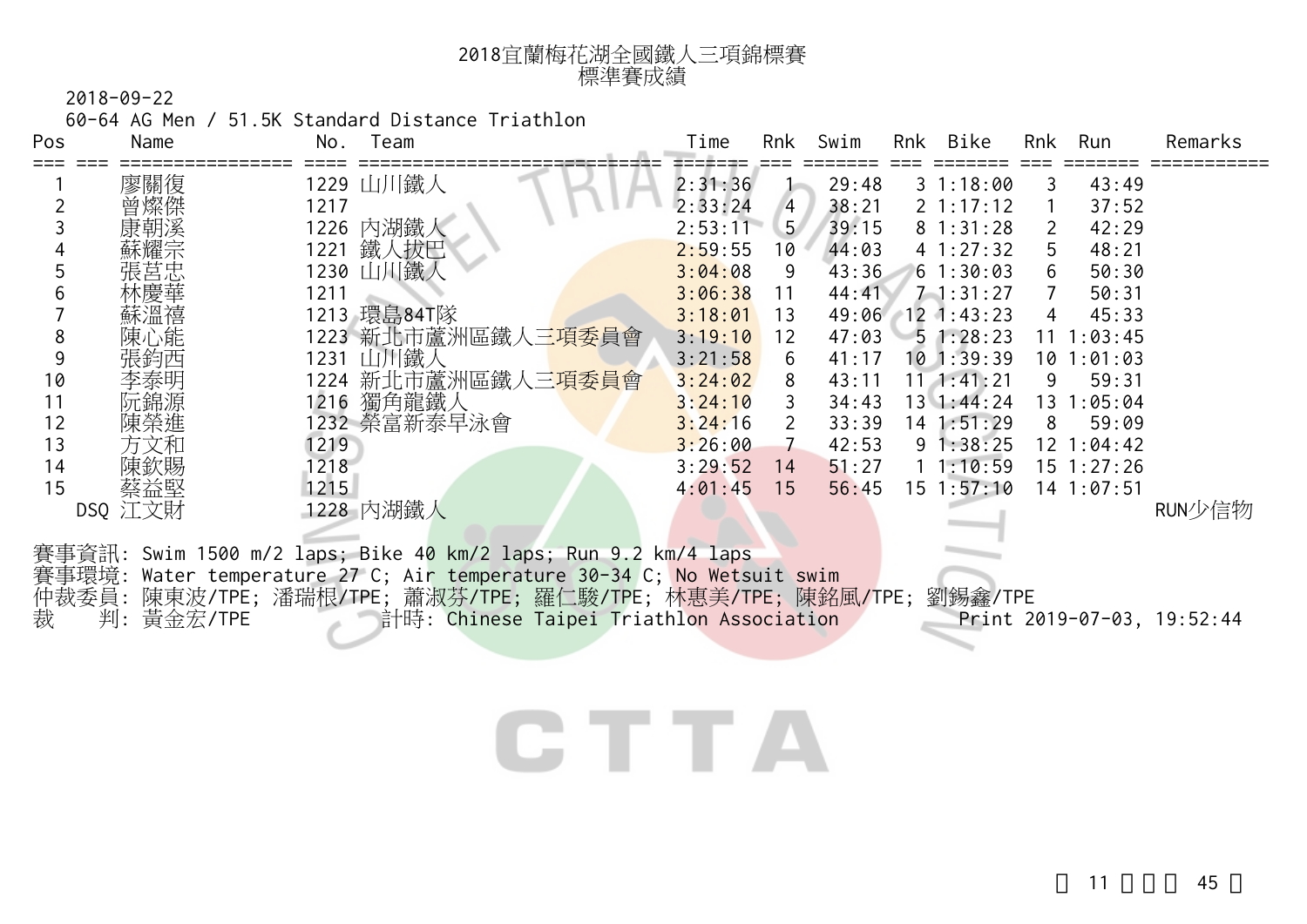| 2018宜蘭梅花湖全國鐵人三項錦標賽 |
|--------------------|
| 標準賽成績              |

55-59 AG Men / 51.5K Standard Distance Triathlon

| Pos            | Name | Team<br>No.                         | Time    | Rnk            | Swim  | Rnk | <b>Bike</b>    | Rnk | Run        | Remarks |
|----------------|------|-------------------------------------|---------|----------------|-------|-----|----------------|-----|------------|---------|
| ≔≕≕            | 黃明龍  | 1159                                | 2:20:31 | $\overline{2}$ | 31:58 |     | 11:12:40       |     | 35:54      |         |
| $\overline{c}$ | 張榮川  | 1190 山川鐵人                           | 2:24:44 | $\sqrt{1}$     | 31:49 |     | 2 1:12:44      | 2   | 40:11      |         |
| 3              |      | 1200 山川鐵人                           | 2:34:00 | 5 <sub>1</sub> | 34:55 |     | 31:16:29       | 3   | 42:38      |         |
| 4              |      | 1182 鐵人拔巴                           | 2:41:36 | 4              | 32:24 |     | 51:22:13       | 6   | 47:00      |         |
| 5              | 賴志雄  | 新北市蘆洲區鐵人三項 <mark>委員會</mark><br>1193 | 2:43:00 | 16             | 40:00 |     | 41:17:05       |     | 45:56      |         |
| 6              | 范綱宏  | 1158                                | 2:49:30 | 23             | 41:24 |     | 61:22:16       | 4   | 45:51      |         |
|                | 文博   | 1205 羅東偉展出張嘴車隊                      | 2:55:33 | 14             | 39:36 |     | $10$ 1:28:43   |     | 47:15      |         |
| 8              | 中陳船長 | 1176                                | 2:56:57 | 13             | 39:31 |     | 81:25:48       | 14  | 51:40      |         |
| 9              | 吳惠風  | 1178                                | 3:00:12 | 9              | 38:32 |     | $14$ 1:29:10   | 15  | 52:32      |         |
| 10             | 廖雲鉎  | 1157 輕鬆玩                            | 3:01:25 | 24             | 41:36 |     | $16$ 1:30:00   | 9   | 49:50      |         |
| 11             | 彭兆宏  | 1195 關西山土匪                          | 3:02:02 | $\overline{7}$ | 37:41 |     | 13 1:28:55     | 21  | 55:27      |         |
| 12             |      | 1155                                | 3:02:41 | 12             | 39:26 |     | 19 1:30:18     | 17  | 52:58      |         |
| 13             | 周秋雄  | 1201 山川鐵人                           | 3:04:47 | 8              | 38:30 |     | 71:23:59       | 33  | 1:02:18    |         |
| 14             | 蕭德成  | 1161                                | 3:04:53 | 22             | 41:08 |     | $21 \t1:30:51$ | 16  | 52:55      |         |
| 15             | 鄭惠民  | 1204 新北市蘆洲區鐵人三項委員會                  | 3:06:53 | 31             | 43:54 |     | 91:28:37       | 18  | 54:23      |         |
| 16             |      | 1170                                | 3:07:13 | 15             | 39:58 |     | $12$ $1:28:50$ | 28  | 58:26      |         |
| 17             | 范振崣  | 1168                                | 3:07:39 | 28             | 43:24 |     | $23 \t1:33:44$ | 11  | 50:31      |         |
| 18             | 張士桑  | 1152                                | 3:08:04 | $\overline{3}$ | 32:00 |     | 181:30:05      |     | 38 1:06:00 |         |
| 19             | 周銘倉  | 1174                                | 3:09:39 | 37             | 46:39 |     | $22$ 1:33:25   | 8   | 49:37      |         |
| 20             |      | 1169                                | 3:13:08 | 20             | 40:41 |     | $25$ 1:34:30   | 27  | 57:57      |         |
| 21             |      | 1198 Morning 粗鐵團                    | 3:16:17 | 36             | 46:29 |     | 36 1:39:12     | 12  | 50:37 浮標   |         |
| 22             | 林忠泰  | 1194 新北市蘆洲區鐵人三項委員會                  | 3:16:25 | 11             | 39:08 |     | 171:30:02      |     | 40 1:07:16 |         |
| 23             | 榮蘊博  | 1151                                | 3:17:04 | 39             | 47:48 |     | 33 1:37:38     | 13  | 51:38      |         |
| 24             | 邱登崧  | 1180                                | 3:17:51 | 38             | 46:39 |     | 26 1:34:53     | 25  | 56:20      |         |
| 25             | 盧建忠  | 1183 鐵人拔巴                           | 3:17:52 | 17             | 40:16 |     | 32 1:37:29     | 30  | 1:00:08    |         |
| 26             | 古咨語  | 1156                                | 3:18:17 | 6              | 35:20 |     | $15$ 1:29:33   |     | 48 1:13:25 |         |
| 27             | 林良泉  | 1163                                | 3:20:26 | 21             | 41:02 |     | 38 1:40:35     | 29  | 58:50      |         |
| 28             |      | 1162                                | 3:21:48 | 45             | 49:46 |     | $31 \t1:36:43$ | 19  | 55:20      |         |
| 29             | 施蒲樵  | 1192 海龍長泳                           | 3:22:16 | 42             | 48:40 |     | 11 1:28:47     | 35  | 1:04:50    |         |
| 30             | 甘定清  | 1171                                | 3:22:44 | 27             | 41:55 |     | 24 1:33:57     |     | 39 1:06:54 |         |
| 31             | 林團基  | 1196 環島84T隊                         | 3:25:03 | 26             | 41:52 |     | 48 1:47:39     | 22  | 55:33      |         |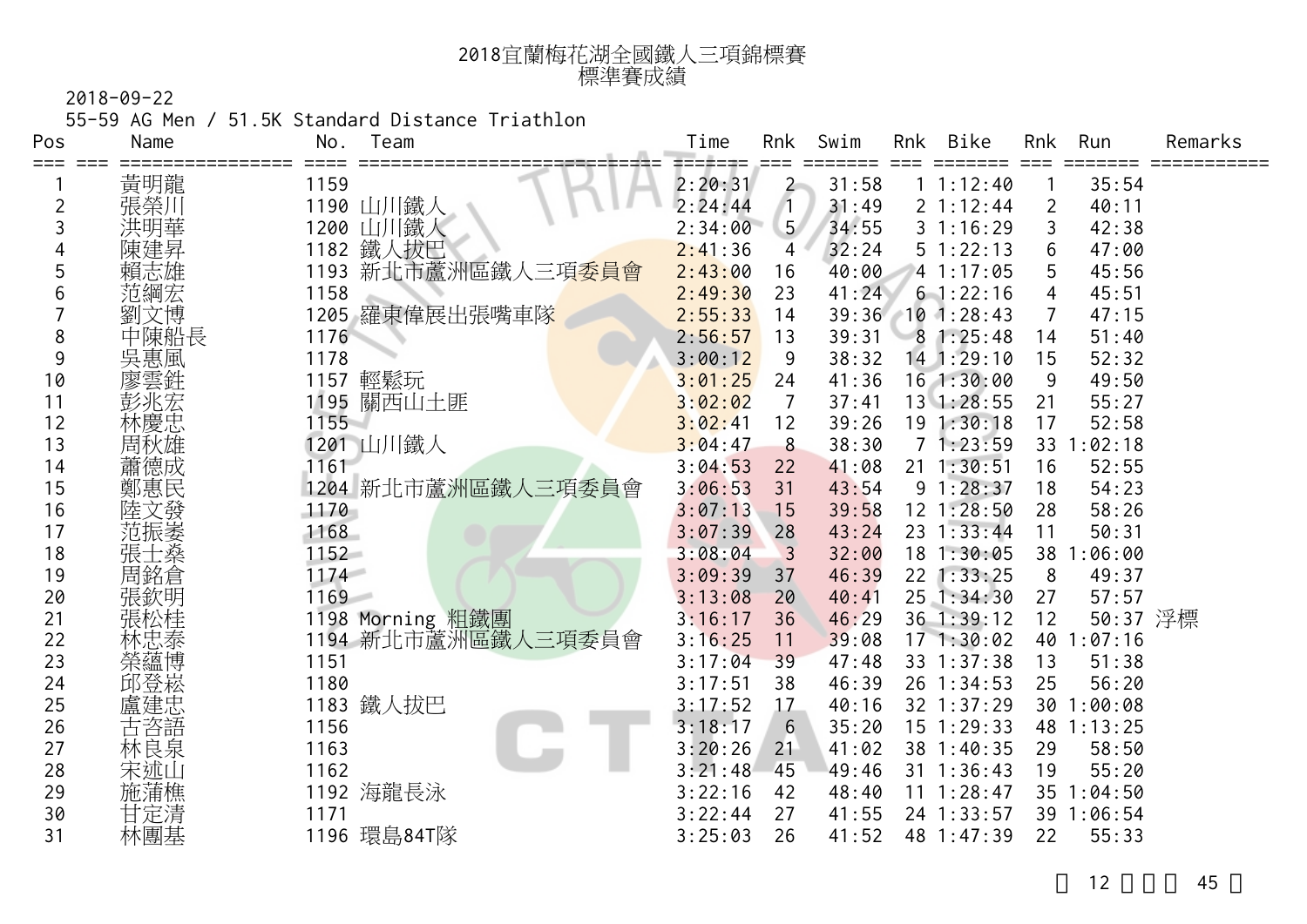| 32    | 賴明堂     | 內湖鐵人<br>1197                                                                 | 3:27:04 | 48:02<br>40 | 42 1:42:57           | 56:06<br>24    |
|-------|---------|------------------------------------------------------------------------------|---------|-------------|----------------------|----------------|
| 33    |         | 1187 快樂螢火蟲                                                                   | 3:27:28 | 40:40<br>19 | 39 1:41:25           | 1:05:24<br>36  |
| 34    |         | 1175                                                                         | 3:27:50 | 55:37<br>51 | 301:36:40            | 55:34<br>23    |
| 35    |         | 1188 風城鐵人團                                                                   | 3:28:04 | 54 1:07:00  | 20 1:30:47           | 50:18<br>10    |
| 36    |         | 1160                                                                         | 3:29:18 | 45:06<br>35 | 44 1:43:29           | 31 1:00:45     |
| 37    |         | 1181                                                                         | 3:30:06 | 43:32<br>29 | 29 1:35:22           | 45 1:11:14     |
| 38    | 方梅生     | 1166                                                                         | 3:30:58 | 57:35<br>52 | 34 1:38:01           | 55:23<br>20    |
| 39    | 文淵<br>劉 | 1186 內湖鐵人                                                                    | 3:31:32 | 18<br>40:30 | 43 1:43:03           | 41 1:08:00     |
| 40    | 李偉豪     | 海龍長泳<br>1189                                                                 | 3:32:25 | 25<br>41:40 | $37 \t1:40:31$       | 43 1:10:15     |
| 41    | 邱仕銅     | 1448 大里鐵人隊                                                                   | 3:34:25 | 55:35<br>50 | 41 1:42:10           | 56:41 浮標<br>26 |
| 42    | 陳進東     | 1167                                                                         | 3:43:32 | 51:36<br>48 | 40 1:42:03           | 42 1:09:55     |
| 43    | 劉憲文     | 1184 內湖鐵                                                                     | 3:44:32 | 50:42<br>47 | 271:35:14            | $51 \t1:18:36$ |
| 44    | 王進初     | 1185 內湖鐵人                                                                    | 3:44:32 | 46          | 50:41 28 1:35:15     | $52$ 1:18:37   |
| 45    | 林信琪     | 1172 四零四科技                                                                   | 3:45:21 | 53          | $1:05:31$ 35 1:38:12 | 32 1:01:39     |
| 46    | 簡進-     | 1206 羅東偉展出張嘴車隊                                                               | 3:47:49 | 33<br>44:46 | 461:33:39            | 53 1:19:26     |
| 47    | 阮文煜     | 1164                                                                         | 3:49:43 | 54:06<br>49 | 45 1:43:36           | 47 1:12:02     |
| 48    | 陳銘森     | 1154                                                                         | 3:49:53 | 48:54<br>43 | 47 1:45:39           | 49 1:15:20     |
| 49    | 廖釗谷     | 1153                                                                         | 3:50:04 | 48:55<br>44 | 49 1:50:28           | 44 1:10:42     |
| 50    | 惠宗      | 1191 拿鐵隊                                                                     | 3:50:26 | 44:21<br>32 | 53 2:00:33           | 37 1:05:32     |
| 51    | 國章      | 1173                                                                         | 3:51:28 | 44:46<br>34 | 55 2:02:35           | 34 1:04:08     |
| 52    |         | 1177                                                                         | 3:52:06 | 48:28<br>41 | 501:52:13            | 46 1:11:26     |
| 53    | 文正      | 1203 快樂螢火蟲                                                                   | 3:59:26 | 38:39<br>10 | $51 \t1:52:56$       | 55 1:27:53     |
| 54    | 洪慶源     | 1179                                                                         | 4:07:06 | 43:32<br>30 | 52 2:00:19           | 54 1:23:17     |
| 55    | 林敬洲     | 1165                                                                         | 4:27:09 | 55 1:08:17  | 54 2:01:33           | 501:17:20      |
|       |         |                                                                              |         |             |                      |                |
|       |         | 事資訊: Swim 1500 m/2 laps; Bike 40 km/2 laps; Run 9.2 km <mark>/4 lap</mark> s |         |             |                      |                |
| 賽事環境: |         | Water temperature 27 C; Air temperature 30-34 C; No Wetsuit swim             |         |             |                      |                |
|       |         |                                                                              |         |             |                      |                |

仲裁委員: 陳東波/TPE; 潘瑞根/TPE; 蕭淑芬/TPE; 羅仁駿/TPE; 林惠美/TPE; 陳銘風/TPE; 劉錫鑫/TPE 裁 判: 黃金宏/TPE 計時: Chinese Taipei Triathlon Association Print 2019-07-03, 19:52:44

## CTTA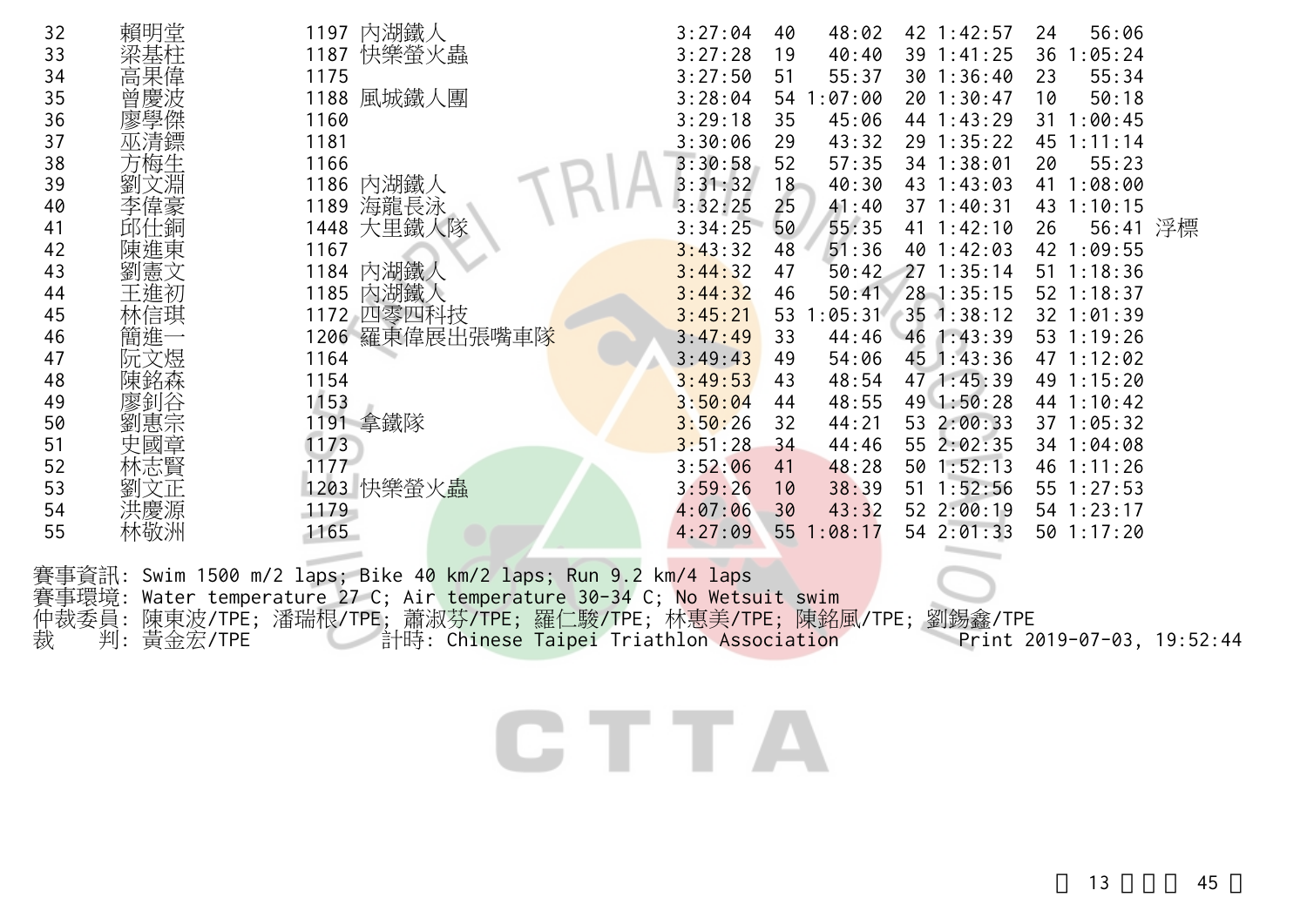| 2018宜蘭梅花湖全國鐵人三項錦標賽 |
|--------------------|
| 標準賽成績              |

50-54 AG Men / 51.5K Standard Distance Triathlon

| Pos | Name       | No.      | Team                       | Time    | Rnk            | Swim  | Rnk | Bike              | Rnk            | Run        | Remarks |
|-----|------------|----------|----------------------------|---------|----------------|-------|-----|-------------------|----------------|------------|---------|
|     | 林文國        |          | 1073 林家軍                   | 2:17:07 | $\mathbf{3}$   | 30:10 |     | 21:10:49          |                | 36:09      |         |
| 2   | 簡芳省        | 1097     |                            | 2:28:48 | $\overline{2}$ | 29:35 |     | 41:15:20          | 6              | 43:54      |         |
| 3   | 張 璁忠       | 1061     |                            | 2:28:54 | 29             | 41:50 |     | 11:09:34          | $\overline{2}$ | 37:31      |         |
|     |            |          | 1090 義泳                    | 2:35:36 | 5              | 32:33 |     | 71:18:44          | 7              | 44:21      |         |
| 5   | 白明隆        | 1138     | 宜中校友鐵人隊                    | 2:36:24 | 7              | 33:20 |     | 51:17:01          | 8              | 46:05      |         |
| 6   | 洪志裕        |          | 1143 勝航鐵人                  | 2:36:36 | 31             | 42:09 |     | 31:14:06          | 3              | 40:22      |         |
|     | 山本祐司       | 1083     |                            | 2:37:15 | $\overline{1}$ | 28:05 |     | $6 \cdot 1:17:26$ | 18             | 51:44      |         |
| 8   | 華清龍        |          | 1124 三芝鐵人                  | 2:38:43 | 4              | 32:02 |     | 81:19:23          | 9              | 47:20      |         |
| 9   | 壹清         |          | 1115 榮富新泰早泳會               | 2:42:51 | 8              | 33:36 |     | $10$ 1:19:42      | 14             | 49:34      |         |
| 10  | 劉柴閏        |          | 1130 山川鐵人                  | 2:43:31 | 12             | 35:22 |     | 91:19:23          | 11             | 48:46      |         |
| 11  | 陳國書        |          | 1134 快樂螢火蟲                 | 2:49:04 | 30             | 42:01 |     | $15$ $1:25:00$    | 5              | 42:04      |         |
| 12  | 游世勤        | 1062 U+B |                            | 2:53:55 | 28             | 41:45 | 11  | 1:20:28           | 17             | 51:44      |         |
| 13  | 吳庚澤        |          | 1096 台灣大腳丫長跑協會             | 2:55:16 | 19             | 40:12 | 21  | 1:26:54           | 10             | 48:11      |         |
| 14  | 魏安邦        |          | 1142 榮富新泰早泳會               | 2:57:13 | 34             | 42:29 |     | $13 \t1:24:50$    | 15             | 49:55      |         |
| 15  | 陳耀輝        | 1098     |                            | 3:00:10 | 47             | 45:13 |     | 32 1:33:56        | 4              | 41:02      |         |
| 16  | 陸興燕        |          | 1133 快樂螢火蟲                 | 3:00:53 | 54             | 46:28 |     | $14$ 1:24:52      | 13             | 49:34      |         |
| 17  | 林文郁        |          | 1137 宜中校友鐵人隊               | 3:01:22 | 13             | 35:49 |     | $19 \t1:26:10$    | 32             | 59:23      |         |
| 18  | 張益堅        |          | 1127 大里鐵人隊                 | 3:03:05 | 10             | 34:01 |     | 28 1:32:46        | 25             | 56:19      |         |
| 19  | 張建中        |          | 1140 新北市蘆洲區鐵人三項委員會         | 3:03:36 | 32             | 42:14 |     | $18$ 1:25:45      | 24             | 55:38      |         |
| 20  | 蘇繼業        | 1077     |                            | 3:04:43 | 16             | 39:25 |     | 271:32:04         | 19             | 53:14      |         |
| 21  | 王榮棋        |          | 1112 超越自我                  | 3:05:43 | 40             | 43:58 |     | $25$ 1:31:43      | 16             | 50:03      |         |
| 22  | W Swart    |          | 1102 Last Year's Champions | 3:07:00 | 21             | 40:36 |     | $16$ 1:25:24      |                | 34 1:01:01 |         |
| 23  | 鄧逸文        |          | 1082 4J+DS                 | 3:07:28 | 46             | 44:57 |     | $17 \t1:25:30$    | 27             | 57:02      |         |
| 24  | 林東河        | 1086     |                            | 3:10:16 | 44             | 44:44 |     | 26 1:31:47        | 20             | 53:47      |         |
| 25  | 呂學進        |          | 1120 駿通工業股份有限公司            | 3:10:53 | 38             | 43:44 |     | 29 1:33:08        | 21             | 54:02      |         |
| 26  | 邱志偉        | 1068     |                            | 3:11:19 | 69             | 50:25 |     | 20 1:26:51        | 22             | 54:04      |         |
| 27  | 顏文男        | 1065     |                            | 3:11:58 | 33             | 42:25 |     | $30$ 1:33:11      | 26             | 56:23      |         |
| 28  | 王儀明        |          | 1066 Lion and rabbit       | 3:13:40 | 15             | 38:32 |     | 53 1:45:39        | 12             | 49:30      |         |
| 29  | 孫志輝        |          | 1111 崧三鐵                   | 3:14:40 | 6              | 32:42 |     | 42 1:38:28        | 41             | 1:03:31    |         |
| 30  | 鍾瑞宏        | 1093     |                            | 3:16:19 | 45             | 44:57 |     | 24 1:30:40        |                | 33 1:00:43 |         |
| 31  | A Slabbert |          | 1103 Last Year's Champions | 3:16:33 | 22             | 40:41 |     | 22 1:28:01        |                | 54 1:07:53 |         |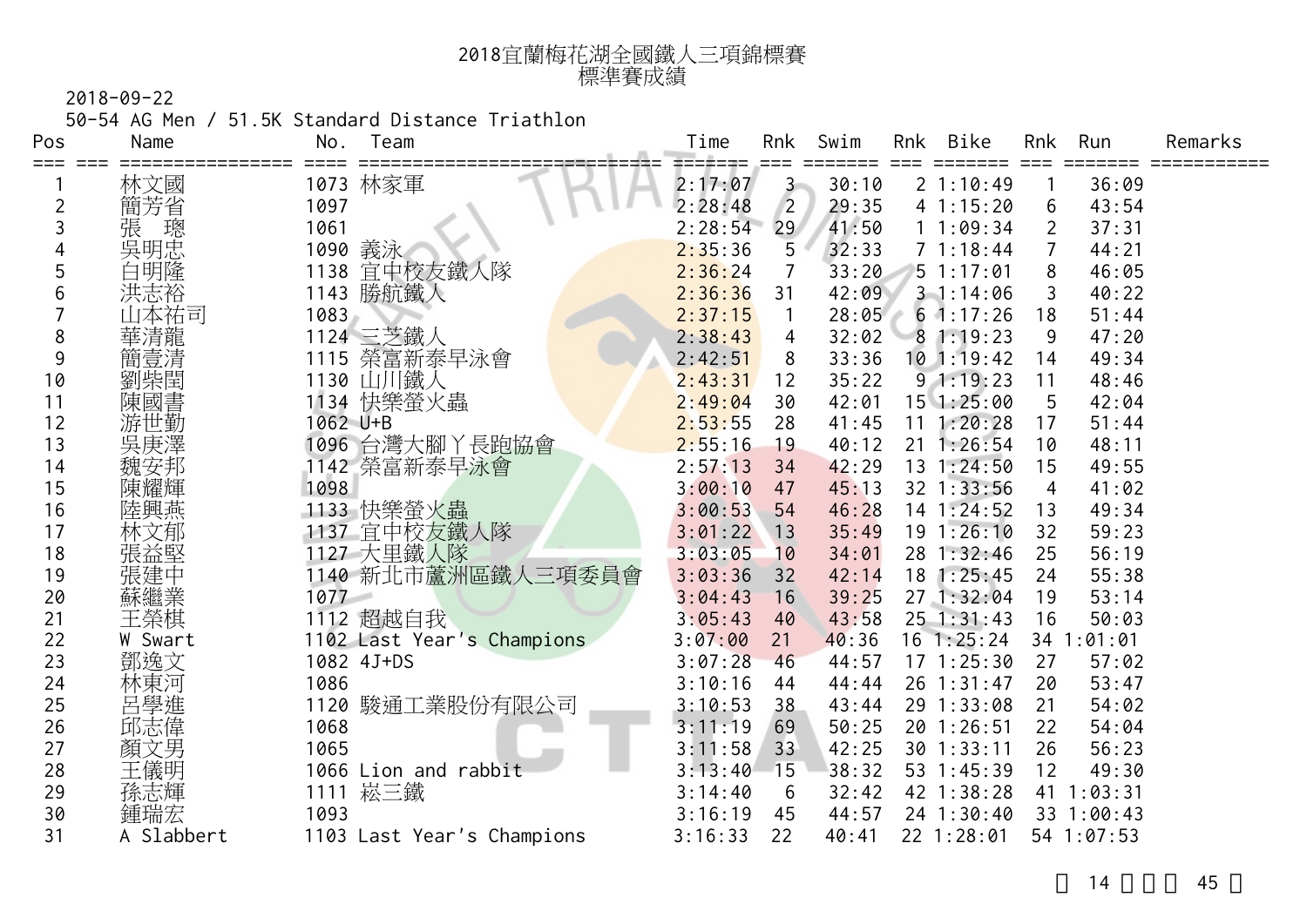| 32 | 蔡銘箴              | 1067            | 3:16:36 | 27<br>41:25 | 35 1:36:06      | 59:05<br>29    |  |
|----|------------------|-----------------|---------|-------------|-----------------|----------------|--|
| 33 | 方清源              | 1107 方大帥鐵人團     | 3:18:13 | 39:56<br>17 | 39 1:37:01      | $35$ $1:01:18$ |  |
| 34 | 林純生              | 鐵人拔巴<br>1099    | 3:18:31 | 40:00<br>18 | 36 1:36:32      | 37 1:02:00     |  |
| 35 | 高                | 1084 海龍長泳       | 3:24:16 | 67<br>50:13 | 33 1:34:43      | 59:20<br>31    |  |
| 36 | 高圳仁              | 1106 山豬慢慢跑      | 3:24:48 | 51<br>46:09 | 34 1:34:48      | 43 1:03:52     |  |
| 37 | 子龍               | 1087            | 3:25:06 | 35:20<br>11 | 56 1:47:01      | 39 1:02:46     |  |
| 38 | 倪邦臣              | 1085            | 3:29:48 | 35<br>43:00 | 37 1:36:37      | 61 1:10:13     |  |
| 39 | 汪政毅              | 榮富新泰早泳會<br>1141 | 3:30:07 | 71<br>50:58 | 23 1:30:12      | 571:08:58      |  |
| 40 |                  | 1146 三芝鐵人       | 3:31:29 | 55<br>46:47 | $31$ 1:33:23    | 63 1:11:20     |  |
| 41 | 黃國榮              | 1081            | 3:31:32 | 58<br>47:29 | 38 1:36:46      | 53 1:07:19     |  |
| 42 | 愓新霽              | 1075            | 3:32:35 | 48:31<br>64 | $51 \t1:44:47$  | 59:18<br>30    |  |
| 43 | 江玉周              | 1126 大里鐵人隊      | 3:32:40 | 62<br>48:09 | 45 1:42:39      | 36 1:01:53     |  |
| 44 | 林俊宏              | 1071            | 3:32:54 | 43:55<br>39 | 48 1:43:27      | 49 1:05:33     |  |
| 45 | 邱華明              | 1079            | 3:32:59 | 37<br>43:36 | 501:44:42       | 45 1:04:43     |  |
| 46 | 悅廷               | 1110 崧三鐵        | 3:33:29 | 44:01<br>42 | 671:52:05       | 28<br>57:24    |  |
| 47 |                  | 鐵人拔巴<br>1101    | 3:33:54 | 40:57<br>24 | 40 1:37:46      | 69 1:15:11     |  |
| 48 |                  | 1105 water man  | 3:34:00 | 38:19<br>14 | 41 1:38:08      | 73 1:17:34     |  |
| 49 |                  | 1076            | 3:34:58 | 36<br>43:04 | 46 1:43:09      | 56 1:08:46     |  |
| 50 | 岳齡               | 1070            | 3:35:36 | 49<br>45:21 | 55 1:46:40      | 42 1:03:35     |  |
| 51 | 林興國              | 1450 大里鐵人隊      | 3:36:27 | 52:23<br>73 | $62$ 1:49:54    | 54:11 浮標<br>23 |  |
| 52 | 洪偉智              | 1119 崧三鐵        | 3:38:04 | 45:14<br>48 | 44 1:41:21      | 64 1:11:31     |  |
| 53 |                  | 1100 鐵人拔巴       | 3:38:22 | 47:04<br>57 | 52 1:45:37      | 50 1:05:42     |  |
| 54 | 陳東興              | 1125 大里鐵人隊      | 3:40:04 | 59<br>47:37 | $61 \t1:49:10$  | 401:03:18      |  |
| 55 | 李銘德              | 1144 蘇澳慢跑       | 3:40:17 | 23<br>40:48 | 68 1:52:20      | 52 1:07:10     |  |
| 56 | 欣志               | 1104 風城鐵人團      | 3:40:36 | 26<br>41:21 | 63 1:50:03      | 58 1:09:13     |  |
| 57 | Y KEE            | 1089            | 3:41:11 | 47:53<br>60 | 59 1:48:21      | 46 1:04:58     |  |
| 58 | 張文木              | 1136 快樂螢火蟲      | 3:41:18 | 50:21<br>68 | 49 1:44:23      | $51 \t1:06:35$ |  |
| 59 | 文德               | 1122 熊愛跑        | 3:41:33 | 53<br>46:18 | 64 1:50:07      | 47 1:05:09     |  |
| 60 | 黃<br>文龍          | 1135 快樂螢火蟲      | 3:42:21 | 43<br>44:11 | 43 1:40:46      | 72 1:17:26     |  |
| 61 |                  | 1078            | 3:42:38 | 20<br>40:24 | 54 1:45:48      | $71 \t1:16:28$ |  |
| 62 |                  | 1117 允波鐵人隊      | 3:43:19 | 61<br>47:56 | 47 1:43:12      | 66 1:12:12     |  |
| 63 | 宋仲奮              | 1109 拿鐵隊        | 3:44:15 | 56<br>46:59 | 58 1:48:02      | 59 1:09:15     |  |
| 64 | 郭啟安              | 1454            | 3:44:22 | 74<br>54:23 | $57 \; 1:47:48$ | 38 1:02:11 浮標  |  |
| 65 | 陳蔚然              | 1063            | 3:47:53 | 49:52<br>66 | 71 1:54:07      | 44 1:03:55     |  |
| 66 | M Mcmanus        | 1123 臺大附幼校友團    | 3:48:28 | 48:19<br>63 | 66 1:51:59      | 551:08:12      |  |
| 67 |                  | 1072            | 3:48:50 | 54:55<br>75 | 601:38:38       | 48 1:05:18     |  |
| 68 |                  | 1095            | 3:51:07 | 65<br>48:33 | $69$ $1:53:10$  | 60 1:09:24     |  |
| 69 | 陳步雲業<br>莫遠<br>吳建 | 1139 宜中校友鐵人隊    | 3:52:26 | 50:49<br>70 | 65 1:50:25      | $62$ 1:11:13   |  |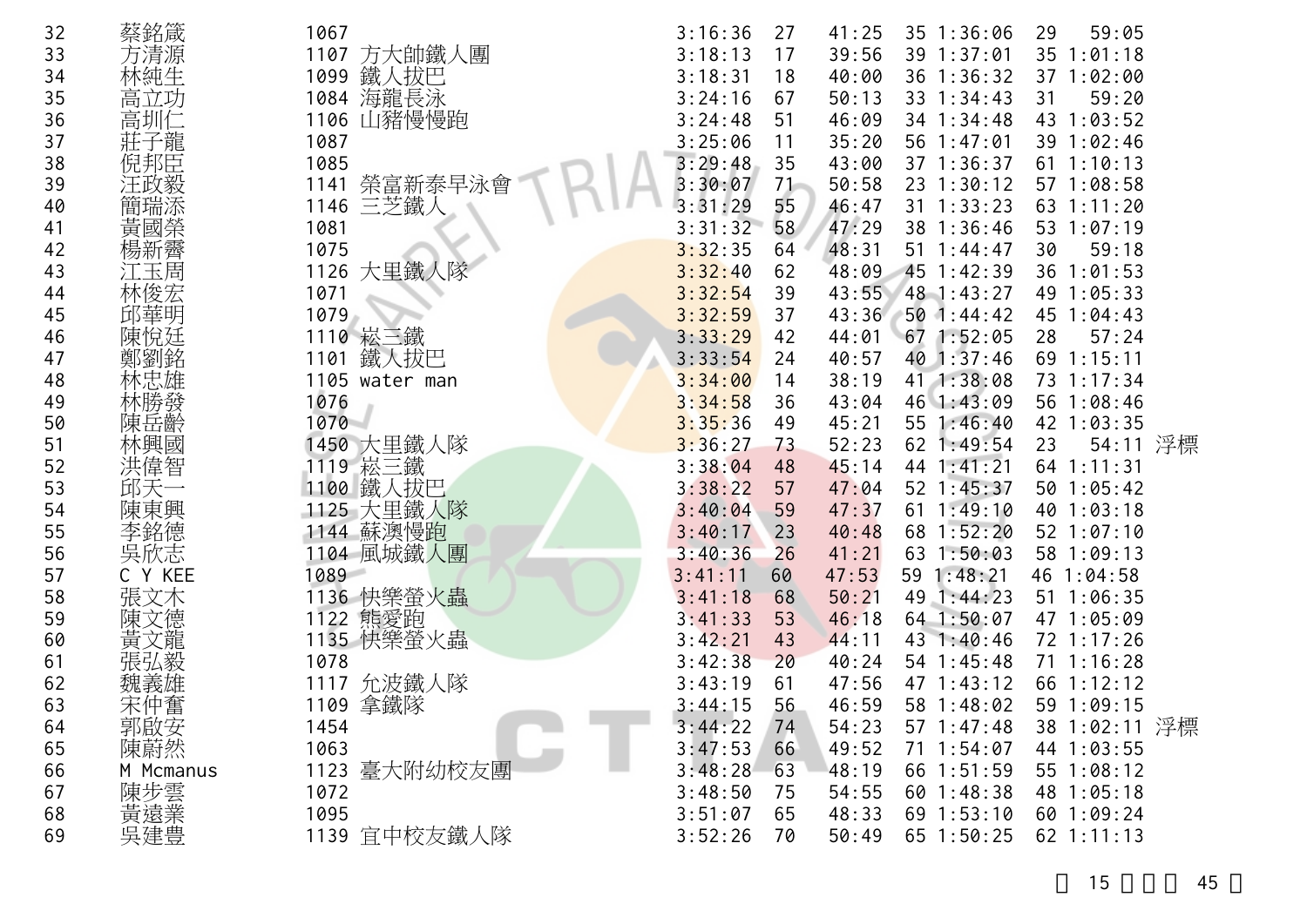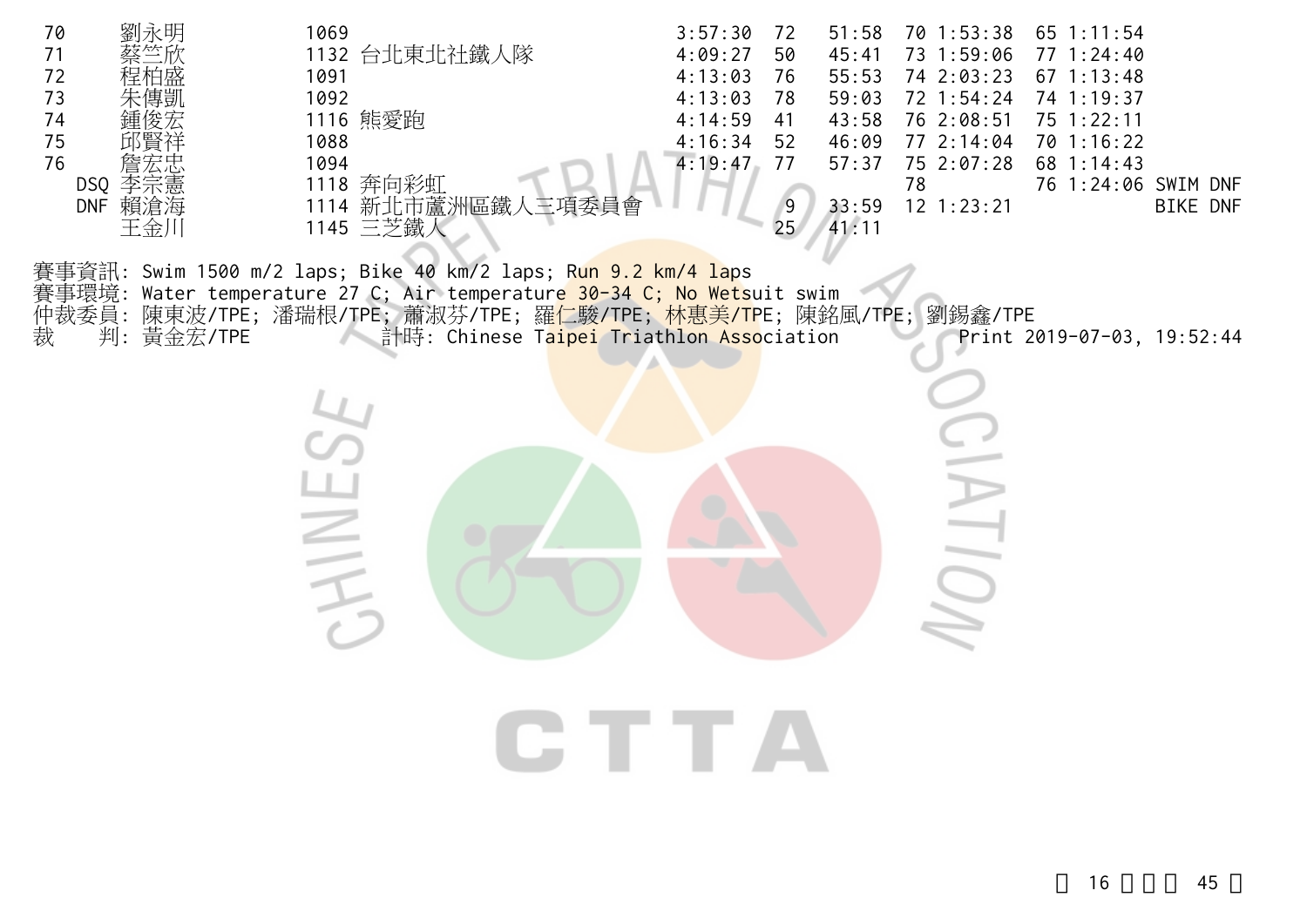| 2018宜蘭梅花湖全國鐵人三項錦標賽 |
|--------------------|
| 標準賽成績              |

45-49 AG Men / 51.5K Standard Distance Triathlon

| Pos | Name           | No.      | Team               | Time              | Rnk            | Swim  | Rnk | <b>Bike</b>    | Rnk | Run        | Remarks |
|-----|----------------|----------|--------------------|-------------------|----------------|-------|-----|----------------|-----|------------|---------|
| === | 本田俊也           | 974      |                    | ======<br>2:22:38 | $9 -$          | 34:09 |     | 1 1:11:27      |     | 37:04      |         |
| 2   | 朱永順            | 1013     | 新北市蘆洲區鐵人三項委員會      | 2:28:10           | $\sqrt{7}$     | 33:11 |     | 61:14:54       | 3   | 40:06      |         |
| 3   | 蔡明宏            | 993      | 鐵人拔巴               | 2:31:31           | $\mathbf{11}$  | 35:30 |     | 71:14:56       | 6   | 41:07      |         |
|     | 二義             | 1051     | 新北市蘆洲區鐵人三項委員會      | 2:31:33           | 41             | 39:18 |     | 51:14:46       |     | 37:31      |         |
| 5   | 陳慶森            | 1017     | 噶瑪蘭鐵人              | 2:31:42           | $\mathfrak{Z}$ | 31:59 |     | 41:13:27       | 15  | 46:18      |         |
| 6   | 劉漢青            |          | 930 林班鐵人           | 2:34:45           | 14             | 35:58 |     | $2 - 1:12:51$  | 13  | 45:57      |         |
|     | Martin Brazeau |          | 956 Martin Brazeau | 2:35:44           | 36             | 39:00 |     | 81:14:56       | 8   | 41:48      |         |
| 8   | 陳仁和            |          | 1016 新北市蘆洲區鐵人三項委員會 | 2:35:51           | 17             | 36:19 |     | 91:17:56       | 7   | 41:37      |         |
| 9   | 吳技陵            |          | 1009 桃園市體育會鐵人三項委員會 | 2:36:07           | $\mathbf{1}$   | 27:38 |     | $11 \t1:19:15$ | 22  | 49:16      |         |
| 10  | 洪<br>明         | 947      |                    | 2:36:29           | 4              | 32:23 |     | 13 1:20:20     | 11  | 43:47      |         |
| 11  | 林盟純            | 952      | 風城鐵人團              | 2:37:11           | 30             | 38:03 |     | $3 \; 1:13:22$ | 12  | 45:47      |         |
| 12  | 游楨德            |          | 1006 四零四科技         | 2:40:14           | 15             | 36:06 |     | $21 \t1:23:34$ | 5   | 40:34      |         |
| 13  | 傅元宏            | 892      |                    | 2:40:32           | $\overline{2}$ | 31:38 |     | $12$ $1:20:10$ | 19  | 48:45      |         |
| 14  | 黃耀德            | 921      |                    | 2:41:32           | 16             | 36:14 |     | 191:23:13      | 9   | 42:05      |         |
| 15  | 郭冠均            | 946      |                    | 2:45:54           | 22             | 37:08 |     | $10$ 1:19:11   | 23  | 49:36      |         |
| 16  | 鄭大川            |          | 1004 4J+DS         | 2:46:46           | 68             | 42:02 |     | 171:22:07      | 10  | 42:38      |         |
| 17  | 王漢章            | 881      |                    | 2:48:42           | 5              | 32:26 |     | $15 \t1:21:02$ | 47  | 55:15      |         |
| 18  | 鄭旭劭            |          | 914 鐵人家族           | 2:49:46           | 27             | 37:36 |     | 20 1:23:31     | 18  | 48:40      |         |
| 19  | 張傳理            | 903      |                    | 2:51:52           | 56             | 40:39 |     | 25 1:24:40     | 16  | 46:34      |         |
| 20  | 卓聖光            | 981      |                    | 2:52:29           | 24             | 37:26 |     | 24 1:24:38     | 25  | 50:26      |         |
| 21  | 應成勇            |          | 1047 菁英鐵人訓練中心      | 2:54:20           | 42             | 39:22 |     | 66 1:34:40     | 4   | 40:19      |         |
| 22  | Richard        |          | 995 鐵人拔巴           | 2:54:53           | 19             | 36:52 |     | 33 1:27:47     | 24  | 50:15      |         |
| 23  | 宋明樺            | 910      |                    | 2:54:58           | 47             | 39:32 |     | 35 1:29:10     | 14  | 46:17      |         |
| 24  | 黃松澤            | 899      | 布萊特傢飾              | 2:56:27           | 28             | 37:43 |     | $31 \t1:27:01$ | 29  | 51:43      |         |
| 25  | 孟繁勳            | 913      |                    | 2:57:46           | 39             | 39:16 |     | 29 1:25:31     | 38  | 53:00      |         |
| 26  | 王金輝            | 942      |                    | 2:59:41           | 89             | 44:20 |     | 23 1:24:34     | 27  | 50:48      |         |
| 27  | 勒卡爾            |          | 984 撒里朋岸           | 3:00:15           | 54             | 40:19 |     | 32 1:27:18     | 35  | 52:39      |         |
| 28  | 廖光義            | 1030 U+B |                    | 3:00:21           | 46             | 39:31 |     | 26 1:24:46     | 52  | 56:05      |         |
| 29  | 劉定發            | 926      |                    | 3:01:33           | 34             | 38:38 |     | 63 1:34:09     | 20  | 48:47      |         |
| 30  | 王火炎            | 971      | 山豬慢慢跑              | 3:03:02           | 58             | 40:52 |     | 28 1:25:23     | 53  | 56:48      |         |
| 31  | 廖啟順            |          | 968 三芝鐵人           | 3:03:10           | 32             | 38:13 |     | $14$ 1:20:22   |     | 95 1:04:37 |         |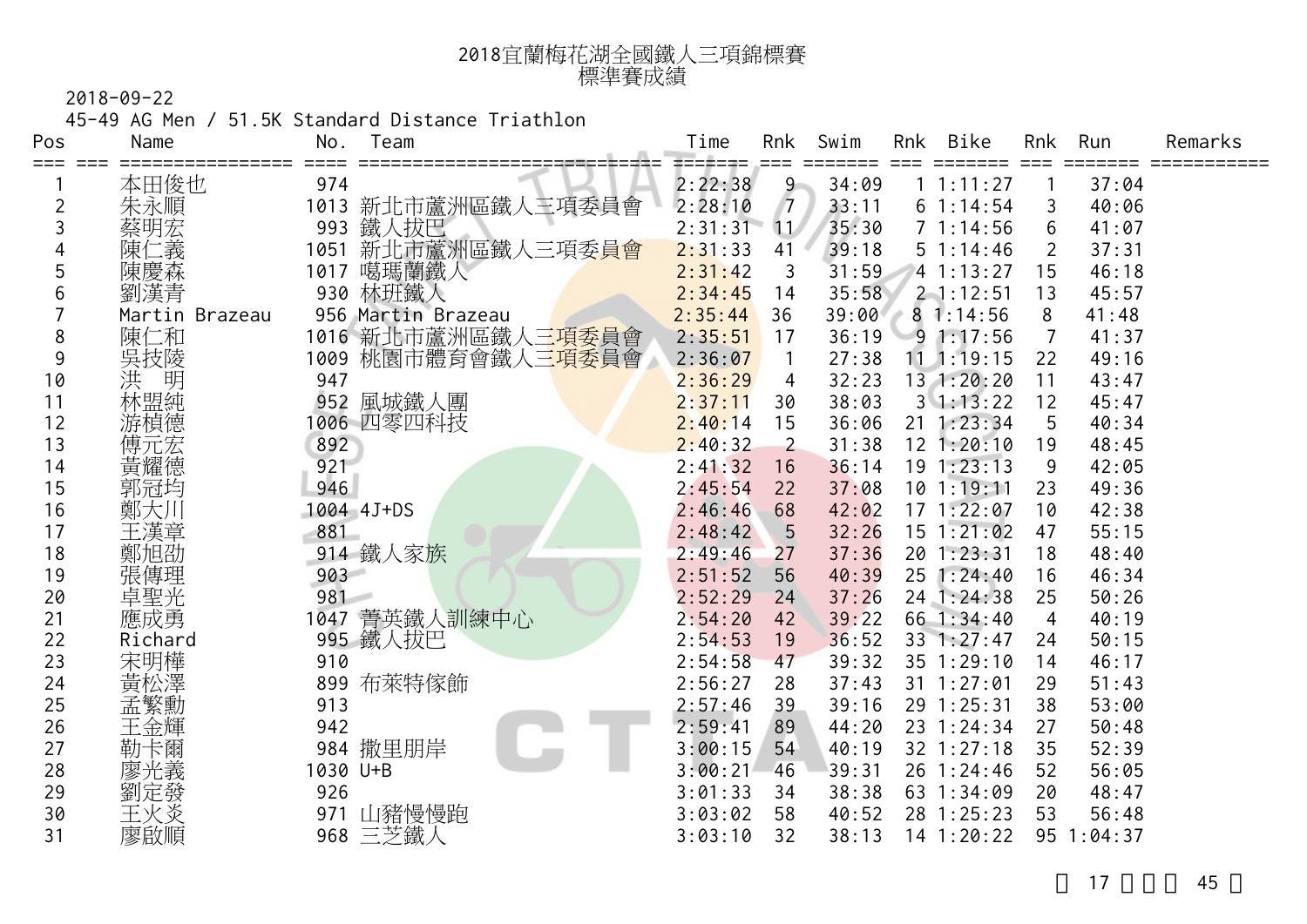| 32            | 吳爭融      |      | 1039 台灣大腳丫長跑協會         | 3:03:30 | 124 | 49:47 |     | $16$ $1:21:33$         | 31 | 52:11           |
|---------------|----------|------|------------------------|---------|-----|-------|-----|------------------------|----|-----------------|
| 33            | 毛以勵      | 966  |                        | 3:04:28 | 62  | 41:24 |     | 39 1:30:12             | 36 | 52:53           |
| 34            | 馬標嵩      | 1031 | 三芝鐵人                   | 3:05:54 | 92  | 44:27 |     | 18 1:22:41             | 62 | 58:48           |
| 35            | 陳建儒      | 1015 | 新北市蘆洲區鐵人三項委員會          | 3:05:56 | 43  | 39:23 |     | $71 \t1:35:33$         | 28 | 51:01           |
| 36            | 覃有新      | 1049 | 新北市蘆洲區鐵人三項委員會          | 3:05:58 | 110 | 46:23 |     | 30 1:27:00             | 34 | 52:37           |
| 37            | 張專慶      | 1052 | 楊光鐵人團                  | 3:06:33 | 66  | 41:53 |     | $22$ 1:24:11           |    | 71 1:00:31      |
| 38            | 陳金龍      | 963  |                        | 3:06:39 | 20  | 37:05 |     | 68 1:35:01             | 43 | 54:35           |
| 39            | 怡寧<br>李  | 994  | 鐵人拔巴                   | 3:06:44 | 44  | 39:26 |     | 271:25:10              | 83 | 1:02:09         |
| 40            | 謝智       | 1002 | 風城鐵人團                  | 3:06:52 | 63  | 41:25 |     | 38 1:29:40             | 49 | 55:48           |
| 41<br>$\star$ |          | 925  |                        | 3:07:12 | 88  | 44:19 |     | 41 1:30:34             | 32 | 52:19           |
| 42            |          | 980  |                        | 3:07:29 | 13  | 35:42 |     | 40 1:30:31             |    | 78 1:01:18      |
| 43            | 亘        | 924  |                        | 3:07:54 | 109 | 46:14 |     | 501:32:40              | 21 | 49:00           |
| 44            | 憲瑞<br>劉  | 1000 | 四海鐵人組                  | 3:09:36 | 60  | 40:55 |     | $61$ 1:33:38           | 46 | 55:04           |
| 45            | 黃        | 965  |                        | 3:09:55 | 126 | 49:50 |     | $37$ 1:29:22           | 26 | 50:44           |
| 46            | 陳嘉陽      | 983  |                        | 3:10:36 | 82  | 43:24 |     | 42 1:31:24             | 50 | 55:49           |
| 47            | 潘博文      | 1010 | 海龍長泳                   | 3:11:15 | 26  | 37:35 |     | 79 1:37:49             | 51 | 55:52           |
| 48            | 譚慶祥      | 902  |                        | 3:11:24 | 87  | 44:03 |     | 49 1:32:36             | 44 | 54:45           |
| 49            | 林思學      | 955  |                        | 3:11:44 | 37  | 39:03 |     | 44 1:31:43             |    | 76 1:00:59      |
| 50            | 張智明      |      | 1053 榮富新泰早泳會           | 3:11:49 | 6   | 32:37 |     | 45 1:31:47             |    | $110$ $1:07:26$ |
| 51            | 石文國      | 911  | 週末吃飯團                  | 3:11:54 | 103 | 45:28 |     | $54$ 1:33:19           | 39 | 53:08           |
| 52            | 王俊傑      | 928  |                        | 3:13:29 | 93  | 44:32 |     | $53$ $1:33:13$         | 48 | 55:45           |
| 53            | 黃永助      | 972  |                        | 3:14:05 | 50  | 40:00 |     | 64 1:34:29             | 67 | 59:37           |
| 54            | 宗佑       | 977  | 超越自我                   | 3:14:23 | 40  | 39:17 |     | $57 \; 1:33:26$        | 82 | :01:40          |
| 55            | 朱博浤      |      | 988 L203鐵三角            | 3:14:48 | 80  | 43:16 |     | 60 1:33:37             | 57 | 57:57           |
| 56            | 徐錦貴      |      | 050 新北市蘆洲區鐵人三項委員會      | 3:14:59 | 100 | 44:53 | 46  | 1:31:56                | 59 | 58:11           |
| 57            | 黎永宙      |      | 1044 追風                | 3:15:55 | 33  | 38:15 | 58  | 1:33:32                | 93 | 1:04:09         |
| 58            | 姜義鉦      | 937  |                        | 3:17:46 | 78  | 43:04 |     | 43 1:31:28             |    | 85 1:03:14      |
| 59            | 楊敬義      |      | 1034 大里鐵人隊             | 3:18:13 | 10  | 34:26 | 104 | 1:42:20                |    | 79 1:01:28      |
| 60            | 王國欽      |      | 1005 台師大休旅所王家          | 3:18:42 | 72  | 42:26 |     | 72 1:35:37             |    | 72 1:00:39      |
| 61            | 蔡亻<br>二文 | 944  |                        | 3:18:48 | 29  | 37:53 |     | 98 1:41:57             | 63 | 58:58           |
| 62            | 陳憲駿      | 979  |                        | 3:19:10 | 85  | 43:49 | 77  | 1:37:24                | 58 | 57:58           |
| 63            | 吳欣昌      | 991  | 實中泳隊                   | 3:19:18 | 45  | 39:28 |     | $119$ $1:47:49$        | 30 | 52:03           |
| 64            | 胡至聰      |      | 1027 熊愛跑               | 3:20:11 | 64  |       |     | 41:32 112 1:44:15      | 42 | 54:26           |
| 65            | 許毓唐      | 918  |                        | 3:20:17 | 77  | 42:58 |     | 83 1:38:45             | 61 | 58:35           |
| 66            | 林明源      | 978  |                        | 3:20:21 | 52  | 40:05 |     | 47 1:32:06 114 1:08:11 |    |                 |
| 67            | WAN A C  |      | 961 追風                 | 3:20:25 | 57  | 40:50 |     | 56 1:33:26 103 1:06:10 |    |                 |
| 68            | 盧勇宏      |      | 1019 TH Iron Man TH鋼鐵俠 | 3:20:50 | 55  | 40:35 |     | 75 1:36:21             |    | 91 1:03:55      |
| 69            | 林祐聖      | 923  |                        | 3:21:01 | 86  | 43:50 |     | 80 1:37:55             | 66 | 59:17           |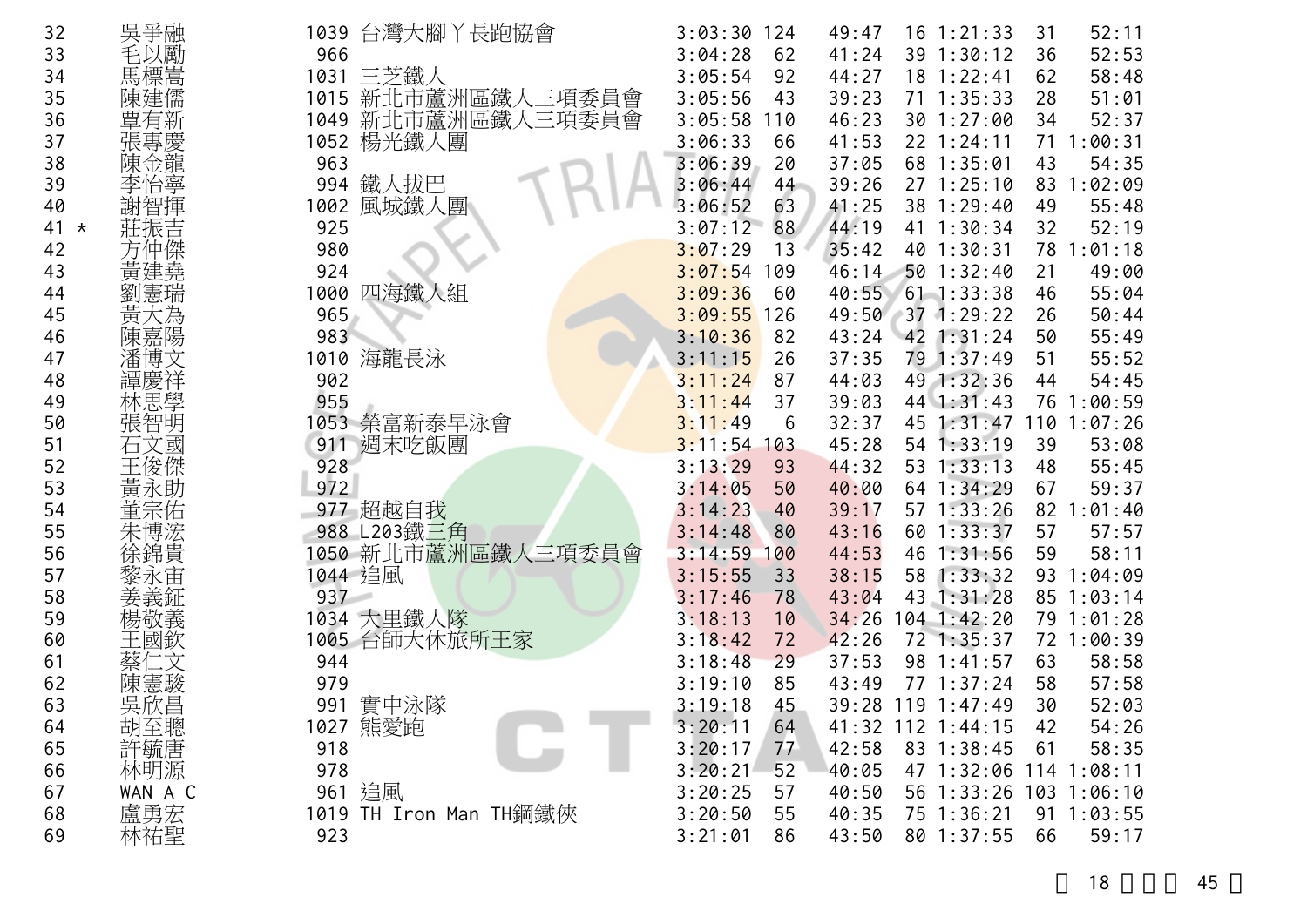| 70  | 張建興              | 快樂螢火蟲<br>949              | 3:21:20<br>49  | 39:52 | 67 1:34:58 107 1:06:31        |     |                    |  |
|-----|------------------|---------------------------|----------------|-------|-------------------------------|-----|--------------------|--|
| 71  | 家成               | 958                       | 3:22:01<br>71  | 42:11 | 65 1:34:32                    |     | 99 1:05:19         |  |
| 72  |                  | 951                       | 3:22:04<br>25  | 37:27 | 87 1:39:49                    |     | 96 1:04:49         |  |
| 73  |                  | 982                       | 3:22:19<br>20  | 48:26 | $95 \t1:41:35$                | 33  | 52:20              |  |
| 74  |                  | 943                       | 3:24:28<br>38  | 39:05 | 76 1:36:31                    | 117 | 1:08:53            |  |
| 75  |                  | 新北市蘆洲區鐵人<br>1014<br>三項委員曾 | 3:24:32<br>96  | 44:43 | 74 1:35:54                    |     | 92 1:03:57         |  |
| 76  |                  | 891                       | 3:24:33<br>108 | 46:11 | 52 1:32:59                    |     | 100 1:05:24        |  |
| 77  | 黃義郎              | 愛跑步<br>932                | $3:24:46$ 113  | 46:36 | 78 1:37:46                    |     | 69 1:00:24         |  |
| 78  |                  | 964                       | 3:24:47<br>111 | 46:34 | $91 \t1:40:31$                | 56  | 57:43              |  |
| 79  |                  | 898                       | 3:24:52<br>115 | 46:59 | 92 1:40:37                    | 55  | 57:17              |  |
| 80  |                  | 鐵人拔巴<br>996               | 3:25:01<br>81  | 43:19 | 85 1:39:20                    | 84  | 1:02:24            |  |
| 81  |                  | 954                       | 3:25:36<br>90  | 44:23 | 73<br>1:35:38                 |     | 102 1:05:36        |  |
| 82  |                  | 959                       | 3:25:47<br>137 | 52:55 | $51 \t1:32:58$                | 68  | 59:56              |  |
| 83  |                  | 975                       | 3:26:03<br>83  |       | 43:24 86 1:39:25              | 86  | 1:03:16            |  |
| 84  |                  | 999<br>└ 四海鐵人組            | 3:26:29<br>134 | 52:05 | $36$ 1:29:10                  | 98  | 1:05:15            |  |
| 85  |                  | 三芝鐵人<br>1032              | 3:27:01<br>48  | 39:51 | 70 1:35:12                    |     | 127 1:11:59        |  |
| 86  | SEBASTIAN SCHEUR | 973                       | 3:27:01<br>51  | 40:01 | 106 1:43:07                   |     | 901:03:55          |  |
| 87  | 蔡平賢              | 1042 快樂螢火蟲                | 3:28:42<br>31  | 38:07 | $105$ 1:42:43                 | 111 | 1:07:53            |  |
| 88  |                  | 887                       | 3:28:46<br>141 | 56:22 | 55 1:33:19                    | 64  | 59:06              |  |
| 89  |                  | 888 熊愛跑                   | 3:28:47<br>53  | 40:16 | $102$ 1:42:20                 | 104 | 1:06:12            |  |
| 90  |                  | 967                       | 3:29:49<br>76  | 42:55 | $94 \; 1:41:24$               |     | 101 1:05:31        |  |
| 91  |                  | 895                       | 3:30:23<br>79  | 43:10 | 103 1:42:20                   |     | 97 1:04:54         |  |
| 92  |                  | 990                       | 3:30:46<br>73  |       | 42:34 108 1:43:39             |     | $94 \cdot 1:04:34$ |  |
| 93  |                  | 970                       | 3:30:55<br>112 | 46:36 | $62 \; 1:34:06$               | 119 | 1:10:14            |  |
| 94  |                  | 953                       | 3:30:56<br>75  | 42:52 | 69<br>1:35:07                 | 130 | 1:12:58            |  |
| 95  |                  | 969                       | 3:31:04<br>99  | 44:50 | $128$ 1:51:16                 | 45  | 54:58              |  |
| 96  |                  | 904                       | 3:31:36<br>125 | 49:47 | 59 1:33:33                    | 116 | 1:08:18            |  |
| 97  |                  | 889<br>拿?兄弟               | 3:31:38<br>95  | 44:41 | 135 1:54:05                   | 37  | 52:53              |  |
| 98  |                  | 1033 大里鐵人隊                | 3:32:08<br>35  | 38:46 | $90 \t1:40:22$                | 131 | 1:13:01            |  |
| 99  |                  | July02087<br>941          | 3:32:38<br>140 | 54:09 | $113 \t1:44:26$               | 40  | 54:04              |  |
| 100 |                  | 960                       | 3:32:40<br>102 |       | 45:27 124 1:50:07             | 54  | 57:07              |  |
| 101 | 蔡昆泓              | 985                       | $3:33:24$ 132  | 51:07 | $93 \t1:40:43$                | 80  | 1:01:35            |  |
| 102 |                  | 896                       | 3:34:01<br> 18 | 36:27 | 96 1:41:43 135 1:15:52        |     |                    |  |
| 103 |                  | 1029 基隆賞花遊湖鐵人旅行團          | 3:34:38<br>59  |       | 40:53 118 1:47:22 106 1:06:24 |     |                    |  |
| 104 | 郭曾翁德             | 884 三個傻瓜                  | $3:37:00$ 117  |       | 47:39 125 1:50:10             | 65  | 59:12              |  |
| 105 | 李啟鼎              | 917                       | $3:37:17$ 147  |       | 59:38 107 1:43:16             | 41  | 54:23              |  |
| 106 | 曾朱清              | 1445 大里鐵人隊                | $3:37:17$ 130  | 50:56 | 89 1:39:59 105 1:06:23 浮標     |     |                    |  |
| 107 | 林振基              | 1043 宜中校友鐵人隊              | 3:37:41<br>70  | 42:09 | 82 1:38:31 136 1:17:02        |     |                    |  |
|     |                  |                           |                |       |                               |     |                    |  |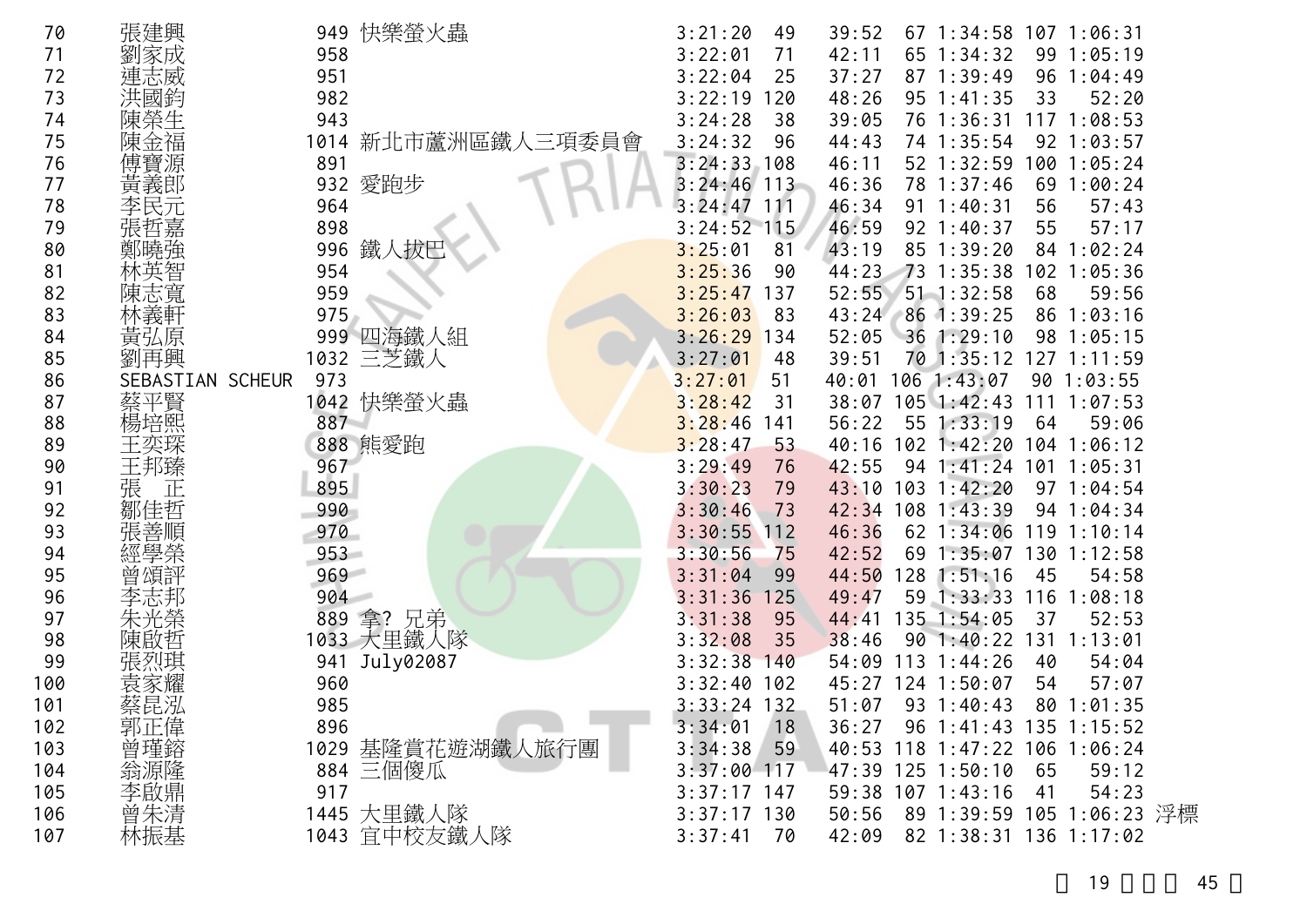| 108 | 黃<br>仁廣    | 1040 巫婆家族      | 3:38:10<br>67  |             | 42:01 115 1:45:35 122 1:10:36               |     |                |       |
|-----|------------|----------------|----------------|-------------|---------------------------------------------|-----|----------------|-------|
| 109 | 成必智        | 醫護鐵人<br>1018   | 3:38:41<br>106 | 45:47       | 81 1:38:28 132 1:14:27                      |     |                |       |
| 110 |            | 890            | 3:38:41<br>65  | 41:33       | 122 1:49:00 113 1:08:09                     |     |                |       |
| 111 |            | 915            | 3:38:51<br>94  | 44:40       | $132$ $1:53:18$                             |     | 73 1:00:54     |       |
| 112 | 魏開誠        | 912            | 3:39:02<br>145 | 59:15       | 84 1:38:52                                  |     | 74 1:00:56     |       |
| 113 |            | 1453 鐵人拔巴      | 3:39:24<br>101 | 44:59       | 99 1:41:59                                  |     | 128 1:12:26 浮標 |       |
| 114 | 王耀宗        | 熊愛跑<br>1025    | 3:40:34<br>-74 |             | 42:46 117 1:46:37 124 1:11:12               |     |                |       |
| 115 | 陳玟昇        | 四零四科技<br>1007  | $3:41:48$ 135  |             | 52:12 121 1:48:38                           |     | 75 1:00:58     |       |
| 116 |            | 風城鐵人團<br>1001  | 139<br>3:43:34 |             | 53:39 116 1:46:33                           |     | 88 1:03:23     |       |
| 117 | 曾茗琮        | 1446 大里鐵人隊     | $3:43:56$ 144  |             | 58:23 110 1:43:54                           |     | 81 1:01:40 浮標  |       |
| 118 | 郭曜郎        | 886            | 3:44:14<br>122 |             | 49:06 101 1:42:11                           | 129 | 1:12:58        |       |
| 119 |            | 康軒文教集團<br>1020 | 3:44:51        |             | 149 1:04:29 97 1:41:57                      | 60  | 58:26          |       |
| 120 |            | 940            | 3:46:11<br>116 |             | 47:25 120 1:48:12 121 1:10:35               |     |                |       |
| 121 |            | 快樂螢火蟲<br>1041  | 3:47:05<br>-69 |             | 42:06 100 1:42:07 145 1:22:52               |     |                |       |
| 122 |            | 962            | $3:47:15$ 143  | 58:19       | 88 1:39:49 118 1:09:07                      |     |                |       |
| 123 | 張寧東<br>吳開昌 | 熊愛跑<br>1028    | $3:47:51$ 136  |             | 52:33 136 1:54:18                           |     | 77 1:01:01     |       |
| 124 |            | 919            | $3:48:17$ 114  |             | 46:44 133 1:53:22 115 1:08:11               |     |                |       |
| 125 |            | 906            | 3:48:32<br>128 |             | 50:05 137 1:54:47                           |     | 89 1:03:41 浮標  |       |
| 126 |            | 998 鐵人拔巴       | 3:49:31<br>127 |             | 49:56 111 1:44:10 133 1:15:25               |     |                |       |
| 127 | 楊培偉        | 905            | $3:51:34$ 131  |             | 51:00 134 1:53:40 108 1:06:56               |     |                |       |
| 128 |            | 931            | 3:51:35<br>97  | 44:48       | 114 1:44:30 144 1:22:19                     |     |                |       |
| 129 | 徐和輝        | 901            | 3:51:40<br>133 |             | 51:48 123 1:49:11 123 1:10:42               |     |                |       |
| 130 | 賴係綱        | 1048 跑跑咖鐵人隊    | 3:52:18<br>123 | 49:31       | 127 1:50:56 126 1:11:52                     |     |                |       |
| 131 | 顏正福        | 916            | $3:52:44$ 121  | 48:56       | 130 1:52:21 125 1:11:29                     |     |                |       |
| 132 | 劉震邦        | 1008 林班鐵人      | 3:55:16<br>23  | 37:21       | 140 1:58:52 141 1:19:04                     |     |                |       |
| 133 | 楊適鴻        | 997 鐵人拔巴       | 3:55:39<br>129 | $50:47$ 109 | $1:43:50$ 143 $1:21:02$                     |     |                |       |
| 134 |            | 1012 超越自我      | 3:58:07<br>104 | 45:33 131   | $1:52:35$ 142 1:20:00                       |     |                |       |
| 135 |            | 高柏科技<br>1011   | 3:59:49<br>107 |             | 46:04 146 2:13:18                           |     | 70 1:00:27     |       |
| 136 | 鄭章宏        | 1046 追風        | 4:02:03<br>-98 |             | 44:48 145 2:06:49 120 1:10:28               |     |                |       |
| 137 | 趙碧池        | 987            | 4:04:15<br>150 | :04:49      | 129 1:51:31 112 1:07:55                     |     |                |       |
| 138 | 宏達         | 948            | $4:07:34$ 118  |             | 48:17 142 2:01:59 139 1:17:19               |     |                |       |
| 139 | 吳宗哲        | 957            | $4:12:04$ 146  |             | 59:24 138 1:57:10 134 1:15:31               |     |                |       |
| 140 | 彭柏育        | 938            |                |             | 4:14:09 152 1:11:13 141 1:59:34             |     | 87 1:03:23     |       |
| 141 | 陳基政        | 933            | $4:14:23$ 138  |             | 53:01 143 2:02:28 140 1:18:55               |     |                |       |
| 142 | 吳偉華        | 976            |                |             | 4:14:23 148 1:00:25 144 2:06:46 109 1:07:13 |     |                |       |
| 143 | P Zipagan  | 992            |                |             | 4:16:59 151 1:09:07 126 1:50:51 137 1:17:02 |     |                |       |
| 144 | 陳群楷        | 989            | 4:32:04<br>91  |             | 44:25 147 2:30:34 138 1:17:06               |     |                |       |
|     | DSQ 鄭博修    | 885            | 12             | 35:36       |                                             | 146 |                | RUN異常 |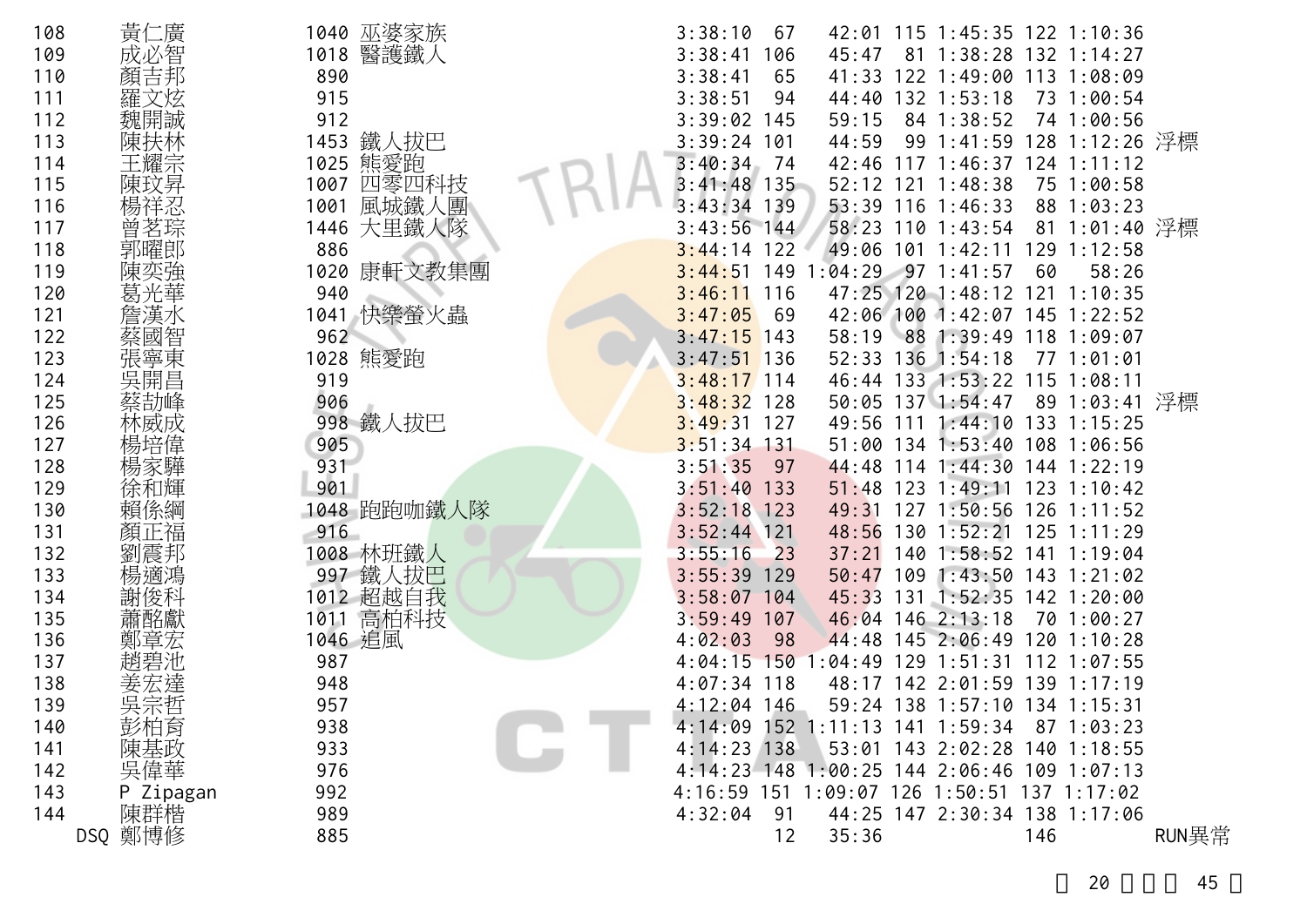| DSQ 胡適麒<br>蔡昌明     | 1003 海龍長泳<br>939                                                                                                                                       | 8<br>21    | 48 1:32:23 17<br>33:11<br>37:06<br>34 1:28:11 | 47:40 未依梯次                 |
|--------------------|--------------------------------------------------------------------------------------------------------------------------------------------------------|------------|-----------------------------------------------|----------------------------|
| $\star$            | 927 馬克小坡<br>1045 追風                                                                                                                                    | 119<br>61  | 48:19 139 1:57:35<br>41:04                    |                            |
|                    | 929                                                                                                                                                    | 84         | 43:45                                         |                            |
| 魏佑霖<br>DNF 蔡宗坤     | 1037 山川鐵人<br>1024 馬克小坡                                                                                                                                 | 105<br>142 | 45:43<br>56:59                                |                            |
|                    | 922                                                                                                                                                    |            |                                               | SWIM DNF                   |
|                    | 賽事資訊: Swim 1500 m/2 laps; Bike 40 km/2 laps; Run 9.2 km/4 laps<br>賽事環境: Water temperature 27 C; Air temperature 30 <mark>-34 C; No</mark> Wetsuit swim |            |                                               |                            |
|                    | 仲裁委員: 陳東波/TPE; 潘瑞根/TPE; 蕭淑芬/TPE; 羅仁 <mark>駿/TPE; 林惠美/</mark> TPE; 陳銘風/TPE; 劉錫鑫/TPE                                                                     |            |                                               |                            |
| 判:<br>黃金宏/TPE<br>裁 | 計時: Chinese Taipei Triathlon Association                                                                                                               |            |                                               | Print 2019-07-03, 19:52:44 |
|                    |                                                                                                                                                        |            |                                               |                            |
|                    |                                                                                                                                                        |            |                                               |                            |
|                    |                                                                                                                                                        |            |                                               |                            |
|                    |                                                                                                                                                        |            |                                               |                            |
|                    |                                                                                                                                                        |            |                                               |                            |
|                    | NI                                                                                                                                                     |            |                                               |                            |
|                    |                                                                                                                                                        |            |                                               |                            |
|                    |                                                                                                                                                        |            |                                               |                            |
|                    |                                                                                                                                                        |            |                                               |                            |
|                    |                                                                                                                                                        |            |                                               |                            |
|                    |                                                                                                                                                        | CTTA       |                                               |                            |
|                    |                                                                                                                                                        |            |                                               |                            |
|                    |                                                                                                                                                        |            |                                               |                            |
|                    |                                                                                                                                                        |            |                                               |                            |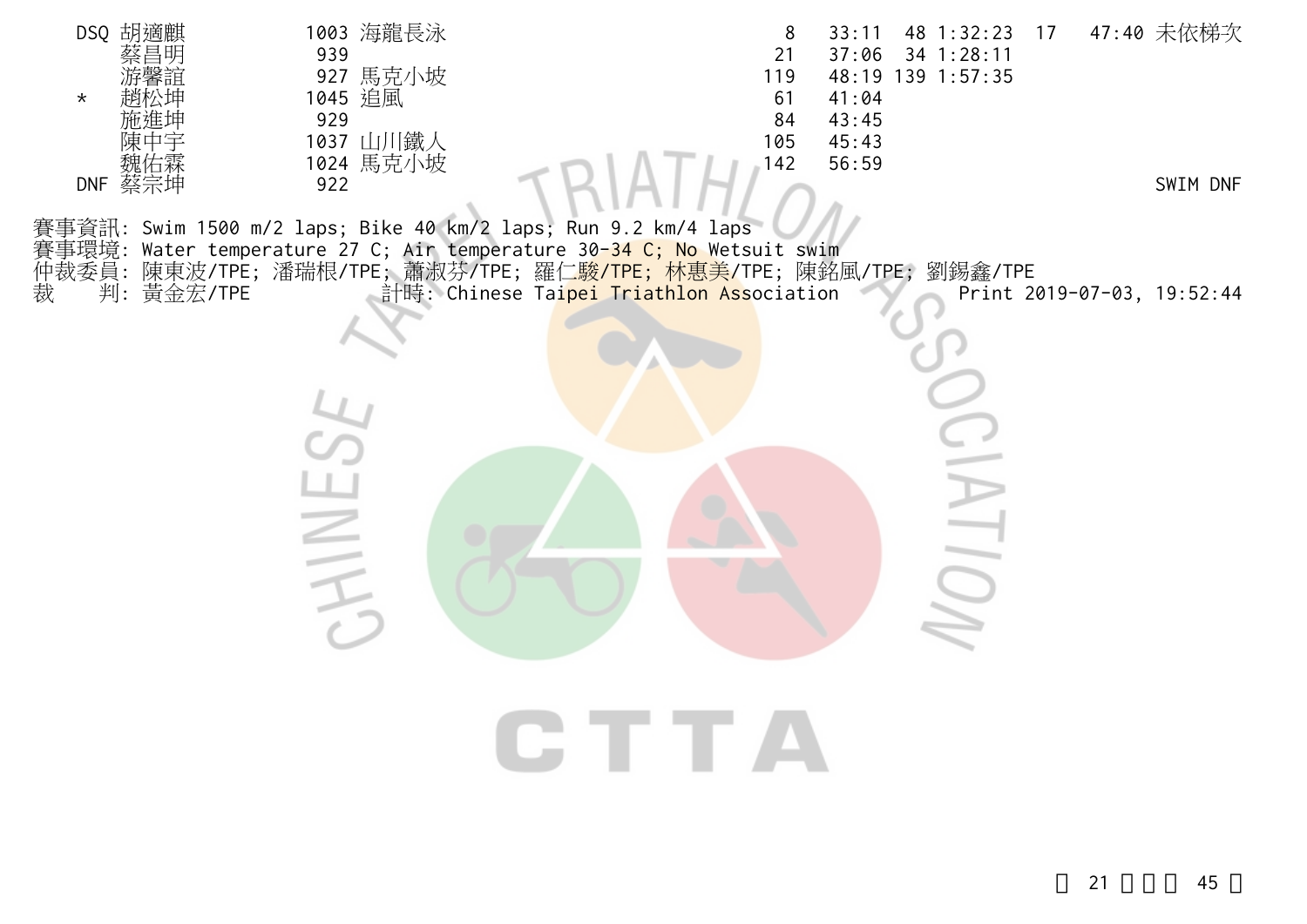| 2018宜蘭梅花湖全國鐵人三項錦標賽 |
|--------------------|
| 標準賽成績              |

40-44 AG Men / 51.5K Standard Distance Triathlon

| Pos | Name          | Team<br>No.                  | Time    | Rnk               | Swim  | Rnk | Bike               | Rnk            | Run        | Remarks |
|-----|---------------|------------------------------|---------|-------------------|-------|-----|--------------------|----------------|------------|---------|
| === | W Yssel       | 811                          | 2:16:37 | $5 -$             | 31:42 |     | 11:09:14           | $\overline{2}$ | 35:41      |         |
|     | Inigo Gisbert | 755                          | 2:21:21 | 19                | 38:21 |     | 21:09:29           |                | 33:32      |         |
|     | G Pappalardo  | 790 water man                | 2:35:24 | $\vert 3 \rangle$ | 29:49 |     | $12$ $1:21:34$     | $\overline{7}$ | 44:02      |         |
|     | 張耀仁           | 771                          | 2:38:19 |                   | 28:53 |     | 14 1:22:53         | 9              | 46:33      |         |
| 5   | 王毅銘           | 796 父子檔                      | 2:39:40 | $\overline{2}$    | 28:55 |     | $13 \t1:22:14$     | 13             | 48:31      |         |
| 6   | 謝志鴻           | 台北市立大學<br>875                | 2:40:01 | 25                | 38:41 |     | 51:16:09           | 8              | 45:12      |         |
|     | 王俊麒           | 跑跑咖鐵人隊<br>773                | 2:41:03 | 37                | 41:47 |     | $7 - 1:17:34$      | 5              | 41:43      |         |
| 8   | 藍明乾           | 826 風城鐵人團                    | 2:41:32 | 70                | 45:53 |     | 41:14:13           | 4              | 41:28      |         |
| 9   | C Liebenberg  | 787<br>Last Year's Champions | 2:41:45 | 6                 | 34:40 |     | $11 \quad 1:20:20$ | 11             | 46:46      |         |
| 10  |               | 勤勞樸實<br>841                  | 2:43:24 | 31                | 40:38 |     | 91:20:11           | 6              | 42:35      |         |
| 11  | 蔡志明<br>簡昌榆    | 簡單二人組<br>869                 | 2:46:08 | 50                | 42:41 |     | $3 \; 1:13:51$     | 16             | 49:37      |         |
| 12  | 游智凱           | 宜中校友鐵人隊<br>863               | 2:51:50 | 16                | 38:07 |     | 81:18:29           | 38             | 55:14      |         |
| 13  | 林長忠           | 鐵人拔巴<br>821                  | 2:53:20 | 18                | 38:17 |     | 191:25:51          | 14             | 49:13      |         |
| 14  | 林志遠           | 766                          | 2:54:47 | 67                | 45:14 |     | 101:20:16          | 15             | 49:19      |         |
| 15  | 葉銘凱           | 845 Cooler Biker             | 2:54:52 | 12                | 36:44 |     | $16$ 1:24:28       | 33             | 53:40      |         |
| 16  | 張瑞龍           | 蘇澳慢跑<br>779                  | 2:55:52 | 10                | 36:19 |     | 61:16:34           |                | 71 1:03:00 |         |
| 17  | 林德齊           | 862 宜中校友鐵人隊                  | 2:57:47 | 17                | 38:08 |     | $15 \t1:23:56$     | 41             | 55:44      |         |
| 18  | A Messimer    | 856 BOSKE                    | 2:57:51 | $\overline{7}$    | 35:46 |     | 171:24:47          | 48             | 57:20      |         |
| 19  | 李昆霖           | 860 山川鐵人                     | 2:59:02 | 44                | 42:21 |     | 23 1:27:02         | 17             | 49:40      |         |
| 20  | 藍智鴻           | 809                          | 2:59:16 | 27                | 39:14 |     | 28 1:28:34         | 22             | 51:29      |         |
| 21  | 徐同廣           | 735                          | 3:01:50 | 60                | 44:15 |     | 25 1:27:09         | 18             | 50:26      |         |
| 22  | 簡毓勳           | 807 小嫩B                      | 3:04:12 | 13                | 36:58 | 41  | 1:32:28            | 36             | 54:46      |         |
| 23  | 彭元皜           | 836 小嫩B                      | 3:04:28 | 34                | 41:37 |     | 38 1:31:57         | 19             | 50:54      |         |
| 24  | 柯辰宇           | 868 駿通工業股份有限公司               | 3:04:31 | 11                | 36:30 |     | $51 \t1:34:43$     | 32             | 53:19      |         |
| 25  | 李光泰           | 759                          | 3:04:48 | 21                | 38:29 |     | 20 1:25:55         | 59             | :00:26     |         |
| 26  | 蔡璧原           | 776                          | 3:05:36 | 69                | 45:25 |     | 40 1:32:21         | 12             | 47:50      |         |
| 27  | 楊皓中           | 731                          | 3:06:11 | 33                | 41:30 |     | 29 1:28:49         | 42             | 55:54      |         |
| 28  |               | 774                          | 3:06:55 | 63                | 44:41 |     | 24 1:27:05         | 37             | 55:10      |         |
| 29  | 蔡易成<br>林修平    | 808                          | 3:07:19 | 48                | 42:33 |     | 44 1:32:55         | 25             | 51:53      |         |
| 30  |               | 762                          | 3:07:30 | 77                | 46:38 |     | 26 1:27:34         | 31             | 53:18      |         |
| 31  | 黃定頌           | 866 楊光鐵人團                    | 3:09:08 | 14                | 37:29 |     | 33 1:30:52         |                | 611:00:49  |         |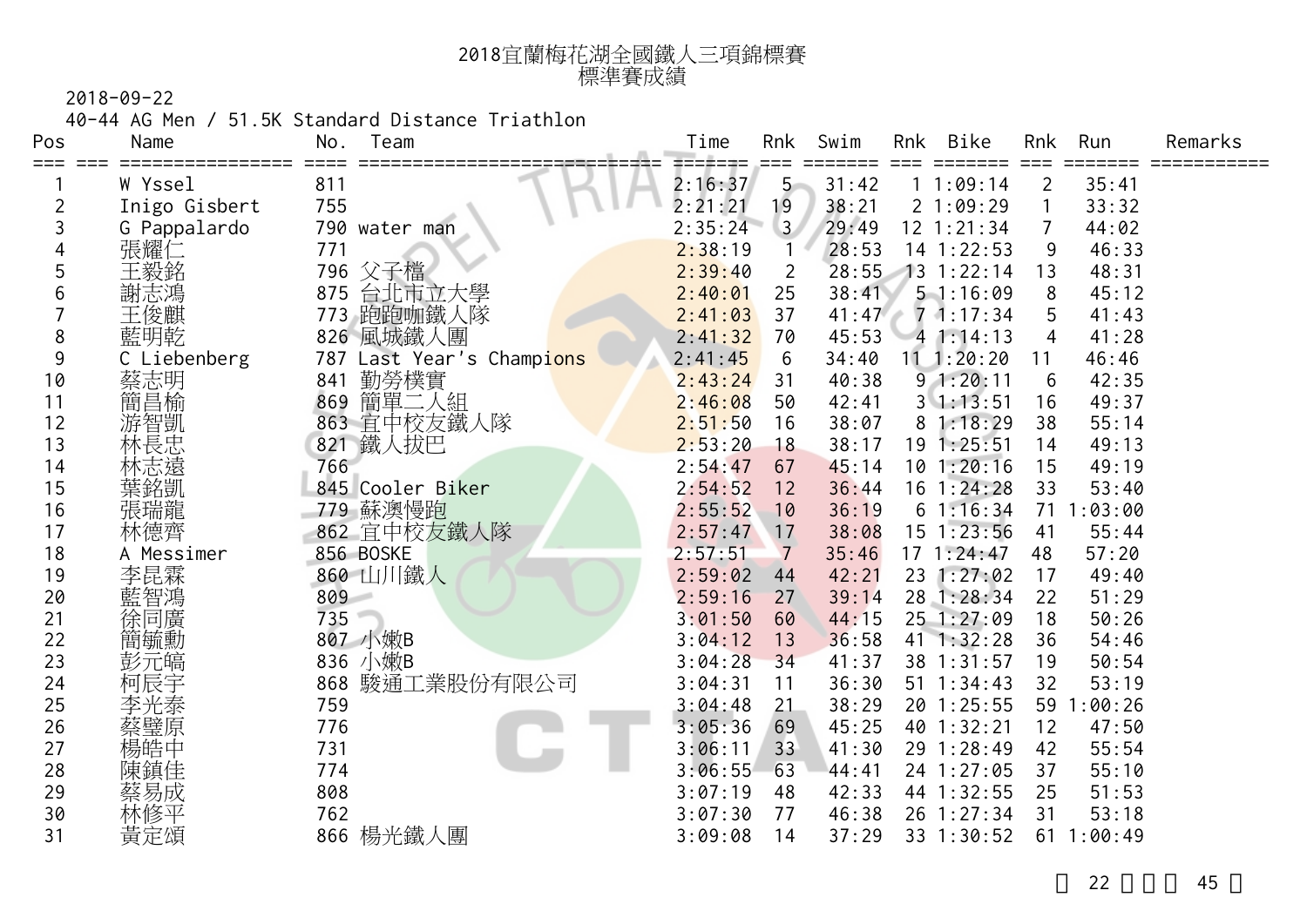| 32 | 賴允荃     |     | 763 Family       | 3:09:25       | 46  | 42:27  | 52 1:34:47      | 27 | 52:12           |
|----|---------|-----|------------------|---------------|-----|--------|-----------------|----|-----------------|
| 33 | 謝德文     | 806 |                  | 3:09:55       | 38  | 41:48  | 42 1:32:47      | 40 | 55:20           |
| 34 | 潘家立     |     | 834 ACTG Cycling | 3:10:14       | 47  | 42:30  | 30 1:29:05      | 51 | 58:40           |
| 35 | 張漢邦     | 745 |                  | 3:11:47       | 82  | 47:20  | $35$ $1:31:14$  | 29 | 53:14           |
| 36 | 李肇秤     | 850 | YJSA昱劼國際         | 3:12:10       | 8   | 35:48  | 271:28:02       | 95 | 1:08:21         |
| 37 |         | 805 |                  | 3:12:43       | 20  | 38:22  | 49 1:33:46      |    | 60 1:00:36      |
| 38 |         | 778 |                  | 3:13:52       | 32  | 40:45  | 56 1:36:28      | 45 | 56:39           |
| 39 | 王秀      | 747 |                  | 3:14:08       | 61  | 44:33  | 80 1:42:50      | 10 | 46:45           |
| 40 | 國隆<br>曾 | 798 |                  | 3:14:56       | 66  | 45:01  | 31 1:29:06      |    | 62 1:00:50      |
| 41 | 潘建安     |     | 833 ACTG Cycling | 3:15:31       | 108 | 55:45  | 22 1:26:46      | 28 | 53:01           |
| 42 | 許伯聖     | 816 |                  | 3:17:16       | 24  | 38:39  | 96 1:46:57      | 23 | 51:40           |
| 43 | 呂正宇     | 744 |                  | 3:17:33       | 29  | 39:31  | 66 1:38:14      | 57 | 59:49           |
| 44 | 吳昆霖     | 764 |                  | 3:17:50       | 53  | 43:44  | 59 1:37:09      | 46 | 56:58           |
| 45 | 陳文儂     | 852 | 兄弟鐵人隊            | 3:17:56       | 15  | 37:31  | 53 1:35:24      | 81 | 1:05:02         |
| 46 | 侯明裕     |     | 813 方大帥鐵人團       | 3:18:19       | 39  | 42:03  | $36 \t1:31:40$  |    | 78 1:04:36      |
| 47 | 童政宏     | 825 | 鐵人拔巴             | 3:18:27       | 72  | 46:07  | 54 1:36:11      | 44 | 56:11           |
| 48 | 黃坤國     | 733 |                  | 3:18:28       | 71  | 45:58  | 60 1:37:14      | 39 | 55:17           |
| 49 | 呂啟帆     | 872 | 鐵人拔巴             | 3:19:17       | 28  | 39:23  | 45 1:33:03      |    | 87 1:06:52      |
| 50 | 翁瑞宏     |     | 867 榮富新泰早泳會      | 3:20:30       | 23  | 38:36  | 39 1:32:19      |    | 98 1:09:36      |
| 51 |         |     | 814 安仔家族         | 3:20:35       | 36  | 41:47  | 50 1:34:37      |    | 77 1:04:12      |
| 52 |         |     | 818 鐵人拔巴-彭太太們    | 3:20:47       | 54  | 43:48  | 62 1:37:39      | 54 | 59:21           |
| 53 | 王宣毅     |     | 837 方大帥鐵人團       | 3:20:52       | 64  | 44:58  | 48 1:33:35      |    | 67 1:02:20      |
| 54 | 白雲山     | 820 | 鐵人拔巴             | 3:22:53       | 9   | 35:56  | 70 1:39:28      |    | 92 1:07:30      |
| 55 | 鍾銘益     | 843 | 讓我們完賽吧           | 3:23:23       | 52  | 42:54  | 65 1:38:09      |    | 68 1:02:21      |
| 56 | 詹俊盛     |     | 842 駿通工業股份有限公司   | 3:23:28       | 90  | 48:18  | 46 1:33:17      | 66 | 1:01:54         |
| 57 | 黃勇達     | 800 |                  | 3:23:39       | 93  | 50:05  | 69<br>1:39:16   | 35 | 54:19           |
| 58 | 陳英凱     |     | 848 康軒文教集團       | 3:24:09       | 30  | 39:55  | 1:30:56<br>34   |    | $110$ $1:13:20$ |
| 59 | 陳柏村     | 801 |                  | 3:24:38       | 83  | 47:30  | 84 1:43:54      | 30 | 53:15           |
| 60 | 邱詠兆     | 802 |                  | 3:24:39       | 105 | 54:08  | 571:36:50       | 34 | 53:42           |
| 61 | 劉       | 849 | 康軒文教集團           | 3:24:41       | 116 | :04:40 | 71 1:39:41      | 3  | 40:21           |
| 62 | 曾遙嵐     | 854 | 蘆竹路跑             | 3:25:22       | -91 | 48:42  | 58 1:37:04      | 56 | 59:37           |
| 63 | 朱麒銘     | 838 | 好柿連連-大雪山甜柿       | $3:26:11$ 112 |     | 57:42  | 55 1:36:27      | 26 | 52:03           |
| 64 | 龔彥宏     | 827 | 風城鐵人團            | 3:26:49       | 45  | 42:26  | $67 \; 1:38:48$ |    | 84 1:05:37      |
| 65 | 葉俊言     | 799 |                  | 3:26:53       | 42  | 42:12  | 73 1:40:00      |    | 79 1:04:42      |
| 66 | 黃鵬升     |     | 840 原來學苑         | 3:27:31       | 41  | 42:11  | 64 1:38:04      |    | 90 1:07:17      |
| 67 | 陳宏軒     | 794 |                  | 3:30:24       | 49  | 42:33  | 85 1:44:08      |    | 74 1:03:44      |
| 68 | 唐一元     | 791 |                  | $3:30:44$ 102 |     | 53:16  | 61 1:37:32      | 58 | 59:57           |
| 69 | 吳先秤     |     | 743 綠臉           | 3:31:22       | 86  | 47:43  | 77 1:41:02      |    | 70 1:02:38      |
|    |         |     |                  |               |     |        |                 |    |                 |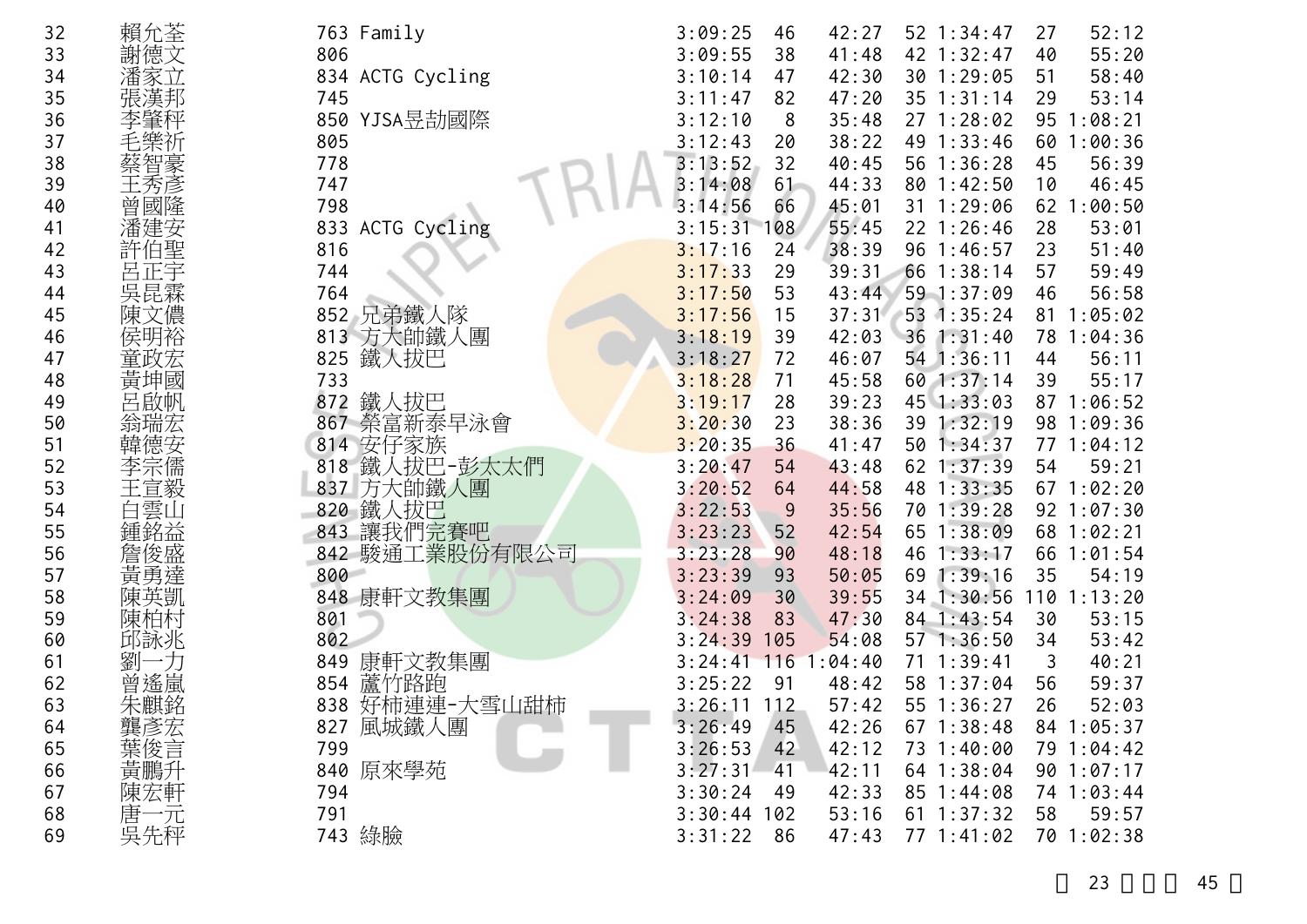| 70  | 簡政偉 | 783 簡單二人組     | 44:00 101 1:49:46<br>57:47<br>3:31:32<br>57<br>49          |  |
|-----|-----|---------------|------------------------------------------------------------|--|
| 71  |     | 748           | 3:31:34<br>101<br>53:06<br>76 1:40:38<br>57:51<br>50       |  |
| 72  |     | 737           | 3:31:53<br>68 1:38:55<br>51<br>42:49<br>100 1:10:10        |  |
| 73  |     | 835 三鐵勇伯團     | 3:32:59<br>46:17<br>89 1:45:14<br>75<br>$64$ 1:01:29       |  |
| 74  |     | 義泳<br>1452    | 59:32 浮標<br>55<br>3:33:03<br>46:10<br>$97 \t1:47:22$<br>73 |  |
| 75  |     | 857 NCO勇士鐵人   | 3:33:32<br>43 1:32:49 104 1:10:59<br>92<br>49:45           |  |
| 76  |     | 東風鐵人<br>870   | 3:33:54<br>46:15<br>78 1:41:51<br>85 1:05:49<br>74         |  |
| 77  |     | 782           | 3:33:59<br>88<br>48:09<br>79 1:42:43<br>72 1:03:08         |  |
| 78  |     | 832 4J+DS     | 81<br>88 1:06:53<br>3:34:01<br>47:06<br>74 1:40:04         |  |
| 79  | 葉定儒 | 775           | 47:33<br>85<br>$112$ 1:55:35<br>51:14<br>3:34:20<br>21     |  |
| 80  | 呂高峰 | 734 勤勞樸實      | 3:35:51<br>42:05<br>94 1:46:53<br>89 1:06:54<br>40         |  |
| 81  |     | 742           | 3:36:31<br>52:40<br>871:45:01<br>52<br>58:52<br>100        |  |
| 82  |     | 崧三鐵<br>786    | 30:42<br>98 1:48:17 115 1:17:57<br>3:36:55<br>4            |  |
| 83  |     | 跑跑咖鐵人隊<br>865 | 3:39:13<br>56:34<br>751:40:11<br>69 1:02:29<br>110         |  |
| 84  |     | 784           | 3:39:16<br>63 1:01:20<br>95<br>51:01<br>$95 \t1:46:55$     |  |
| 85  |     | 鐵人拔巴<br>873   | 3:39:24<br>50:47<br>86 1:44:32<br>76 1:04:06<br>94         |  |
| 86  |     | 769           | 3:40:14<br>90 1:45:34 103 1:10:34<br>59<br>44:08           |  |
| 87  |     | 756 沒練就來比     | 3:40:42<br>$106$ 1:12:27<br>62<br>44:36<br>$82 \; 1:43:40$ |  |
| 88  |     | 761           | 93 1:46:51<br>3:43:16<br>48:12<br>94 1:08:14<br>89         |  |
| 89  |     | 785           | 3:43:36<br>42:15 115<br>1:57:32<br>75 1:03:49<br>43        |  |
| 90  |     | 736           | :04:52<br>3:43:51<br>117<br>72 1:39:51<br>53<br>59:08      |  |
| 91  | 胡峻毓 | 797           | 3:43:52<br>45:22 102 1:50:08<br>96 1:08:23<br>68           |  |
| 92  |     | 824 鐵人拔巴      | 51:28<br>63 1:37:52<br>$114$ 1:14:52<br>3:44:11<br>97      |  |
| 93  |     | 812           | $105$ $1:51:04$<br>46:57<br>86 1:06:50<br>3:44:50<br>78    |  |
| 94  |     | 757 台寶愛台灣     | 3:45:22<br>58<br>44:06<br>108 1:12:56<br>$99 \t1:48:21$    |  |
| 95  |     | 739           | 3:45:46<br>119<br>:08:58<br>1:45:49<br>20<br>51:00<br>91   |  |
| 96  |     | 830 風城鐵人團     | 107 1:52:55<br>3:46:13<br>47:44<br>83 1:05:34<br>87        |  |
| 97  |     | 858 NCO勇士鐵人   | 47:32<br>88 1:45:01<br>$113$ 1:14:30<br>3:47:02<br>84      |  |
| 98  |     | 777           | 3:47:43<br>96<br>$92 \t1:46:26$<br>99 1:10:07<br>51:11     |  |
| 99  |     | 奔向彩虹<br>839   | 3:47:43<br>122<br>:15:14<br>32 1:30:51<br>65 1:01:39       |  |
| 100 |     | 鐵人拔巴<br>752   | $3:48:23$ 106<br>54:58 100 1:48:36<br>801:04:50            |  |
| 101 | 潘宗毅 | 795 臺大附幼校友團   | 3:48:53<br>79<br>46:59 106 1:52:52<br>97 1:09:03           |  |
| 102 | 張育伸 | 746           | 3:50:33<br>65<br>44:59<br>83 1:43:41 120 1:21:54           |  |
| 103 | 鄧浩敦 | 741           | $3:50:33$ 111<br>56:45<br>47 1:33:31 117 1:20:19           |  |
| 104 | 林靖瑋 | 風城鐵人團<br>829  | $3:51:07$ 121 1:11:54<br>21 1:26:25 107 1:12:49            |  |
| 105 | 陳晉毓 | 風城鐵人團<br>831  | 104 1:50:24 112 1:14:30<br>3:51:54<br>47:01<br>80          |  |
| 106 | 陳賢圖 | 788           | 52:29 116 1:58:46<br>3:56:44<br>82 1:05:30<br>98           |  |
| 107 | 鮑文會 | 792           | $3:57:04$ 107<br>55:29 111 1:54:17<br>$91 \t1:07:20$       |  |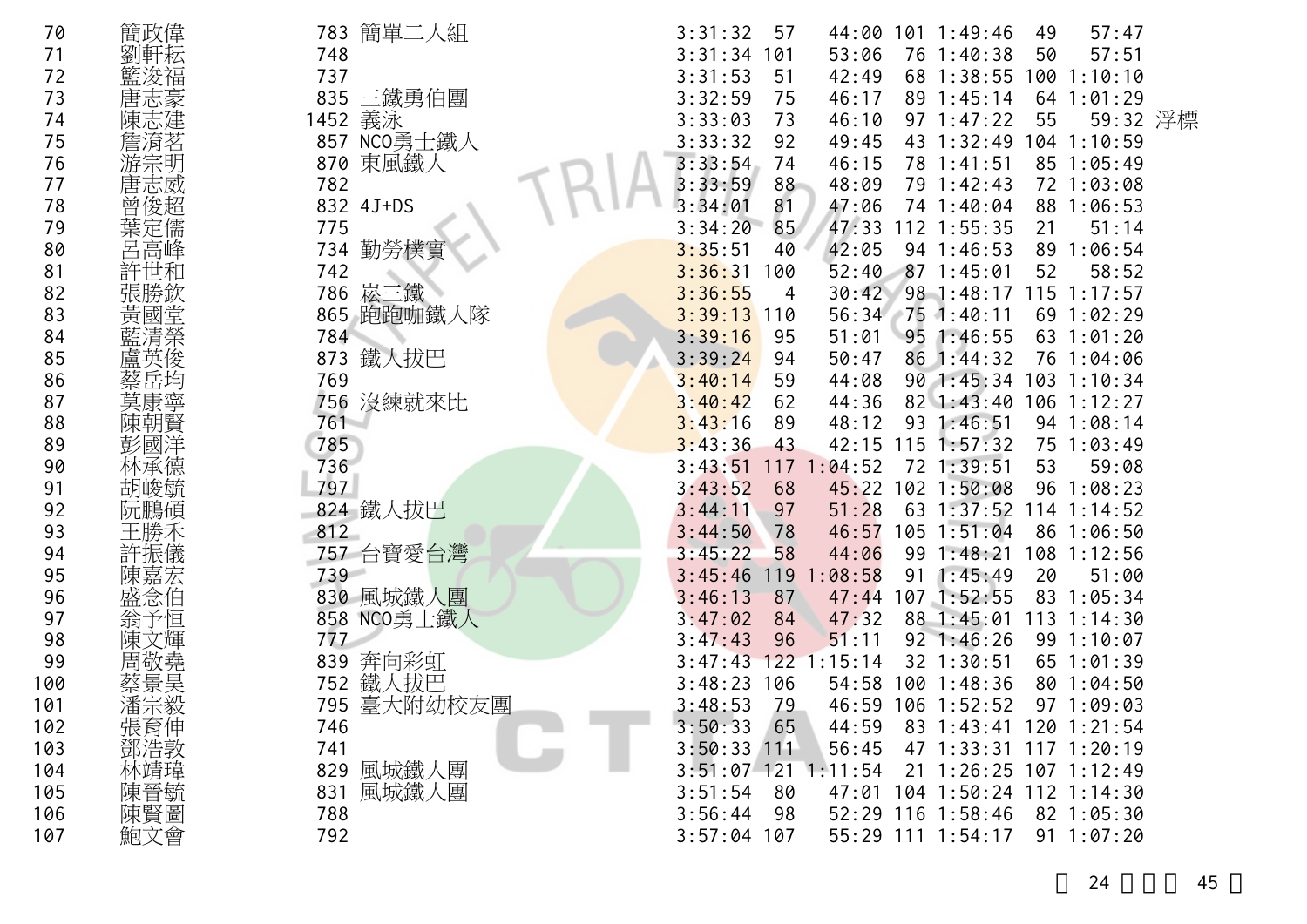| 108<br>許世和<br>109<br>110<br>111<br>112<br>113<br>114<br>胡<br>115<br>116<br>黃彥雄<br>117<br>DSQ B Smith<br>DSQ 柯保光<br>DSQ 蔡昇愿<br>DSQ 林哲民<br>DSQ 張嘉祐<br>DSQ 戴文俊<br>DNF 蘇光龍<br>林柏任 | 846 三個傻瓜<br>815<br>758<br>765<br>760<br>753<br>822 鐵人拔巴<br>853 羅家<br>781 熱映中<br>817<br>772<br>《熱血玩咖》<br>855<br>819<br>鐵人拔巴-彭太太們<br>750<br>847 康軒文教集團<br>780<br>864 追風<br>861 快樂螢火蟲<br>793 康軒文教集團 | 3:59:42 123 1:19:57 81 1:43:39<br>43<br>56:06<br>$4:02:42$ 103<br>53:53 114 1:57:17 105 1:11:34<br>4:03:21 114 1:01:27 110 1:53:50<br>93 1:08:06<br>4:04:25<br>35<br>41:44 117 2:02:09 118 1:20:33<br>$4:08:07$ 104<br>108 1:53:35 119 1:20:38<br>53:55<br>4:08:16<br>43:57 120 2:05:17 116 1:19:03<br>56<br>4:11:10 118 1:07:50 103 1:50:14 109 1:13:08<br>$4:14:18$ 109<br>56:33 118 2:03:29 111 1:14:17<br>4:14:56<br>59:58 119 2:04:33 102 1:10:25<br>113<br>4:40:26<br>99<br>52:33 121 2:16:02 122 1:31:52<br>26<br>39:08<br>$37$ 1:31:45<br>47<br>57:18 RUN少信物<br>55<br>51:41 RUN少信物<br>43:54 113 1:55:43<br>24<br>123<br>121 1:24:06 SWIM少圈<br>115 1:04:27 109 1:53:47 101 1:10:25 穿防寒衣<br>73 1:03:20 SWIM少圈<br>124<br>123<br>RUN異常<br>1201:09:08<br>22<br>38:32 18 1:25:30<br>122<br>SWIM DNF<br>46:23<br>76 |
|-------------------------------------------------------------------------------------------------------------------------------------------------------------------------------|--------------------------------------------------------------------------------------------------------------------------------------------------------------------------------------------------|----------------------------------------------------------------------------------------------------------------------------------------------------------------------------------------------------------------------------------------------------------------------------------------------------------------------------------------------------------------------------------------------------------------------------------------------------------------------------------------------------------------------------------------------------------------------------------------------------------------------------------------------------------------------------------------------------------------------------------------------------------------------------------------------------------------------|
| 事環境:<br>仲裁委員:<br>判:<br>黃金宏/TPE<br>裁                                                                                                                                           | 賽事資訊: Swim 1500 m/2 laps; Bike 40 km/2 laps; Run 9.2 km/4 laps<br>Water temperature 27 C; Air temperature 30-34 C; No Wetsuit swim<br>陳東波/TPE;潘瑞根/TPE;蕭淑芬/TPE;羅仁駿/TPE;林惠美/TPE;陳銘風/TPE;           | 劉錫鑫/TPE<br>計時: Chinese Taipei Triathlon Association<br>Print 2019-07-03, 19:52:44<br><b>THE REAL</b>                                                                                                                                                                                                                                                                                                                                                                                                                                                                                                                                                                                                                                                                                                                 |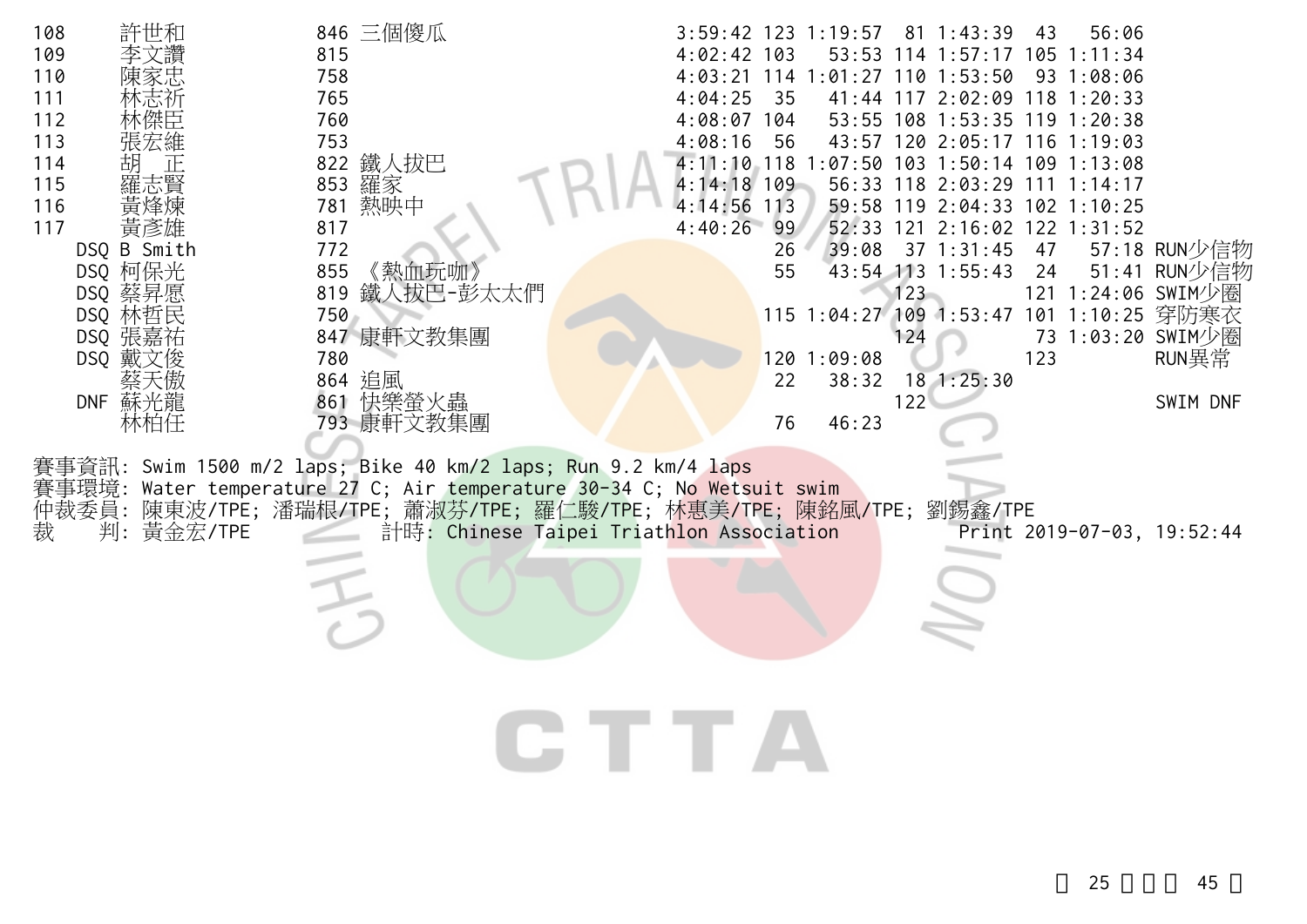| 2018宜蘭梅花湖全國鐵人三項錦標賽 |
|--------------------|
| 標準賽成績              |

35-39 AG Men / 51.5K Standard Distance Triathlon

| Pos     | Name        | No.     | Team                     | Time               | Rnk                        | Swim  | Rnk | Bike           | Rnk            | Run     | Remarks |
|---------|-------------|---------|--------------------------|--------------------|----------------------------|-------|-----|----------------|----------------|---------|---------|
| === === | 陳弘偉         | 721     | 羅東偉展出張嘴車隊                | =======<br>2:16:46 | $5 -$                      | 32:43 |     | 21:08:49       |                | 35:16   |         |
| 2       | Joshua Colp | 606     |                          | 2:21:01            | 10                         | 35:04 |     | 31:09:03       | 3              | 36:55   |         |
| 3       | 游承翰         | 602     |                          | 2:24:31            | $\overline{2}$             | 29:35 |     | 61:15:08       | 8              | 39:48   |         |
| 4       | 蘇子達         | 555     |                          | 2:26:11            | 6                          | 34:15 |     | 41:13:32       | 4              | 38:26   |         |
| 5       | 倪世威         | 651     | 鐵人拔巴                     | 2:33:27            | 17                         | 36:32 |     | $9 \ 1:17:38$  |                | 39:18   |         |
| 6       | 林和佑         | 695     | 駿通工業股份有限公 <mark>司</mark> | 2:33:57            | 69                         | 42:33 |     | 51:14:33       | $\overline{2}$ | 36:52   |         |
|         | 二余)凱勝       | 649     | 鐵人拔巴                     | 2:34:02            | 12                         | 35:10 |     | 81:16:47       | 10             | 42:06   |         |
| 8       | 吳冠億         |         | 719 榮富新泰早泳會              | 2:35:47            | 4                          | 31:36 |     | 111:18:41      | 14             | 45:31   |         |
| 9       | 游秉凡         | 569     |                          | 2:36:48            | 41                         | 39:48 |     | $10$ 1:18:34   | 5              | 38:27   |         |
| 10      | 林益全         |         | 708 山川鐵人                 | 2:38:30            | 7                          | 34:34 |     | 71:16:21       | 20             | 47:36   |         |
| 11      | 蘇益民         |         | 663 Cooler Biker         | 2:44:23            | 26                         | 37:52 |     | $15$ $1:21:00$ | 15             | 45:32   |         |
| 12      | 張朝欽         |         | 537 彰化黑金剛泳隊              | 2:45:13            | 24                         | 37:34 |     | 34 1:27:32     | 9              | 40:08   |         |
| 13      | 二余) 凱傑      |         | 646 鐵人拔巴-鐵人兄弟            | 2:45:20            | 22                         | 37:02 |     | $14$ 1:20:09   | 23             | 48:10   |         |
| 14      | 姚昱呈         | 540     |                          | 2:46:01            | 59                         | 41:49 |     | $12 \t1:18:55$ | 13             | 45:18   |         |
| 15      | 連皆富         |         | 644 鐵人拔巴-DGC             | 2:48:33            | 70                         | 42:52 |     | 23 1:23:13     | 11             | 42:30   |         |
| 16      | 林育詩         | 603 海賊  |                          | 2:49:15            | 23                         | 37:29 |     | $16$ 1:21:23   | 30             | 50:24   |         |
| 17      | 曾國禎         | 610     |                          | 2:51:24            | 25                         | 37:48 |     | $18 \t1:22:10$ | 34             | 51:27   |         |
| 18      | 詹富幃         |         | 655 四海鐵人組                | 2:51:29            | 62                         | 42:07 |     | 24 1:23:30     | 16             | 45:53   |         |
| 19      | 修杰麟         | 531     |                          | 2:52:39            | 35                         | 39:20 |     | $13 \t1:19:18$ | 46             | 54:02   |         |
| 20      |             |         | 715 宜中校友鐵人隊              | 2:52:48            | 16                         | 36:02 |     | 30 1:25:58     | 31             | 50:49   |         |
| 21      |             |         | 565 PINdesign            | 2:52:51            | 79                         | 43:20 |     | 22 1:23:08     | 17             | 46:25   |         |
| 22      | 蔡穎杰         |         | 697 基隆賞花遊湖鐵人旅行團          | 2:53:57            | $\overline{\phantom{0}}$ 1 | 29:27 |     | 26 1:23:45     | 71             | 1:00:46 |         |
| 23      | 楊志修         | 622     |                          | 2:54:05            | 71                         | 42:56 |     | $21 \t1:23:03$ | 22             | 48:08   |         |
| 24      | 劉繼輝         |         | 689 康軒文教集團               | 2:56:24            | 112                        | 47:14 |     | $17$ $1:21:24$ | 21             | 47:47   |         |
| 25      | 楊文涵         | 716     | 宜中校友鐵人隊                  | 2:56:42            | 8                          | 34:47 |     | 49 1:30:27     | 35             | 51:28   |         |
| 26      | 謝宜天         | 637     |                          | 2:56:59            | 28                         | 38:22 |     | 20 1:22:34     | 58             | 56:04   |         |
| 27      | 中村文昭        | 634     |                          | 2:59:37            | 18                         | 36:43 |     | 53 1:31:11     | 37             | 51:45   |         |
| 28      | 蔡明璋         | 682 回春啦 |                          | 2:59:40            | 90                         | 44:57 |     | $25$ 1:23:42   | 32             | 51:02   |         |
| 29      | 戴子啟         | 611     |                          | 2:59:46            | 82                         | 43:38 |     | 29 1:24:26     | 36             | 51:43   |         |
| 30      | 陳宣維         |         | 642 鐵人拔巴                 | 2:59:55            | 40                         | 39:37 |     | 33 1:27:00     | 39             | 53:19   |         |
| 31      | 翁啟芳         |         | 724 三芝鐵人                 | 2:59:56            | 141                        | 52:00 |     | 45 1:29:13     | 6              | 38:45   |         |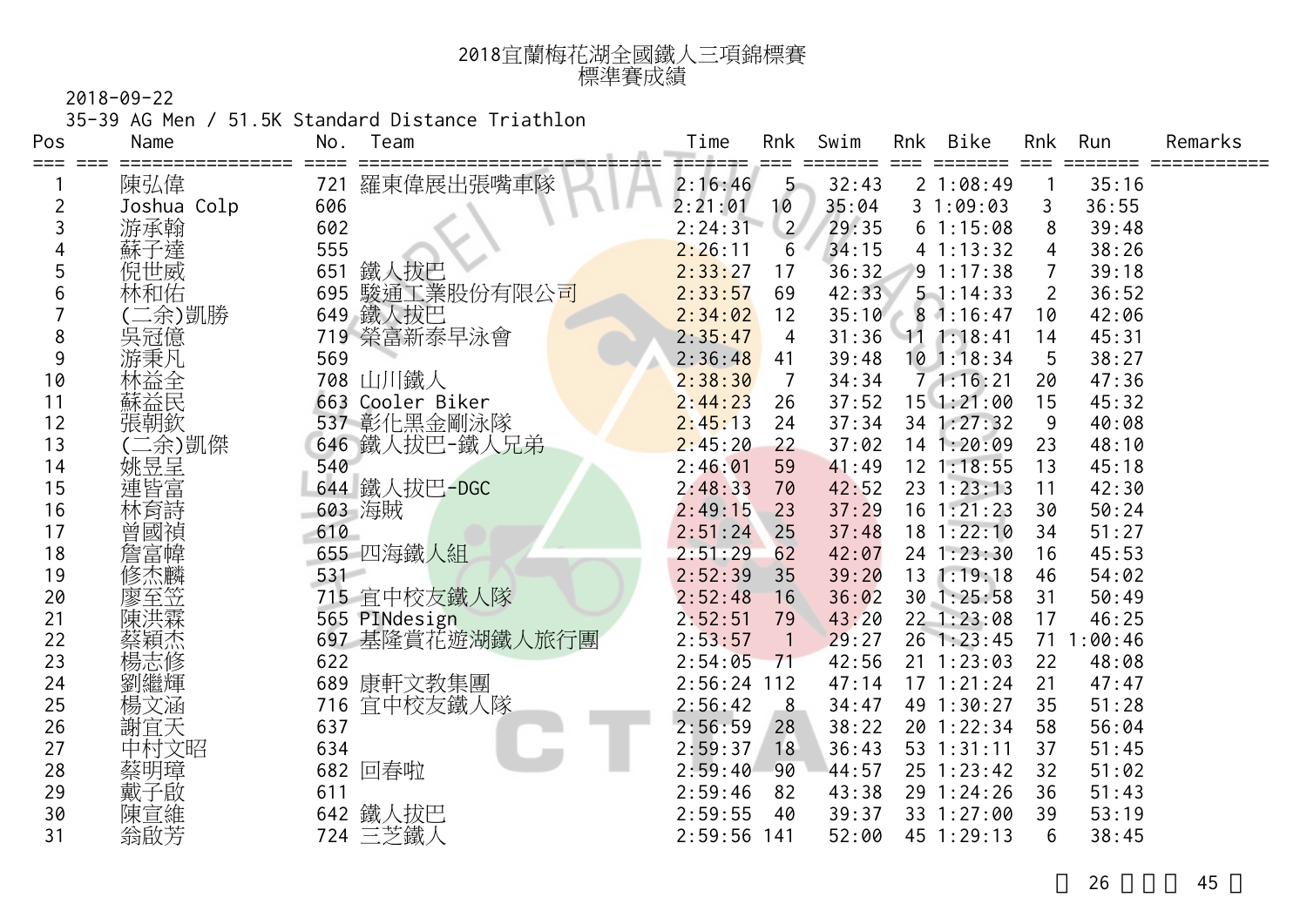| 32 | 徐逞陽         | 560                 | 3:01:17<br>44              | 40:16 | $27 \t1:23:51$         | 61  | 57:11      |  |
|----|-------------|---------------------|----------------------------|-------|------------------------|-----|------------|--|
| 33 | 周世昌         | 657<br>四海鐵人組        | 3:01:29<br>54              | 41:10 | 48 1:30:09             | 29  | 50:11      |  |
| 34 | 邱帝凱         | 585                 | 3:01:52<br>76              | 43:05 | 54 1:31:29             | 19  | 47:19      |  |
| 35 |             | 630                 | 3:02:24<br>9               | 34:57 | 91 1:39:15             | 24  | 48:13      |  |
| 36 |             | NCO勇士鐵人<br>705      | 3:02:31<br>20              | 36:51 | 66 1:34:25             | 33  | 51:15      |  |
| 37 |             | 鐵人拔巴<br>639         | 3:03:00<br>53              | 40:58 | 56 1:32:21             | 27  | 49:42      |  |
| 38 |             | 《熱血玩咖》<br>696       | 3:03:01<br>124             | 48:53 | 35 1:27:33             | 18  | 46:36      |  |
| 39 | 蔣朝旭         | NCO勇士鐵人<br>701      | 3:05:36<br>99              | 45:43 | 73 1:35:14             | 12  | 44:40      |  |
| 40 | 鄭燿(方方土)     | Cooler Biker<br>662 | 3:05:40<br>39              | 39:34 | 55 1:32:14             | 45  | 53:52      |  |
| 41 | 廖章吟         | 極時行熱<br>680         | 27 <sup>7</sup><br>3:06:26 | 38:07 | $19$ $1:22:18$         | 98  | 1:06:02    |  |
| 42 | 田志偉         | 宜中校友鐵人隊<br>615      | 3:06:34<br>14              | 35:50 | $31 \t1:26:26$         |     | 92 1:04:19 |  |
| 43 | 吳萬疄         | 鐵人拔巴-JBR<br>645     | 3:07:15<br>51              | 40:52 | 58 1:32:55             | 40  | 53:29      |  |
| 44 |             | 跑成鐵人<br>613         | 3:08:04<br>92              | 45:09 | 32 1:26:55             | 57  | 56:02      |  |
| 45 | 章冠頤         | 538                 | 3:08:39<br>43              |       | 40:08 61 1:33:30       | 51  | 55:02      |  |
| 46 |             | 楊光鐵人團<br>570        | 3:08:42<br>95              | 45:14 | 41 1:28:52             | 49  | 54:37      |  |
| 47 |             | 跑成鐵人<br>671         | 3:09:09<br>84              | 44:09 | 28 1:24:20             | 70  | 1:00:41    |  |
| 48 | 周           | 榮富新泰早泳會<br>720      | 3:09:25<br>19              | 36:49 | 46 1:29:16             |     | 83 1:03:20 |  |
| 49 | 黃聖凱         | 616                 | 3:09:35<br>38              | 39:28 | $67$ 1:34:28           | 56  | 55:40      |  |
| 50 | 鳴志          | 534                 | 3:09:41<br>75              | 43:01 | 82 1:36:59             | 26  | 49:42      |  |
| 51 | 右任          | 691 YJSA昱劼國際        | 3:10:11<br>72              | 42:56 | 39 1:28:33             | 67  | 58:43      |  |
| 52 |             | 628 小妍鐵人隊           | 3:11:49<br>88              | 44:41 | 83 1:37:18             | 28  | 49:52      |  |
| 53 |             | 670 猛閘出虎            | 3:11:59<br>34              | 39:18 | 47 1:29:48             | 79  | 1:02:53    |  |
| 54 | 李信輝         | 601                 | 3:12:21<br>118             | 47:48 | 38 1:28:21             | 59  | 56:13      |  |
| 55 | 張貴登         | 609                 | 3:13:18<br>60              | 41:59 | 501:30:28              |     | 72 1:00:52 |  |
| 56 |             | 690 YJSA昱劼國際        | 3:13:40<br>127             | 49:24 | 42 1:29:10             | 52  | 55:07      |  |
| 57 | 簡煜修         | 546                 | 3:13:46<br>58              | 41:46 | 87 1:38:31             | 41  | 53:29      |  |
| 58 | 吳           | 725                 | 3:15:11<br>11              | 35:09 | 36 1:27:52             | 130 | 1:12:11    |  |
| 59 | 矢畄i         | 578                 | 3:15:28<br>126             | 49:18 | 43 1:29:12             | 60  | 56:59      |  |
| 60 | 衙涵          | 652 鐵人拔巴            | 3:16:18<br>142             | 52:06 | 44 1:29:12             | 50  | 55:01 浮標   |  |
| 61 | 詹焜傑         | 康軒文教集團<br>723       | 3:16:55<br>73              | 42:59 | 57 1:32:49             | 73  | 1:01:07    |  |
| 62 |             | 576                 | 3:16:55<br>56              | 41:39 | 107 1:42:02            | 38  | 53:15      |  |
| 63 | 王哲壕         | 鐵人拔巴<br>647         | $3:17:37$ 100              | 45:47 | 79 1:36:24             | 55  | 55:27      |  |
| 64 | 楊青憲         | 605 拿鐵隊             | 3:18:41<br>64              |       | 42:13 111 1:42:42      | 44  | 53:47      |  |
| 65 |             | 542                 | $3:19:30$ 117              | 47:44 | 84 1:38:03             | 43  | 53:44      |  |
| 66 | 蔡智文<br>林佳明  | 556                 | $3:20:48$ 153              | 56:42 | 40 1:28:52             | 54  | 55:15      |  |
| 67 | 鄭世弦         | 鐵人拔巴-彭太太們<br>641    | 3:20:56<br>81              |       | 43:37 115 1:42:56      | 48  | 54:24      |  |
| 68 |             | 549                 | $3:21:15$ 106              | 46:18 | 80 1:36:26             | 66  | 58:32      |  |
| 69 | 陳百慶<br>古陳蜀東 | 553                 | 3:21:17<br>47              | 40:32 | 60 1:33:28 106 1:07:18 |     |            |  |
|    |             |                     |                            |       |                        |     |            |  |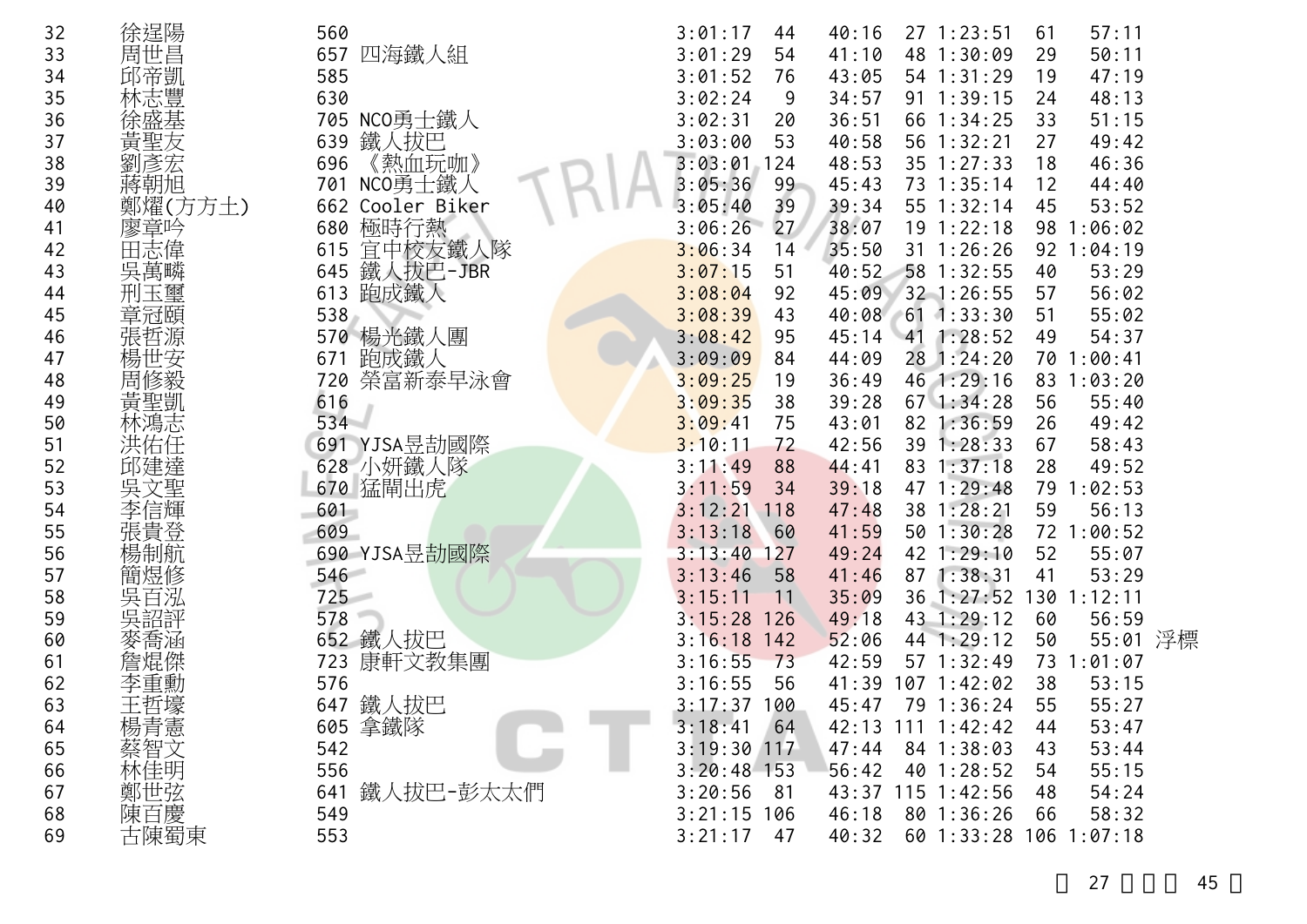| 70  | 陳文賓 | 548 兄弟鐵人隊               | 132<br>3:21:35 | 49:46  | $37 \t1:27:54$<br>88 1:03:57      |
|-----|-----|-------------------------|----------------|--------|-----------------------------------|
| 71  | 陳景富 | 592                     | 3:23:43<br>48  | 40:42  | $96 \t1:39:46$<br>81<br>1:03:16   |
| 72  | 謝富順 | 667<br>台師大休旅所王家         | 3:24:49<br>61  | 42:02  | 89<br>1:38:57<br>86<br>1:03:51    |
| 73  | 王志恆 | 579                     | 3:25:02<br>89  | 44:48  | 1:30:56<br>51<br>114<br>1:09:19   |
| 74  | 鄭承群 | 533                     | 3:25:02<br>87  | 44:38  | 1:05:53<br>68<br>1:34:32<br>96    |
| 75  | 王文宇 | 625<br>蘆竹路跑             | 3:25:18<br>49  | 40:47  | 120<br>69<br>1:34:41<br>1:09:52   |
| 76  |     | 宜中校友鐵人隊<br>714          | 3:25:21<br>13  | 35:41  | 141<br>72 1:35:13<br>1:14:28      |
| 77  | 黃柏學 | 康軒文教集團<br>686           | $3:25:35$ 147  | 54:07  | 57:11<br>65<br>62<br>1:34:18      |
| 78  | 吳宗祐 | 554                     | 3:25:36<br>42  | 40:03  | 124<br>1:10:40<br>70<br>1:34:53   |
| 79  | 黃立中 | 618                     | 3:26:18<br>68  | 42:26  | 123<br>63<br>1:33:51<br>1:10:02   |
| 80  | 李育叡 | 668<br>宜蘭公子哥            | 3:26:34<br>37  | 39:26  | 1:02:15<br>121<br>1:44:54<br>78   |
| 81  | 周振凱 | 今天晚餐吃什麼<br>563          | 3:27:07<br>155 | 58:15  | 42<br>53:35<br>75<br>1:35:17      |
| 82  | 馬俊輝 | 馬的排灣鐵人<br>590           | 3:27:11<br>80  | 43:34  | 64 1:33:57<br>$117$ $1:09:41$     |
| 83  | 蘇介宏 | 595                     | $3:27:32$ 114  | 47:19  | 861:38:29<br>1:01:45<br>75        |
| 84  | 王順興 | 679<br>犬科大進擊            | $3:28:37$ 138  | 51:31  | 62 1:33:49<br>82 1:03:18          |
| 85  | 吳明鴻 | 545                     | 3:28:45<br>30  |        | 38:29 137 1:50:33<br>68<br>59:44  |
| 86  | 林漢銘 | 536                     | 3:28:58<br>63  | 42:10  | 94 1:05:08<br>$104$ 1:41:41       |
| 87  | 簡光良 | 600                     | 3:29:05<br>15  | 36:00  | 1:06:00<br>$126$ $1:47:05$<br>97  |
| 88  | 詹智翔 | 547                     | 3:29:06<br>94  | 45:13  | 81<br>1:36:50<br>103<br>1:07:03   |
| 89  | 梁力夫 | 562                     | 3:29:37<br>104 | 46:03  | 89<br>$94 \; 1:39:33$<br>1:04:03  |
| 90  | 陳文正 | 654 鐵人拔巴-彭太太們           | 3:30:26<br>65  | 42:16  | 1:35:16<br>133<br>1:12:56<br>74   |
| 91  | 陳志平 | 640 鐵人拔巴                | 3:30:31<br>137 | 51:06  | 54:22<br>122 1:45:04<br>47        |
| 92  | 潘光中 | 589                     | 3:31:41<br>55  | 41:21  | 130 1:48:31<br>76<br>1:01:50      |
| 93  | 馬竣懷 | 凍檸少女與橙肉大叔之700314<br>599 | 3:31:55<br>45  | 40:17  | 108<br>1:42:10<br>115<br>1:09:29  |
| 94  | 張   | 577                     | 3:32:45<br>149 | 55:38  | 71<br>1:35:05<br>77<br>1:02:03    |
| 95  | 溫志峰 | 718 追風                  | 3:32:54<br>52  | 40:57  | 1:38:40<br>136<br>1:13:18<br>88   |
| 96  | 陳重元 | 633<br>《熱血玩咖》           | 3:33:17<br>98  | 45:41  | 135<br>1:49:55<br>64<br>57:42     |
| 97  | 吳俊豪 | 607                     | 3:33:23<br>96  | 45:17  | 118<br>90<br>1:04:09<br>1:43:58   |
| 98  | 梁介凡 | 550                     | 3:33:46<br>29  | 38:28  | 126<br>$119$ 1:44:16<br>1:11:03   |
| 99  |     | 699 NCO勇士鐵人             | 3:34:00<br>85  | 44:22  | 98<br>1:40:03<br>116<br>1:09:37   |
| 100 |     | 631                     | 3:34:28<br>158 | :00:07 | 90<br>53<br>55:13<br>1:39:10      |
| 101 | 何錦亮 | 568                     | $3:34:34$ 139  | 51:48  | 78 1:36:20 100 1:06:26            |
| 102 | 楊正偉 | 700 NCO勇士鐵人             | $3:34:34$ 115  |        | 47:28 101 1:40:41 101 1:06:27     |
| 103 | 李培嘉 | 694 熊愛跑                 | $3:34:36$ 102  |        | 45:57 123 1:45:18<br>$84$ 1:03:21 |
| 104 | 蔡銘益 | 660 風城鐵人團               | $3:34:38$ 125  | 49:04  | 76 1:35:45 119 1:09:51            |
| 105 | 孟沛蒼 | 591                     | 3:34:56<br>67  |        | 42:24 120 1:44:45 110 1:07:48     |
| 106 | 劉建明 | 561                     | $3:35:28$ 119  | 48:03  | 99 1:40:07 107 1:07:19            |
| 107 | 陳复嘉 | 541                     | 3:36:01<br>33  |        | 39:14 132 1:49:34 105 1:07:13     |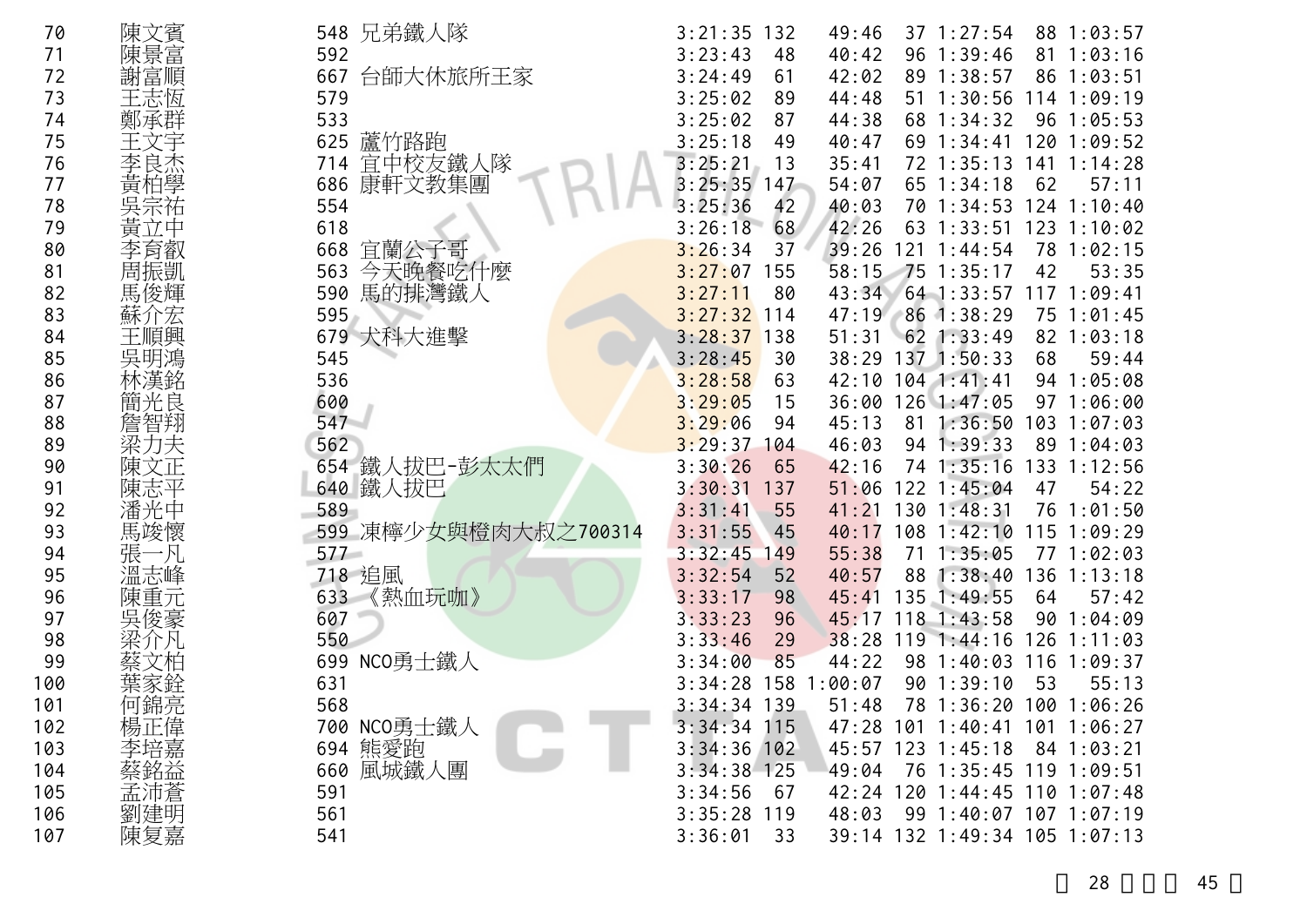| 108 | 吳至言               | 五股河馬轉大人<br>709        | $3:36:33$ 146<br>$95 \t1:39:42$<br>801:03:12<br>53:41       |
|-----|-------------------|-----------------------|-------------------------------------------------------------|
| 109 | 戴瑞良               | 566                   | $3:37:20$ 105<br>46:08<br>116<br>1:43:02<br>1:08:11<br>111  |
| 110 | 林鉦傑               | 596 犬科大進擊             | $3:37:23$ 144<br>52:52 100 1:40:15<br>91<br>1:04:17         |
| 111 | 劉信佑               | 586                   | 46:59 102 1:40:45<br>$3:37:39$ 111<br>121<br>1:09:55        |
| 112 | 林子超               | 567                   | 3:38:16 159 1<br>:01:08<br>771:35:53<br>74<br>1:01:15       |
| 113 | 彭國豪               | 665 九元一碗麵             | $3:38:33$ 120<br>48:10<br>1:42:39<br>109<br>110<br>1:07:45  |
| 114 | 林岳宏               | 四海鐵人組<br>656          | $3:38:43$ 140<br>51:53<br>85 1:38:15 113<br>1:08:37         |
| 115 | 亇尉<br>傅亇          | 664 NCO勇士鐵人           | $3:38:59$ 133<br>50:23<br>128<br>1:48:11<br>1:00:26<br>69   |
| 116 | 黃世昌               | 醫護鐵人<br>674           | 45:53<br>3:39:26<br>101<br>93<br>1:39:21<br>139<br>1:14:14  |
| 117 |                   | 706<br>山川鐵人           | 40:50 144 1:55:07<br>3:39:35<br>50<br>85 1:03:38            |
| 118 | 吳鴻銘               | 612                   | 43:00<br>3:39:46<br>74<br>$117$ $1:43:50$<br>134<br>1:12:57 |
| 119 | 德<br>鄒            | 558                   | 3:41:05<br>$47:42$ 125<br>116<br>$1:46:37$ 102 1:06:47      |
| 120 | 李鴻斌               | 627                   | 52 1:31:03 104 1:07:04<br>3:41:09<br>161 1:03:04            |
| 121 | 陳俊偉               | 661<br>奧森廣告設計         | 3:41:45<br>91<br>45:03 103 1:41:16 143 1:15:26              |
| 122 | 陳耿榮               | 629                   | 129<br>3:43:01<br>41:43<br>$1:48:18$ 135<br>57<br>1:13:01   |
| 123 | 黃家皓               | 677<br>走跑馬拉桑          | 3:44:35<br>124 1:46:00 154 1:21:35<br>21<br>37:01           |
| 124 | 黃明瑞               | 康軒文教集團<br>687         | 48:21 136 1:50:31<br>$3:44:41$ 121<br>$95 \t1:05:50$        |
| 125 | 宋育泰               | 672 熱映中               | 112 1:42:43 145<br>$3:44:43$ 107<br>46:21<br>1:15:39        |
| 126 | 呂學昀               | 608                   | 47:16 131 1:49:24 112 1:08:31<br>$3:45:10$ 113              |
| 127 | 黃貫展               | 597 五股河馬轉大人           | 3:46:04<br>40:29 153 2:01:41<br>$87 \t1:03:55$<br>46        |
| 128 | 梁<br>原            | 643 鐵人拔巴              | 3:47:58<br>$54:23$ 114 1:42:49<br>$125$ $1:10:47$<br>148    |
| 129 | 3毅<br>干           | 583                   | 3:49:03<br>43:10 127 1:47:59 149 1:17:54<br>78              |
| 130 | 葉信暉               | 678 宜蘭公子哥             | $3:52:06$ 151<br>55:49 113 1:42:47 137 1:13:31              |
| 131 | 林偉曄               | 康軒文教集團<br>688         | 49:32 142 1:53:46<br>$3:53:05$ 129<br>$118$ 1:09:49         |
| 132 | 林亮宇               | 710 巫婆家族              | 49:36<br>$3:54:42$ 131<br>157 2:07:26<br>57:41<br>63        |
| 133 | 李明憲               | 582 四海鐵人組             | 3:55:11<br>:08:13<br>$106$ 1:41:58<br>93 1:05:01<br>164     |
| 134 | 劉原良               | 552                   | 3:55:21<br>46:40<br>133 1:49:44 150 1:18:58<br>108          |
| 135 |                   | 593                   | 43:39 150 2:01:10<br>3:55:53<br>83<br>$127$ $1:11:05$       |
| 136 | 林明熠               | 620<br>奧森廣告設計         | 3:56:26<br>45:29<br>143 1:55:06 148 1:15:52<br>97           |
| 137 | 陳彥安               | 鐵人拔巴-睿利電子<br>650      | 3:56:31<br>139<br>143<br>52:13<br>1:52:07<br>131<br>1:12:12 |
| 138 |                   | 702 NCO勇士鐵人           | 3:56:31<br>$165$ 1:11:13<br>92 1:39:17<br>99 1:06:03        |
| 139 | 洪維駿               | 683 醫護鐵人              | 3:56:51<br>93<br>45:10<br>97 1:40:01 160 1:31:40            |
| 140 |                   | 711 汪宗翰               | $3:57:36$ 128<br>49:25 140 1:52:26 147 1:15:46              |
| 141 |                   | 619 TH Iron Man TH鋼鐵俠 | $3:57:53$ 110<br>46:43 148 1:58:20 132 1:12:50              |
| 142 | "藍張陳、<br>張城<br>陳、 | 673 讓我們完賽吧            | 39:08 158 2:13:17 108 1:07:38<br>4:00:02<br>$-31$           |
| 143 | 劉又銘               | 698 K15               | 43:08 154 2:02:12 142 1:15:14<br>4:00:32<br>77              |
| 144 | 蔡益順               | 621                   | 44:34 146 1:55:41 155 1:21:39<br>4:01:54<br>-86             |
| 145 | 黃煜明               | 544                   | 4:02:40 157 1:00:01 141 1:52:42 122 1:09:57                 |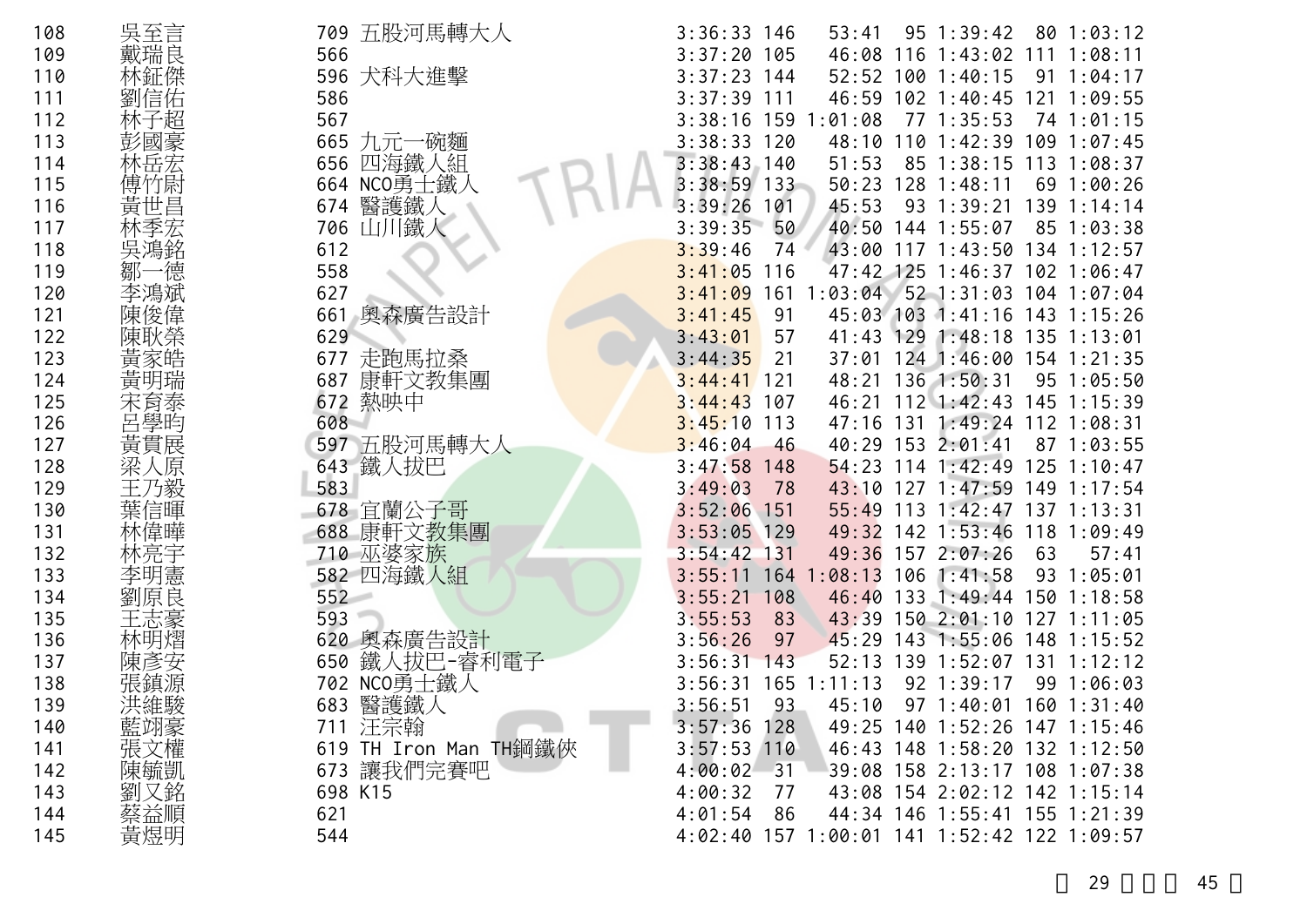| 王興傑<br>146<br>147<br>催鉦<br>148<br>149<br>150<br>151<br>152<br>153<br>154 | 685 康軒文教集團<br>564 走跑馬拉桑<br>573<br>626<br>572 回春啦<br>653 鐵人拔巴-彭太太們<br>648 鐵人拔巴<br>539<br>575 羅家                                                                                                | 4:05:52<br>36<br>$4:08:25$ 109<br>$4:08:25$ 135<br>4:09:09 134<br>$4:11:58$ 150<br>$4:12:02$ 154<br>$4:18:18$ 123 | 4:03:12 160 1:01:29 134 1:49:48 129 1:11:56<br>39:23 145 1:55:11 159 1:31:19<br>46:40 151 2:01:12 153 1:20:34<br>50:43 147 1:57:10 152 1:20:33<br>50:30 155 2:04:31 138 1:14:10<br>4:09:09 163 1:07:56 105 1:41:50 151 1:19:25<br>55:45 138 1:51:03 157 1:25:11<br>57:46 149 1:58:35 146 1:15:43<br>48:45 159 2:15:17 140 1:14:17 |
|--------------------------------------------------------------------------|-----------------------------------------------------------------------------------------------------------------------------------------------------------------------------------------------|-------------------------------------------------------------------------------------------------------------------|-----------------------------------------------------------------------------------------------------------------------------------------------------------------------------------------------------------------------------------------------------------------------------------------------------------------------------------|
| 155<br>顏元彬                                                               | 703 NCO勇士鐵                                                                                                                                                                                    | $4:36:52$ 156                                                                                                     | 58:28 156 2:04:59 161 1:33:26                                                                                                                                                                                                                                                                                                     |
| 156<br>連弘博                                                               | 722 連連看                                                                                                                                                                                       | $4:37:06$ 152                                                                                                     | 55:58 160 2:17:42 156 1:23:27                                                                                                                                                                                                                                                                                                     |
| DSQ 賴逸仁<br>劉明峰<br>DSQ                                                    | 557<br>山川鐵人<br>707                                                                                                                                                                            | 145<br>53:10                                                                                                      | 161<br>65<br>57:58 SWIM DNF<br>59:27 144 1:15:38 BIKE異常                                                                                                                                                                                                                                                                           |
| DSQ 葉書銘                                                                  | 635                                                                                                                                                                                           | 130<br>49:35 109                                                                                                  | 1:42:32<br>25<br>48:17 RUN少信物                                                                                                                                                                                                                                                                                                     |
| DSQ 鄭勝鴻                                                                  | 669 拿? 兄弟                                                                                                                                                                                     |                                                                                                                   | 162<br>128 1:11:43 SWIM DNF                                                                                                                                                                                                                                                                                                       |
| DSQ 林孟德                                                                  | 559 九元一碗麵                                                                                                                                                                                     |                                                                                                                   | 163<br>158 1:28:02 SWIM少圈                                                                                                                                                                                                                                                                                                         |
| 鄭宏正                                                                      | 632                                                                                                                                                                                           | 42:16<br>66                                                                                                       | 59 1:33:05                                                                                                                                                                                                                                                                                                                        |
|                                                                          | 624                                                                                                                                                                                           | 136                                                                                                               | 50:52 152 2:01:34                                                                                                                                                                                                                                                                                                                 |
| 張伯勤                                                                      | 713 宜中校友鐵人隊                                                                                                                                                                                   | 29:54<br>3<br>32<br>39:09                                                                                         |                                                                                                                                                                                                                                                                                                                                   |
|                                                                          | 666 台北市立大學<br>551                                                                                                                                                                             | 45:58<br>103                                                                                                      |                                                                                                                                                                                                                                                                                                                                   |
|                                                                          | 581                                                                                                                                                                                           | 122<br>48:24                                                                                                      |                                                                                                                                                                                                                                                                                                                                   |
| 陳建宏                                                                      | 675 ACTG Cycling                                                                                                                                                                              | 162 1:03:47                                                                                                       |                                                                                                                                                                                                                                                                                                                                   |
| DNF 王彥志                                                                  | 584                                                                                                                                                                                           |                                                                                                                   | SWIM DNF                                                                                                                                                                                                                                                                                                                          |
| DNF 林茂群                                                                  | 712 沒練就來比                                                                                                                                                                                     |                                                                                                                   | SWIM DNF                                                                                                                                                                                                                                                                                                                          |
| 事環境:<br>仲裁委員:                                                            | 賽事資訊: Swim 1500 m/2 laps; Bike 40 km/2 laps; Run 9.2 km/4 laps<br>Water temperature 27 C; Air temperature 30-34 C; No Wetsuit swim<br>陳東波/TPE;潘瑞根/TPE;蕭淑芬/TPE;羅仁駿/TPE;林惠美/TPE;陳銘風/TPE;劉錫鑫/TPE |                                                                                                                   |                                                                                                                                                                                                                                                                                                                                   |
| 裁<br>判:<br>黃金宏/TPE                                                       |                                                                                                                                                                                               | 計時: Chinese Taipei Triathlon Association                                                                          | Print 2019-07-03, 19:52:44                                                                                                                                                                                                                                                                                                        |
|                                                                          |                                                                                                                                                                                               |                                                                                                                   |                                                                                                                                                                                                                                                                                                                                   |

CTTA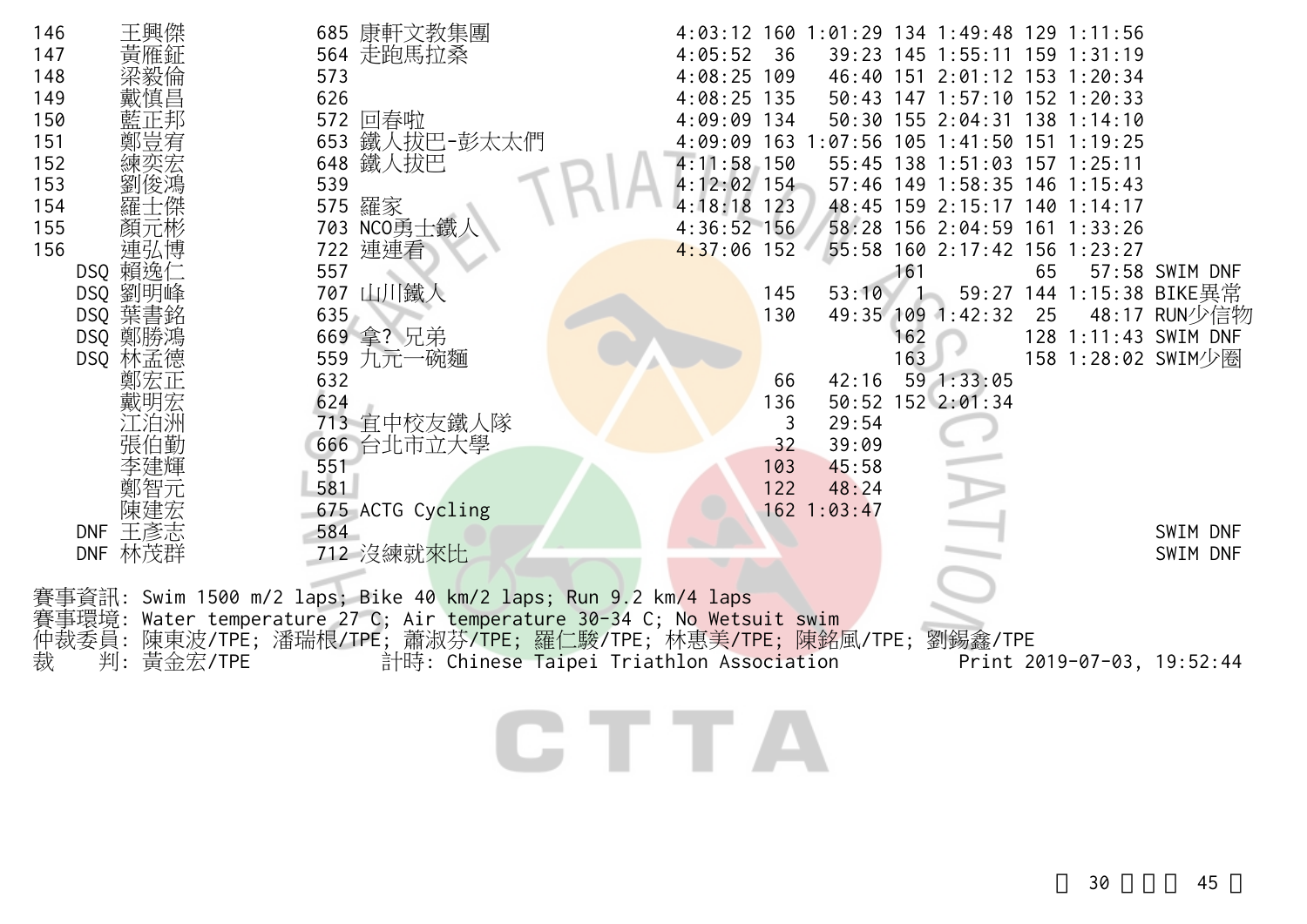| 2018宜蘭梅花湖全國鐵人三項錦標賽 |
|--------------------|
| 標準賽成績              |

30-34 AG Men / 51.5K Standard Distance Triathlon

| Pos     | Name        | No. | Team                          | Time    | Rnk            | Swim  | Rnk | Bike             | Rnk            | Run        | Remarks |
|---------|-------------|-----|-------------------------------|---------|----------------|-------|-----|------------------|----------------|------------|---------|
| === === | 陳<br>毅      | 450 | 菁英鐵人訓練中心                      | 2:13:25 | $\mathbf{1}$   | 24:07 |     | 31:11:25         | 3              | 37:54      |         |
| 2       | 劉光武         | 426 |                               | 2:15:21 | 5              | 30:42 |     | 11:09:32         | $\overline{2}$ | 35:08      |         |
| 3       | 劉格臺         | 477 | 鐵人拔巴                          | 2:18:13 | 10             | 33:24 |     | 21:10:07         |                | 34:43      |         |
| 4       |             | 495 | 桃園市體育會鐵人三項委員會                 | 2:24:34 | 3              | 29:46 |     | 41:13:11         | 5              | 41:38      |         |
| 5       | 謝宗諭         |     | 402 99-2阿兵哥                   | 2:32:50 | 27             | 39:17 |     | 61:15:28         | 4              | 38:06      |         |
| 6       | 李宗穎         | 516 | 宜中校友鐵人隊                       | 2:41:52 | 11             |       |     | 33:43 12 1:23:11 |                | 44:59      |         |
|         | P T F Sam   | 443 |                               | 2:45:39 | 17             | 36:32 |     | 81:21:15         | 11             | 47:52      |         |
| 8       | 紀志新         |     | 509 基隆賞花遊湖鐵人旅 <mark>行團</mark> | 2:46:10 | 24             | 38:37 |     | $10$ 1:22:10     | 9              | 45:23      |         |
| 9       | 董哲明         | 398 |                               | 2:54:30 | 56             | 45:28 |     | 51:15:19         | 17             | 53:44      |         |
| 10      | 翁秉承         | 404 |                               | 2:54:45 | 19             | 37:34 |     | 71:20:54         | 22             | 56:18      |         |
| 11      | R V D Merwe |     | 416 BOSKE                     | 2:56:56 | 36             | 41:23 |     | $13 \t1:24:36$   | 12             | 50:58      |         |
| 12      | 周子翔         | 474 | 鐵人拔巴-昌鴻建設                     | 2:58:09 | 8              | 32:36 | 31  | 1:30:49          | 19             | 54:45      |         |
| 13      | 朱士杰         |     | 504 勤勞樸實                      | 2:58:50 | 28             | 39:21 |     | 42 1:34:24       | 8              | 45:06      |         |
| 14      | 楊偉民         |     | 525 三芝鐵人                      | 2:59:02 | 16             | 36:24 |     | $16$ 1:26:40     | 21             | 55:59      |         |
| 15      | 林弘毅         | 412 |                               | 3:01:50 | 26             | 39:16 |     | 22 1:28:26       | 18             | 54:09      |         |
| 16      | 李明謙         | 445 |                               | 3:02:20 | 22             | 37:42 |     | 14 1:25:06       | 33             | 59:33      |         |
| 17      | 周彥辛         | 432 |                               | 3:03:01 | 31             | 39:54 |     | $25 \t1:29:38$   | 16             | 53:30      |         |
| 18      |             | 414 |                               | 3:03:48 | 29             | 39:31 | 11  | 1:22:45          |                | 38 1:01:34 |         |
| 19      | 黃冠傑         | 440 |                               | 3:05:54 | 64             | 47:02 |     | 191:27:48        | 13             | 51:05      |         |
| 20      |             |     | 508 彰化黑金剛泳隊                   | 3:07:50 | 2              | 27:15 |     | $15$ 1:25:32     |                | 89 1:15:04 |         |
| 21      | 游秋銘         | 466 | 宜蘭公子哥                         | 3:07:57 | 32             | 40:41 |     | 18 1:26:56       |                | 34 1:00:21 |         |
| 22      | 林子翔         |     | 392 主希望光                      | 3:08:32 | 42             | 42:41 |     | 39 1:34:05       | 14             | 51:46      |         |
| 23      | 戴佑哲         | 521 | 宜蘭單車鐵人                        | 3:08:42 | 25             | 38:47 |     | 34 1:32:48       | 25             | 57:08      |         |
| 24      | 廖彥霖         | 499 | 106鐵腿組                        | 3:08:54 | 20             | 37:35 |     | 41 1:34:23       | 23             | 56:57      |         |
| 25      | 王建菘         | 397 | 芳鄰健身                          | 3:09:04 | 39             | 42:18 |     | 33 1:32:00       | 20             | 54:47      |         |
| 26      | 陳文銘         | 522 | 楊光鐵人團                         | 3:10:24 | 48             | 44:05 |     | 91:21:56         | 50             | 1:04:25    |         |
| 27      |             | 502 | 軍藍運動有限公司之鋼鐵兄弟                 | 3:10:33 | $\overline{4}$ | 29:47 |     | 40 1:34:05       | 61             | 1:06:41    |         |
| 28      | 彭裕惟         |     | 434 關西山土匪                     | 3:10:37 | 14             | 34:40 |     | 23 1:28:36       |                | 64 1:07:22 |         |
| 29      | 沈亮君         | 517 | 宜中校友鐵人隊                       | 3:11:50 | 6              | 31:11 |     | 44 1:35:37       |                | 52 1:05:02 |         |
| 30      | 潘德軒         | 424 |                               | 3:11:51 | 100            | 57:52 |     | $17 \t1:26:51$   | 10             | 47:09      |         |
| 31      | 羅慶權         | 458 |                               | 3:12:33 | 18             | 36:54 |     | 301:30:42        |                | 511:04:58  |         |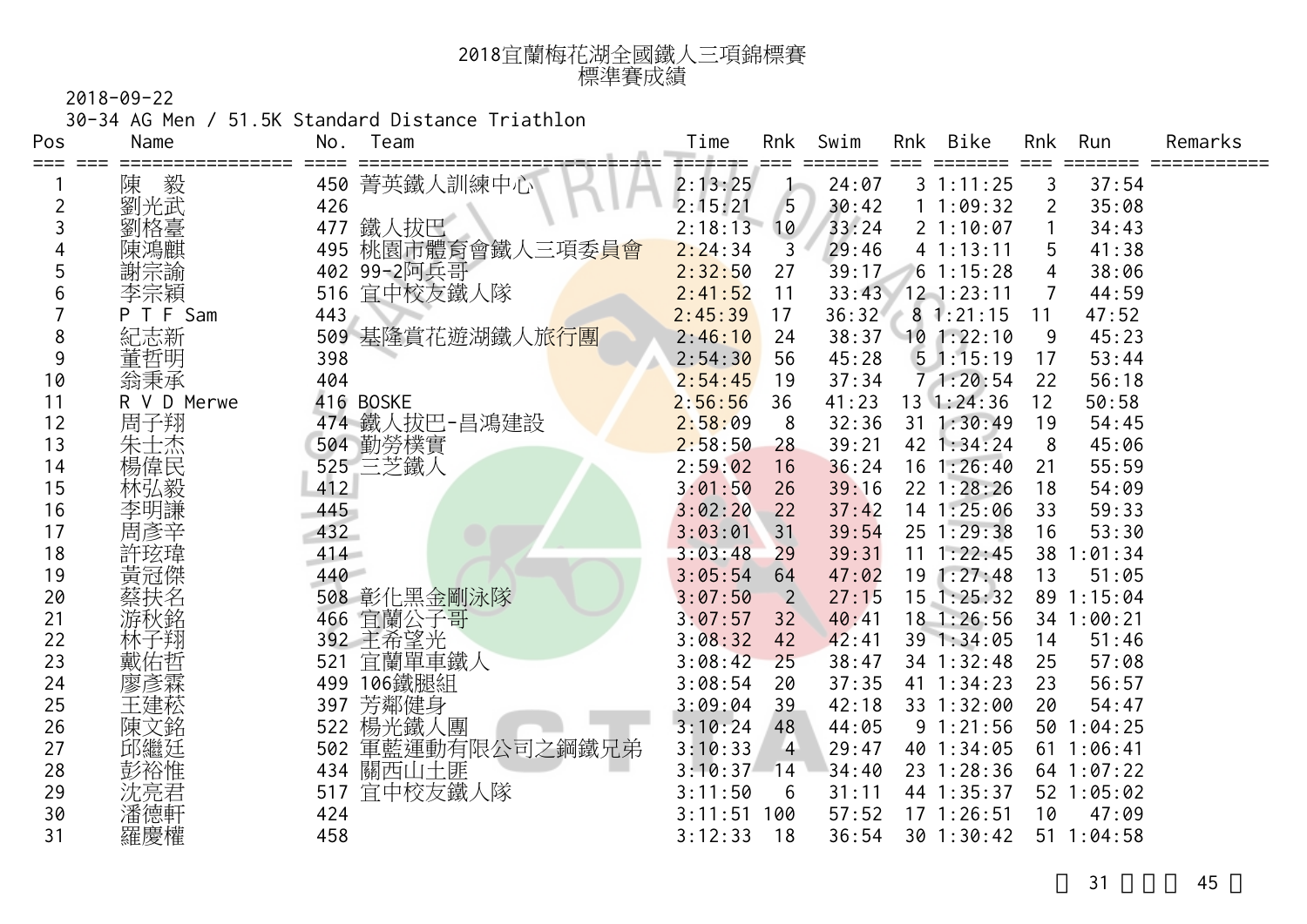| 32 | 黃裕德    | 456                  | 3:13:06 | 81              | 49:49 | 271:30:29              | 15 | 52:50           |  |
|----|--------|----------------------|---------|-----------------|-------|------------------------|----|-----------------|--|
| 33 | 高坤榮    | 446                  | 3:14:02 | 49              | 44:31 | 28 1:30:34             | 28 | 58:58           |  |
| 34 | 更      | 風城鐵人團<br>480         | 3:16:09 | 41              | 42:30 | $21 \t1:28:17$         |    | 57 1:05:23      |  |
| 35 |        | 454                  | 3:16:27 | 44              | 43:27 | 38 1:34:01             | 29 | 59:00           |  |
| 36 | 亩      | 鐵人拔巴-彭太太們<br>479     | 3:16:40 | 46              | 43:37 | 20 1:27:53             |    | 54 1:05:11      |  |
| 37 |        | 宜中校友鐵人隊<br>520       | 3:17:25 | 55              | 45:22 | 29 1:30:38             |    | 371:01:26       |  |
| 38 | 智勛     | 459                  | 3:18:36 | 43              | 42:58 | 55 1:38:40             | 24 | 56:59           |  |
| 39 | fr.    | 461                  | 3:19:21 | 12              | 33:51 | 43 1:34:29             |    | 80 1:11:03      |  |
| 40 | 田曜嘉    | 鐵人 拔巴<br>476         | 3:19:23 | 47              | 43:53 | 36 1:33:23             |    | 40 1:02:07      |  |
| 41 |        | 宜中校友鐵人<br>519        | 3:22:44 | 23 <sup>°</sup> | 38:14 | 48 1:36:06             |    | 69 1:08:25      |  |
| 42 |        | 451                  | 3:23:47 | 70              | 47:59 | 35 1:32:53             |    | 43 1:02:56      |  |
| 43 |        | 鐵啾<br>496            | 3:24:36 | 73              | 48:23 | $53 \t1:37:35$         | 27 | 58:39           |  |
| 44 | 郭彥興    | 442                  | 3:24:54 | 37              | 41:38 | 49 1:36:08             |    | 631:07:10       |  |
| 45 | 張耀文    | 熱血蠢蛋幫<br>464         | 3:25:00 | 53              |       | 44:58 46 1:35:58       |    | 48 1:04:05      |  |
| 46 | 龍<br>周 | 447                  | 3:25:10 | 34              | 41:14 | 57 1:38:48             |    | 53 1:05:09      |  |
| 47 |        | 風城鐵人團<br>482         | 3:28:18 | 87              | 51:00 | $50$ $1:36:18$         |    | 36 1:01:00      |  |
| 48 |        | 394                  | 3:28:29 | 54              | 45:14 | $37$ 1:33:24           |    | 76 1:09:52      |  |
| 49 |        | 冠龍機械有限公司<br>453      | 3:28:34 | 15              | 35:45 | 58 1:39:38             |    | 84 1:13:12      |  |
| 50 |        | 宜蘭公子哥<br>494         | 3:29:06 | 33              | 41:11 | 66 1:42:13             |    | 58 1:05:43      |  |
| 51 |        | 449                  | 3:29:40 | 61              | 46:26 | $63 \t1:40:22$         |    | 42 1:02:54      |  |
| 52 |        | 515 五股河馬轉大人          | 3:29:55 | 99              | 56:40 | 24 1:29:13             |    | 47 1:04:03      |  |
| 53 |        | 鐵人拔巴-宜蘭人<br>471      | 3:31:11 | 83              | 50:15 | 60 1:39:59             |    | 35 1:00:58      |  |
| 54 |        | 鐵人拔巴-彭太太們<br>470     | 3:33:11 | 58              | 45:50 | 47 1:36:04             |    | 82 1:11:18      |  |
| 55 |        | 430                  | 3:33:40 | 35              | 41:18 | 59 1:39:39             |    | 83 1:12:44      |  |
| 56 |        | 458                  | 3:34:31 | 72              | 48:18 | $67 \; 1:43:11$        |    | 44 1:03:04 浮標   |  |
| 57 |        | 465                  | 3:34:38 | 86              | 50:46 | $62$ 1:40:13           |    | 46 1:03:41      |  |
| 58 |        | 400                  | 3:34:43 | 57              | 45:46 | 79 1:46:54             |    | 39 1:02:05      |  |
| 59 |        | 448                  | 3:37:16 | 21              | 37:35 | 68 1:44:07             |    | 90 1:15:35      |  |
| 60 | 林澤宇    | 軍藍運動有限公司之鋼鐵兄弟<br>406 | 3:37:59 | $\overline{7}$  | 31:49 | 74 1:45:56             |    | $103$ $1:20:16$ |  |
| 61 |        | 427                  | 3:38:38 | 62              | 46:29 | 93 1:52:50             | 31 | 59:20           |  |
| 62 |        | 411                  | 3:39:33 | 97              | 54:22 | 78 1:46:53             | 26 | 58:19           |  |
| 63 | 陳廷翰    | 鐵人拔巴<br>472          | 3:39:56 | 84              | 50:18 | $65$ 1:41:43           |    | 65 1:07:56      |  |
| 64 | 戴宗輝    | 511 NCO勇士鐵人          | 3:40:49 | 75              | 48:44 | 76 1:46:48             |    | 56 1:05:18      |  |
| 65 | 葉文崎    | 胖狐狸家族<br>413         | 3:41:19 | 52              | 44:56 | $56 \t1:38:41$         |    | $95 \t1:17:42$  |  |
| 66 |        | 433                  | 3:41:20 | 51              | 44:56 | 54 1:38:37             |    | $96 \t1:17:48$  |  |
| 67 | 郭韋隆    | 419                  | 3:41:41 | 63              | 47:02 | 69 1:45:04             |    | 73 1:09:36      |  |
| 68 | 盧宥諭    | 498 牛排男孩             | 3:41:59 | 65              | 47:07 | 45 1:35:49             |    | 99 1:19:04      |  |
| 69 | 柯東錡    | 401                  | 3:42:15 | 69              | 47:58 | 26 1:29:48 105 1:24:30 |    |                 |  |
|    |        |                      |         |                 |       |                        |    |                 |  |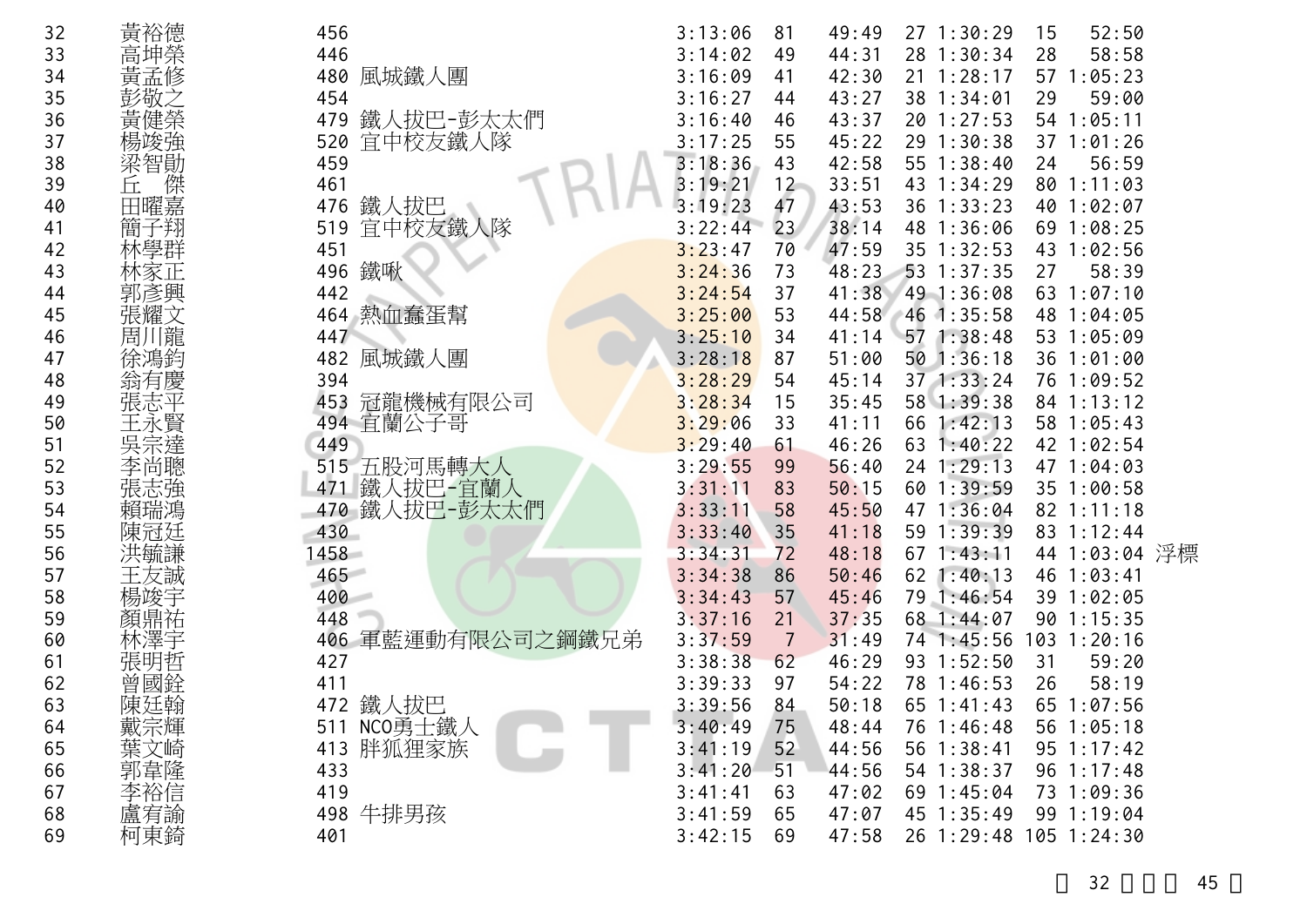| 68 1:08:13 浮標<br>71<br>1451<br>3:43:26<br>106<br>1:03:46<br>32 1:31:29<br>汪政谷<br>420<br>3:43:38<br>77 1:46:52<br>72<br>93<br>52:35<br>49 1:04:13<br>73<br>399<br>3:44:28<br>103<br>1:00:01<br>$71 \t1:45:21$<br>59:06<br>30<br>牛排男孩<br>74<br>493<br>3:45:12<br>82<br>49:54<br>81 1:48:55<br>59 1:06:24<br>75<br>457<br>3:46:26<br>96<br>53:48<br>80 1:47:25<br>55 1:05:14<br>踩水的人別唱慢歌<br>76 *<br>462<br>3:46:34<br>48:30<br>74<br>98 1:54:45<br>45 1:03:20<br>77<br>421<br>52:50<br>73 1:45:51<br>66 1:08:03<br>3:46:43<br>94<br>鐵人拔巴<br>473<br>3:47:09<br>13<br>33:53<br>611:40:00<br>109 1:33:17<br>78<br>49:24<br>79<br>407<br>3:48:51<br>79<br>85 1:49:39<br>75 1:09:50<br>飽式三林漆<br>42:24<br>80<br>3:49:14<br>$52$ 1:37:33<br>431<br>40<br>$107$ 1:29:17<br>418<br>81<br>3:49:59<br>68<br>89 1:51:11<br>47:41<br>81<br>1:11:07<br>義泳<br>523<br>47:15 75 1:46:07<br>82<br>3:50:41<br>67<br>94 1:17:20<br>軍藍運動有限公司之 <mark>鋼鐵兄</mark> 弟<br>487<br>3:52:01<br>83<br>32:50 102 1:58:17<br>9<br>104 1:20:55<br>395<br>3:52:12<br>48:03<br>971:54:23<br>74 1:09:47<br>84<br>71<br>楊昊<br>497<br>85<br>3:52:25<br>72 1:45:25<br>47:10<br>1001:19:51<br>66<br>86<br>439<br>3:53:18<br>52:16<br>901:51:47<br>90<br>72 1:09:16<br>榮富新泰早泳會<br>87<br>3:53:31<br>524<br>59<br>46:22<br>1001:56:28<br>79 1:10:42<br>452<br>49:16<br>87 1:50:48<br>88<br>3:53:56<br>78<br>86 1:13:53<br>陸<br>牛排男孩<br>89<br>408<br>3:54:29<br>108<br>1:05:42<br>84 1:49:21<br>32<br>59:27<br>3:54:56<br>70 1:45:13<br>90<br>492<br>九元一碗麵<br>80<br>49:39<br>102 1:20:06<br>91<br>425<br>3:58:30<br>82 1:48:56<br>104<br>1:01:24<br>671:08:11<br>陳晟哲<br>92<br>428<br>3:59:00<br>108<br>2:07:44<br>50<br>44:46<br>601:06:31<br>486<br>宜蘭公子哥<br>93<br>3:59:01<br>50:34<br>86<br>1:50:07<br>98 1:18:21<br>85<br>467 YJSA昱劼國際<br>4:00:54<br>49:00<br>1:51:51<br>101 1:20:04<br>94<br>77<br>91<br>500 今天晚餐吃什麼<br>95<br>51:15<br>103<br>1:59:30<br>77 1:10:19<br>4:01:04<br>88<br>489 熱血蠢蛋幫<br>2:00:40<br>96<br>4:02:55<br>95<br>53:40<br>105<br>70 1:08:36<br>97<br>437<br>107<br>1:04:24<br>88 1:50:54<br>71 1:08:57<br>4:04:14<br>98<br>393<br>4:05:35<br>$92$ 1:52:01<br>102<br>59:33<br>871:14:02<br>438<br>99<br>4:07:27<br>98<br>54:45<br>106 2:02:17<br>78 1:10:26<br>鐵人拔巴<br>478<br>39:36<br>$109$ $2:13:18$<br>100<br>4:09:52<br>93 1:16:59<br>30<br>羅鑫昌<br>主希望光<br>101<br>501<br>52:19 107 2:05:04<br>85 1:13:13<br>4:10:36<br>91<br>林鉦哲<br>1459 大里鐵人隊<br>88 1:14:38 浮標<br>102<br>$4:10:45$ 105 1:02:50<br>94 1:53:18<br>宋志鴻<br>103<br>$4:10:55$ 101<br>455<br>58:17 101 1:56:48<br>$91 \t1:15:50$<br>蔡承軒<br>485 風城鐵人團<br>4:11:02 109 1:05:49<br>83 1:49:18<br>104<br>$92 \t1:15:56$<br>王督凱<br>506 康軒文教集團<br>$51 \t1:36:42$<br>105<br>4:14:02 111 1:19:06<br>$97 \t1:18:15$<br>林東圻<br>505 彰化黑金剛泳隊<br>96 1:54:20 108 1:31:53<br>106<br>4:15:04<br>48:51<br>76 | 70  | 賴柏昀 | 488 熱血蠢蛋幫 | 46:25<br>41 1:02:32<br>3:43:10<br>$95 \t1:54:14$<br>60 |
|-----------------------------------------------------------------------------------------------------------------------------------------------------------------------------------------------------------------------------------------------------------------------------------------------------------------------------------------------------------------------------------------------------------------------------------------------------------------------------------------------------------------------------------------------------------------------------------------------------------------------------------------------------------------------------------------------------------------------------------------------------------------------------------------------------------------------------------------------------------------------------------------------------------------------------------------------------------------------------------------------------------------------------------------------------------------------------------------------------------------------------------------------------------------------------------------------------------------------------------------------------------------------------------------------------------------------------------------------------------------------------------------------------------------------------------------------------------------------------------------------------------------------------------------------------------------------------------------------------------------------------------------------------------------------------------------------------------------------------------------------------------------------------------------------------------------------------------------------------------------------------------------------------------------------------------------------------------------------------------------------------------------------------------------------------------------------------------------------------------------------------------------------------------------------------------------------------------------------------------------------------------------------------------------------------------------------------------------------------------------------------------------------------------------------------------------------------------------------------------------------------------------------------------------------------------------------------------------------------------------------------------------------------------------------------------------------------------------------------------------------------------------------------------------------------------------------------------|-----|-----|-----------|--------------------------------------------------------|
|                                                                                                                                                                                                                                                                                                                                                                                                                                                                                                                                                                                                                                                                                                                                                                                                                                                                                                                                                                                                                                                                                                                                                                                                                                                                                                                                                                                                                                                                                                                                                                                                                                                                                                                                                                                                                                                                                                                                                                                                                                                                                                                                                                                                                                                                                                                                                                                                                                                                                                                                                                                                                                                                                                                                                                                                                                   |     |     |           |                                                        |
|                                                                                                                                                                                                                                                                                                                                                                                                                                                                                                                                                                                                                                                                                                                                                                                                                                                                                                                                                                                                                                                                                                                                                                                                                                                                                                                                                                                                                                                                                                                                                                                                                                                                                                                                                                                                                                                                                                                                                                                                                                                                                                                                                                                                                                                                                                                                                                                                                                                                                                                                                                                                                                                                                                                                                                                                                                   |     |     |           |                                                        |
|                                                                                                                                                                                                                                                                                                                                                                                                                                                                                                                                                                                                                                                                                                                                                                                                                                                                                                                                                                                                                                                                                                                                                                                                                                                                                                                                                                                                                                                                                                                                                                                                                                                                                                                                                                                                                                                                                                                                                                                                                                                                                                                                                                                                                                                                                                                                                                                                                                                                                                                                                                                                                                                                                                                                                                                                                                   |     |     |           |                                                        |
|                                                                                                                                                                                                                                                                                                                                                                                                                                                                                                                                                                                                                                                                                                                                                                                                                                                                                                                                                                                                                                                                                                                                                                                                                                                                                                                                                                                                                                                                                                                                                                                                                                                                                                                                                                                                                                                                                                                                                                                                                                                                                                                                                                                                                                                                                                                                                                                                                                                                                                                                                                                                                                                                                                                                                                                                                                   |     |     |           |                                                        |
|                                                                                                                                                                                                                                                                                                                                                                                                                                                                                                                                                                                                                                                                                                                                                                                                                                                                                                                                                                                                                                                                                                                                                                                                                                                                                                                                                                                                                                                                                                                                                                                                                                                                                                                                                                                                                                                                                                                                                                                                                                                                                                                                                                                                                                                                                                                                                                                                                                                                                                                                                                                                                                                                                                                                                                                                                                   |     |     |           |                                                        |
|                                                                                                                                                                                                                                                                                                                                                                                                                                                                                                                                                                                                                                                                                                                                                                                                                                                                                                                                                                                                                                                                                                                                                                                                                                                                                                                                                                                                                                                                                                                                                                                                                                                                                                                                                                                                                                                                                                                                                                                                                                                                                                                                                                                                                                                                                                                                                                                                                                                                                                                                                                                                                                                                                                                                                                                                                                   |     |     |           |                                                        |
|                                                                                                                                                                                                                                                                                                                                                                                                                                                                                                                                                                                                                                                                                                                                                                                                                                                                                                                                                                                                                                                                                                                                                                                                                                                                                                                                                                                                                                                                                                                                                                                                                                                                                                                                                                                                                                                                                                                                                                                                                                                                                                                                                                                                                                                                                                                                                                                                                                                                                                                                                                                                                                                                                                                                                                                                                                   |     |     |           |                                                        |
|                                                                                                                                                                                                                                                                                                                                                                                                                                                                                                                                                                                                                                                                                                                                                                                                                                                                                                                                                                                                                                                                                                                                                                                                                                                                                                                                                                                                                                                                                                                                                                                                                                                                                                                                                                                                                                                                                                                                                                                                                                                                                                                                                                                                                                                                                                                                                                                                                                                                                                                                                                                                                                                                                                                                                                                                                                   |     |     |           |                                                        |
|                                                                                                                                                                                                                                                                                                                                                                                                                                                                                                                                                                                                                                                                                                                                                                                                                                                                                                                                                                                                                                                                                                                                                                                                                                                                                                                                                                                                                                                                                                                                                                                                                                                                                                                                                                                                                                                                                                                                                                                                                                                                                                                                                                                                                                                                                                                                                                                                                                                                                                                                                                                                                                                                                                                                                                                                                                   |     |     |           |                                                        |
|                                                                                                                                                                                                                                                                                                                                                                                                                                                                                                                                                                                                                                                                                                                                                                                                                                                                                                                                                                                                                                                                                                                                                                                                                                                                                                                                                                                                                                                                                                                                                                                                                                                                                                                                                                                                                                                                                                                                                                                                                                                                                                                                                                                                                                                                                                                                                                                                                                                                                                                                                                                                                                                                                                                                                                                                                                   |     |     |           |                                                        |
|                                                                                                                                                                                                                                                                                                                                                                                                                                                                                                                                                                                                                                                                                                                                                                                                                                                                                                                                                                                                                                                                                                                                                                                                                                                                                                                                                                                                                                                                                                                                                                                                                                                                                                                                                                                                                                                                                                                                                                                                                                                                                                                                                                                                                                                                                                                                                                                                                                                                                                                                                                                                                                                                                                                                                                                                                                   |     |     |           |                                                        |
|                                                                                                                                                                                                                                                                                                                                                                                                                                                                                                                                                                                                                                                                                                                                                                                                                                                                                                                                                                                                                                                                                                                                                                                                                                                                                                                                                                                                                                                                                                                                                                                                                                                                                                                                                                                                                                                                                                                                                                                                                                                                                                                                                                                                                                                                                                                                                                                                                                                                                                                                                                                                                                                                                                                                                                                                                                   |     |     |           |                                                        |
|                                                                                                                                                                                                                                                                                                                                                                                                                                                                                                                                                                                                                                                                                                                                                                                                                                                                                                                                                                                                                                                                                                                                                                                                                                                                                                                                                                                                                                                                                                                                                                                                                                                                                                                                                                                                                                                                                                                                                                                                                                                                                                                                                                                                                                                                                                                                                                                                                                                                                                                                                                                                                                                                                                                                                                                                                                   |     |     |           |                                                        |
|                                                                                                                                                                                                                                                                                                                                                                                                                                                                                                                                                                                                                                                                                                                                                                                                                                                                                                                                                                                                                                                                                                                                                                                                                                                                                                                                                                                                                                                                                                                                                                                                                                                                                                                                                                                                                                                                                                                                                                                                                                                                                                                                                                                                                                                                                                                                                                                                                                                                                                                                                                                                                                                                                                                                                                                                                                   |     |     |           |                                                        |
|                                                                                                                                                                                                                                                                                                                                                                                                                                                                                                                                                                                                                                                                                                                                                                                                                                                                                                                                                                                                                                                                                                                                                                                                                                                                                                                                                                                                                                                                                                                                                                                                                                                                                                                                                                                                                                                                                                                                                                                                                                                                                                                                                                                                                                                                                                                                                                                                                                                                                                                                                                                                                                                                                                                                                                                                                                   |     |     |           |                                                        |
|                                                                                                                                                                                                                                                                                                                                                                                                                                                                                                                                                                                                                                                                                                                                                                                                                                                                                                                                                                                                                                                                                                                                                                                                                                                                                                                                                                                                                                                                                                                                                                                                                                                                                                                                                                                                                                                                                                                                                                                                                                                                                                                                                                                                                                                                                                                                                                                                                                                                                                                                                                                                                                                                                                                                                                                                                                   |     |     |           |                                                        |
|                                                                                                                                                                                                                                                                                                                                                                                                                                                                                                                                                                                                                                                                                                                                                                                                                                                                                                                                                                                                                                                                                                                                                                                                                                                                                                                                                                                                                                                                                                                                                                                                                                                                                                                                                                                                                                                                                                                                                                                                                                                                                                                                                                                                                                                                                                                                                                                                                                                                                                                                                                                                                                                                                                                                                                                                                                   |     |     |           |                                                        |
|                                                                                                                                                                                                                                                                                                                                                                                                                                                                                                                                                                                                                                                                                                                                                                                                                                                                                                                                                                                                                                                                                                                                                                                                                                                                                                                                                                                                                                                                                                                                                                                                                                                                                                                                                                                                                                                                                                                                                                                                                                                                                                                                                                                                                                                                                                                                                                                                                                                                                                                                                                                                                                                                                                                                                                                                                                   |     |     |           |                                                        |
|                                                                                                                                                                                                                                                                                                                                                                                                                                                                                                                                                                                                                                                                                                                                                                                                                                                                                                                                                                                                                                                                                                                                                                                                                                                                                                                                                                                                                                                                                                                                                                                                                                                                                                                                                                                                                                                                                                                                                                                                                                                                                                                                                                                                                                                                                                                                                                                                                                                                                                                                                                                                                                                                                                                                                                                                                                   |     |     |           |                                                        |
|                                                                                                                                                                                                                                                                                                                                                                                                                                                                                                                                                                                                                                                                                                                                                                                                                                                                                                                                                                                                                                                                                                                                                                                                                                                                                                                                                                                                                                                                                                                                                                                                                                                                                                                                                                                                                                                                                                                                                                                                                                                                                                                                                                                                                                                                                                                                                                                                                                                                                                                                                                                                                                                                                                                                                                                                                                   |     |     |           |                                                        |
|                                                                                                                                                                                                                                                                                                                                                                                                                                                                                                                                                                                                                                                                                                                                                                                                                                                                                                                                                                                                                                                                                                                                                                                                                                                                                                                                                                                                                                                                                                                                                                                                                                                                                                                                                                                                                                                                                                                                                                                                                                                                                                                                                                                                                                                                                                                                                                                                                                                                                                                                                                                                                                                                                                                                                                                                                                   |     |     |           |                                                        |
|                                                                                                                                                                                                                                                                                                                                                                                                                                                                                                                                                                                                                                                                                                                                                                                                                                                                                                                                                                                                                                                                                                                                                                                                                                                                                                                                                                                                                                                                                                                                                                                                                                                                                                                                                                                                                                                                                                                                                                                                                                                                                                                                                                                                                                                                                                                                                                                                                                                                                                                                                                                                                                                                                                                                                                                                                                   |     |     |           |                                                        |
|                                                                                                                                                                                                                                                                                                                                                                                                                                                                                                                                                                                                                                                                                                                                                                                                                                                                                                                                                                                                                                                                                                                                                                                                                                                                                                                                                                                                                                                                                                                                                                                                                                                                                                                                                                                                                                                                                                                                                                                                                                                                                                                                                                                                                                                                                                                                                                                                                                                                                                                                                                                                                                                                                                                                                                                                                                   |     |     |           |                                                        |
|                                                                                                                                                                                                                                                                                                                                                                                                                                                                                                                                                                                                                                                                                                                                                                                                                                                                                                                                                                                                                                                                                                                                                                                                                                                                                                                                                                                                                                                                                                                                                                                                                                                                                                                                                                                                                                                                                                                                                                                                                                                                                                                                                                                                                                                                                                                                                                                                                                                                                                                                                                                                                                                                                                                                                                                                                                   |     |     |           |                                                        |
|                                                                                                                                                                                                                                                                                                                                                                                                                                                                                                                                                                                                                                                                                                                                                                                                                                                                                                                                                                                                                                                                                                                                                                                                                                                                                                                                                                                                                                                                                                                                                                                                                                                                                                                                                                                                                                                                                                                                                                                                                                                                                                                                                                                                                                                                                                                                                                                                                                                                                                                                                                                                                                                                                                                                                                                                                                   |     |     |           |                                                        |
|                                                                                                                                                                                                                                                                                                                                                                                                                                                                                                                                                                                                                                                                                                                                                                                                                                                                                                                                                                                                                                                                                                                                                                                                                                                                                                                                                                                                                                                                                                                                                                                                                                                                                                                                                                                                                                                                                                                                                                                                                                                                                                                                                                                                                                                                                                                                                                                                                                                                                                                                                                                                                                                                                                                                                                                                                                   |     |     |           |                                                        |
|                                                                                                                                                                                                                                                                                                                                                                                                                                                                                                                                                                                                                                                                                                                                                                                                                                                                                                                                                                                                                                                                                                                                                                                                                                                                                                                                                                                                                                                                                                                                                                                                                                                                                                                                                                                                                                                                                                                                                                                                                                                                                                                                                                                                                                                                                                                                                                                                                                                                                                                                                                                                                                                                                                                                                                                                                                   |     |     |           |                                                        |
|                                                                                                                                                                                                                                                                                                                                                                                                                                                                                                                                                                                                                                                                                                                                                                                                                                                                                                                                                                                                                                                                                                                                                                                                                                                                                                                                                                                                                                                                                                                                                                                                                                                                                                                                                                                                                                                                                                                                                                                                                                                                                                                                                                                                                                                                                                                                                                                                                                                                                                                                                                                                                                                                                                                                                                                                                                   |     |     |           |                                                        |
|                                                                                                                                                                                                                                                                                                                                                                                                                                                                                                                                                                                                                                                                                                                                                                                                                                                                                                                                                                                                                                                                                                                                                                                                                                                                                                                                                                                                                                                                                                                                                                                                                                                                                                                                                                                                                                                                                                                                                                                                                                                                                                                                                                                                                                                                                                                                                                                                                                                                                                                                                                                                                                                                                                                                                                                                                                   |     |     |           |                                                        |
|                                                                                                                                                                                                                                                                                                                                                                                                                                                                                                                                                                                                                                                                                                                                                                                                                                                                                                                                                                                                                                                                                                                                                                                                                                                                                                                                                                                                                                                                                                                                                                                                                                                                                                                                                                                                                                                                                                                                                                                                                                                                                                                                                                                                                                                                                                                                                                                                                                                                                                                                                                                                                                                                                                                                                                                                                                   |     |     |           |                                                        |
|                                                                                                                                                                                                                                                                                                                                                                                                                                                                                                                                                                                                                                                                                                                                                                                                                                                                                                                                                                                                                                                                                                                                                                                                                                                                                                                                                                                                                                                                                                                                                                                                                                                                                                                                                                                                                                                                                                                                                                                                                                                                                                                                                                                                                                                                                                                                                                                                                                                                                                                                                                                                                                                                                                                                                                                                                                   |     |     |           |                                                        |
|                                                                                                                                                                                                                                                                                                                                                                                                                                                                                                                                                                                                                                                                                                                                                                                                                                                                                                                                                                                                                                                                                                                                                                                                                                                                                                                                                                                                                                                                                                                                                                                                                                                                                                                                                                                                                                                                                                                                                                                                                                                                                                                                                                                                                                                                                                                                                                                                                                                                                                                                                                                                                                                                                                                                                                                                                                   |     |     |           |                                                        |
|                                                                                                                                                                                                                                                                                                                                                                                                                                                                                                                                                                                                                                                                                                                                                                                                                                                                                                                                                                                                                                                                                                                                                                                                                                                                                                                                                                                                                                                                                                                                                                                                                                                                                                                                                                                                                                                                                                                                                                                                                                                                                                                                                                                                                                                                                                                                                                                                                                                                                                                                                                                                                                                                                                                                                                                                                                   |     |     |           |                                                        |
|                                                                                                                                                                                                                                                                                                                                                                                                                                                                                                                                                                                                                                                                                                                                                                                                                                                                                                                                                                                                                                                                                                                                                                                                                                                                                                                                                                                                                                                                                                                                                                                                                                                                                                                                                                                                                                                                                                                                                                                                                                                                                                                                                                                                                                                                                                                                                                                                                                                                                                                                                                                                                                                                                                                                                                                                                                   |     |     |           |                                                        |
|                                                                                                                                                                                                                                                                                                                                                                                                                                                                                                                                                                                                                                                                                                                                                                                                                                                                                                                                                                                                                                                                                                                                                                                                                                                                                                                                                                                                                                                                                                                                                                                                                                                                                                                                                                                                                                                                                                                                                                                                                                                                                                                                                                                                                                                                                                                                                                                                                                                                                                                                                                                                                                                                                                                                                                                                                                   |     |     |           |                                                        |
|                                                                                                                                                                                                                                                                                                                                                                                                                                                                                                                                                                                                                                                                                                                                                                                                                                                                                                                                                                                                                                                                                                                                                                                                                                                                                                                                                                                                                                                                                                                                                                                                                                                                                                                                                                                                                                                                                                                                                                                                                                                                                                                                                                                                                                                                                                                                                                                                                                                                                                                                                                                                                                                                                                                                                                                                                                   |     |     |           |                                                        |
|                                                                                                                                                                                                                                                                                                                                                                                                                                                                                                                                                                                                                                                                                                                                                                                                                                                                                                                                                                                                                                                                                                                                                                                                                                                                                                                                                                                                                                                                                                                                                                                                                                                                                                                                                                                                                                                                                                                                                                                                                                                                                                                                                                                                                                                                                                                                                                                                                                                                                                                                                                                                                                                                                                                                                                                                                                   | 107 | 張書愷 | 441       | 4:19:34<br>52:31 104 1:59:34 106 1:27:30<br>92         |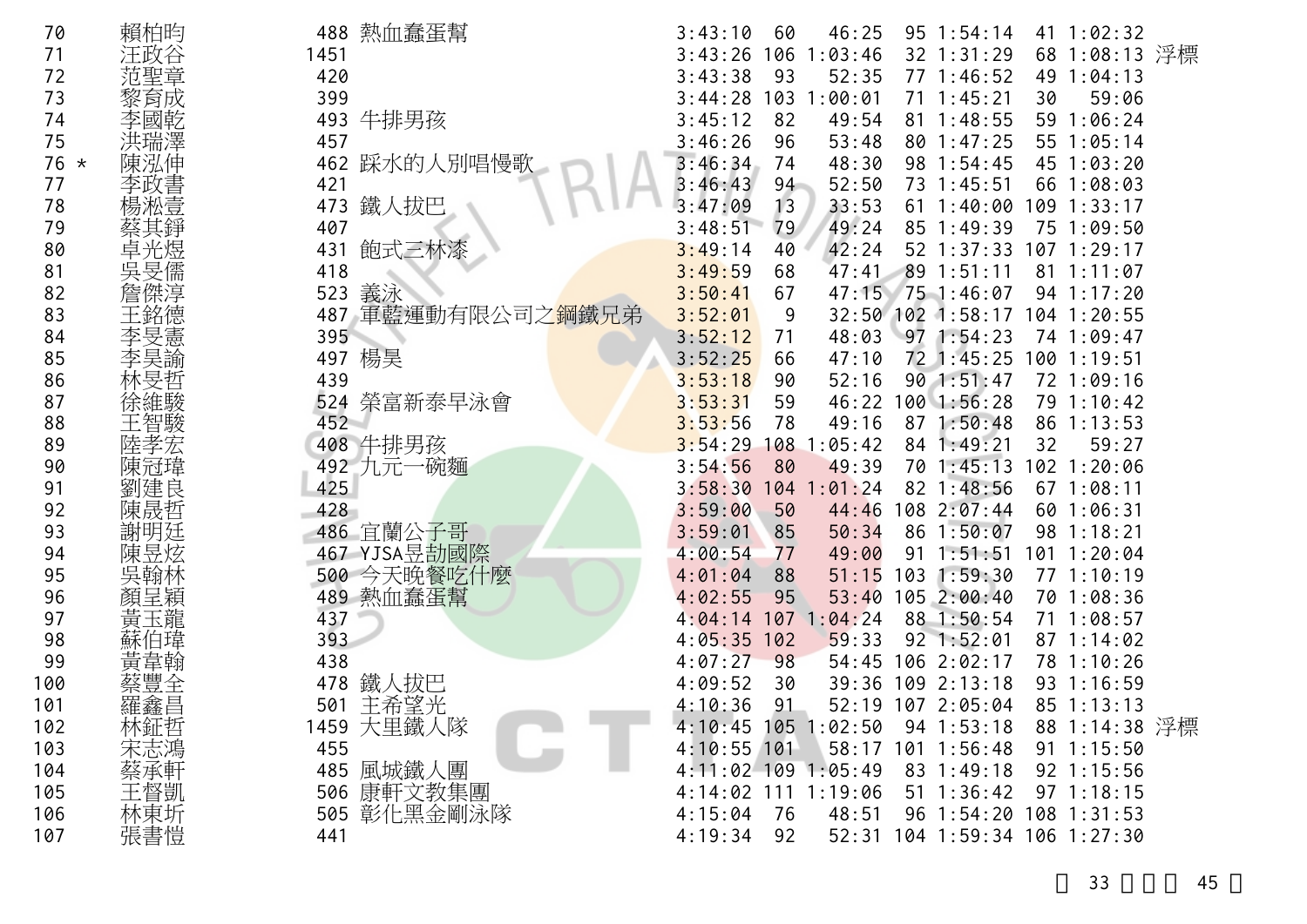| DSQ S Mathieu<br>DSQ 莊文斌<br>DNF 黃鴻傑<br>陳厚郡<br>鄭凱文 | 460<br>468<br>484 風城鐵人團<br>481 風城鐵人團                                                                                                                                                                            | 38<br>45<br>89<br>51:22<br>110 1:08:33   | 42:14 64 1:41:00<br>110<br>43:29 99 1:55:53 | 6<br>62 1:06:52 SWIM DNF   | 43:37 RUN少信物<br>RUN DNS |
|---------------------------------------------------|-----------------------------------------------------------------------------------------------------------------------------------------------------------------------------------------------------------------|------------------------------------------|---------------------------------------------|----------------------------|-------------------------|
| DNF 張智維                                           | 514 熊愛跑<br>409                                                                                                                                                                                                  |                                          |                                             |                            | SWIM DNF                |
| 裁<br>判: 黃金宏/TPE                                   | 賽事資訊: Swim 1500 m/2 laps; Bike 40 km/2 laps; Run 9.2 km/4 laps<br>賽事環境: Water temperature 27 C; Air temperature 30-34 C; No Wetsuit swim<br>仲裁委員: 陳東波/TPE; 潘瑞根/TPE; 蕭淑芬/TPE; 羅仁駿/TPE; 林惠美/TPE; 陳銘風/TPE; 劉錫鑫/TPE | 計時: Chinese Taipei Triathlon Association |                                             | Print 2019-07-03, 19:52:44 |                         |
|                                                   |                                                                                                                                                                                                                 |                                          |                                             |                            |                         |
|                                                   |                                                                                                                                                                                                                 |                                          |                                             |                            |                         |
|                                                   |                                                                                                                                                                                                                 |                                          |                                             |                            |                         |
|                                                   |                                                                                                                                                                                                                 |                                          |                                             |                            |                         |
|                                                   |                                                                                                                                                                                                                 | CTTA                                     |                                             |                            |                         |
|                                                   |                                                                                                                                                                                                                 |                                          |                                             |                            |                         |
|                                                   |                                                                                                                                                                                                                 |                                          |                                             |                            |                         |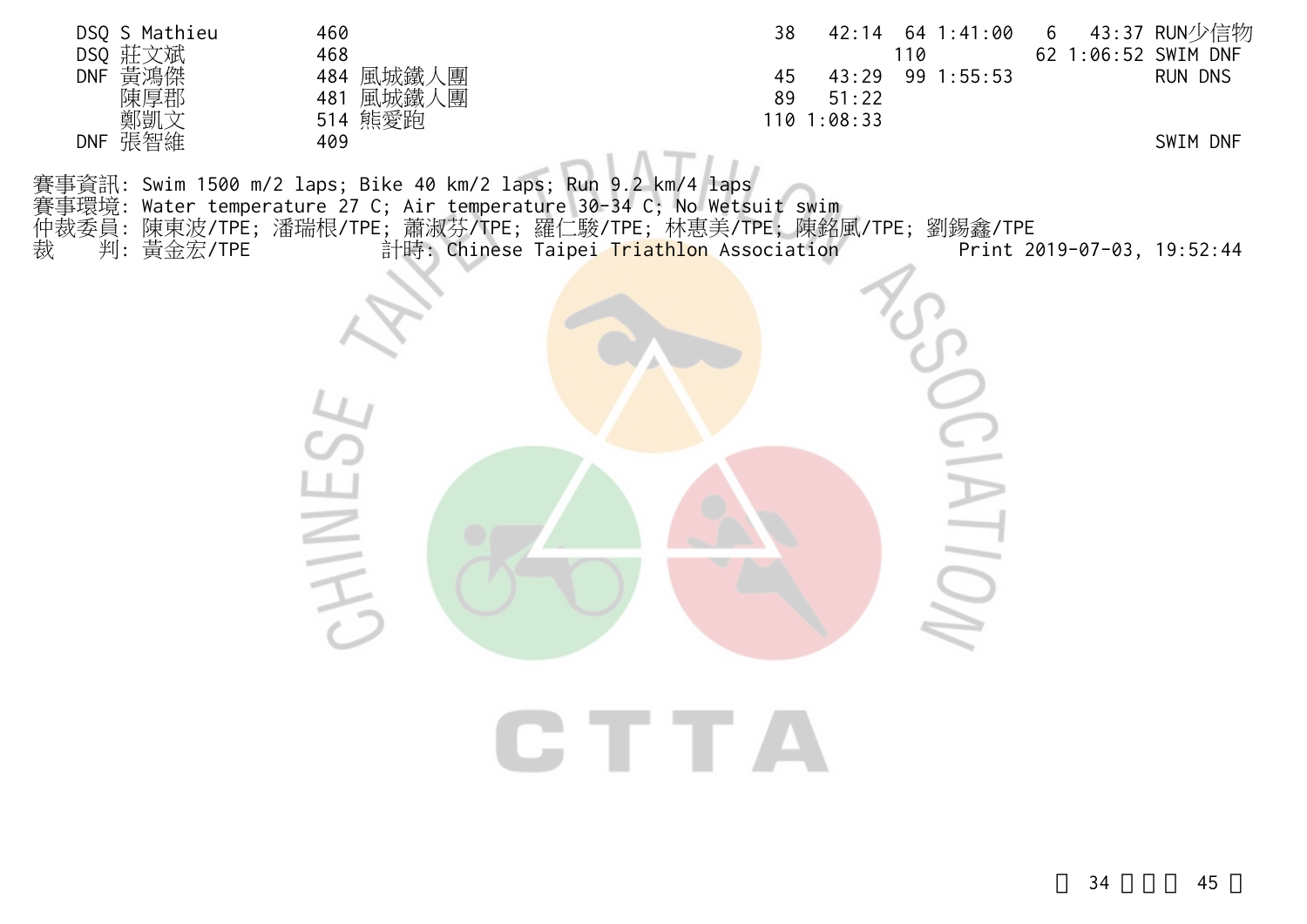| 2018宜蘭梅花湖全國鐵人三項錦標賽 |
|--------------------|
| 標準賽成績              |

25-29 AG Men / 51.5K Standard Distance Triathlon

| Pos | Name             | No.     | Team              | Time    | Rnk            | Swim  | Rnk | Bike           | Rnk            | Run        | Remarks |
|-----|------------------|---------|-------------------|---------|----------------|-------|-----|----------------|----------------|------------|---------|
| === | 廖家緯              | 304     |                   | 2:18:06 | 12             | 33:25 |     | 11:10:57       |                | 33:44      |         |
| 2   | 顏宏達              |         | 330 主希望光          | 2:18:13 | $\sqrt{1}$     | 25:01 |     | 61:15:54       | 2              | 37:18      |         |
| 3   | Marcos Perez Vaz | 309     |                   | 2:21:48 | 5 <sub>1</sub> | 29:43 |     | 31:14:08       | 3              | 37:58      |         |
|     | 張惟焜              | 307     |                   | 2:22:39 | $\overline{2}$ | 26:36 |     | 71:16:11       | 6              | 39:53      |         |
| 5   | 林聖恩              | 320     | 鐵人拔巴              | 2:23:32 | 9              | 31:05 |     | 21:12:55       | 5              | 39:33      |         |
| 6   | 劉燊鴻              | 383     | 超冠小鐵人             | 2:23:49 | 3              | 27:25 |     | $4 - 1:14:17$  | 7              | 42:09      |         |
|     | 張詠宗              | 303     |                   | 2:31:35 | 6              | 30:14 |     | 81:17:09       | 10             | 44:13      |         |
| 8   | 鄭至宏              |         | 313 威飽手作早餐        | 2:35:06 | 17             | 35:43 |     | 51:14:58       | 11             | 44:26      |         |
| 9   | 楊晁青              |         | 299 ZIV運動眼鏡       | 2:36:51 | $\overline{7}$ | 30:25 |     | 19 1:27:51     | $\overline{4}$ | 38:35      |         |
| 10  | 魏冠倫              | 344     | 內湖鐵人              | 2:37:53 | 22             | 38:24 |     | 91:17:15       | 8              | 42:15      |         |
| 11  | 陳世和              | 385     | 桃園市體育會鐵人三項委員會     | 2:43:21 | 14             | 34:06 |     | $10$ 1:19:29   | 15             | 49:47      |         |
| 12  | 饒皓昀              |         | 354 林家軍           | 2:49:12 | 10             | 32:06 | 11  | 1:21:31        | 23             | 55:35      |         |
| 13  | 葉哲欽              |         | 364 基隆賞花遊湖鐵人旅行團   | 2:51:25 | 39             | 42:47 |     | $13 \t1:23:24$ | 12             | 45:15      |         |
| 14  | 楊淞淵              |         | 319 鐵人拔巴          | 2:52:46 | 15             | 34:46 |     | $14$ 1:24:28   | 19             | 53:32      |         |
| 15  | 溫柏庭              | 286     |                   | 2:55:13 | 32             | 41:28 |     | $12$ $1:22:46$ | 17             | 51:00      |         |
| 16  | 莊靖傑              | 312     |                   | 2:56:16 | 41             | 43:00 |     | $21 \t1:29:46$ | 9              | 43:31      |         |
| 17  | 張軼峰              | 349 U+B |                   | 2:58:02 | 30             | 41:02 |     | $15 \t1:25:46$ | 18             | 51:15      |         |
| 18  | 吳東諺              |         | 333 軍藍運動有限公司之鋼鐵兄弟 | 2:59:06 | $\overline{4}$ | 28:32 |     | 32 1:35:43     | 21             | 54:53      |         |
| 19  | 林彥鈞              | 306     |                   | 3:01:50 | 46             | 43:15 |     | 20 1:28:38     | 16             | 49:58      |         |
| 20  | 邱冠傑              | 310     |                   | 3:08:47 | 56             | 45:24 |     | 171:27:42      | 24             | 55:43      |         |
| 21  | 吳至義              | 350     | 主希望光              | 3:11:03 | 80             | 52:49 |     | 25 1:32:17     | 13             | 45:58      |         |
| 22  | 王而立              |         | 384 緯創資通          | 3:11:38 | 69             | 48:21 |     | $18$ 1:27:45   | 22             | 55:33      |         |
| 23  | 張仕頡              | 363     | 基隆賞花遊湖鐵人旅行團       | 3:12:03 | 52             | 44:48 |     | $16$ 1:27:27   | 31             | 59:49      |         |
| 24  | 林哲宏              |         | 362 猛閘出虎          | 3:14:13 | 33             | 41:56 |     | 271:33:16      | 29             | 59:02      |         |
| 25  | 楊采澄              | 282     |                   | 3:15:11 | 16             | 35:14 |     | 33 1:36:02     | 43             | 1:03:55    |         |
| 26  | 李昆霖              |         | 348 ACTG Cycling  | 3:17:10 | 58             | 45:32 |     | $31 \t1:34:27$ | 25             | 57:12      |         |
| 27  | 林逸雄              | 371     | 106鐵腿組            | 3:17:32 | 60             | 46:03 |     | 22 1:31:27     |                | 32 1:00:04 |         |
| 28  | 林育民              | 387     | 鐵人拔巴              | 3:18:52 | 19             | 36:07 |     | 39 1:37:25     |                | 45 1:05:20 |         |
| 29  | 吳沂哲              | 359     | 衝刺鐵人隊             | 3:20:59 | 28             | 40:04 |     | 23 1:31:31     |                | 57 1:09:25 |         |
| 30  | 劉財志              | 335     | 超鐵小公主             | 3:21:25 | 66             | 47:33 |     | 24 1:32:17     |                | 37 1:01:37 |         |
| 31  | 陳揚鴻              | 279     |                   | 3:22:04 | 35             | 42:13 |     | 46 1:39:27     |                | 33 1:00:25 |         |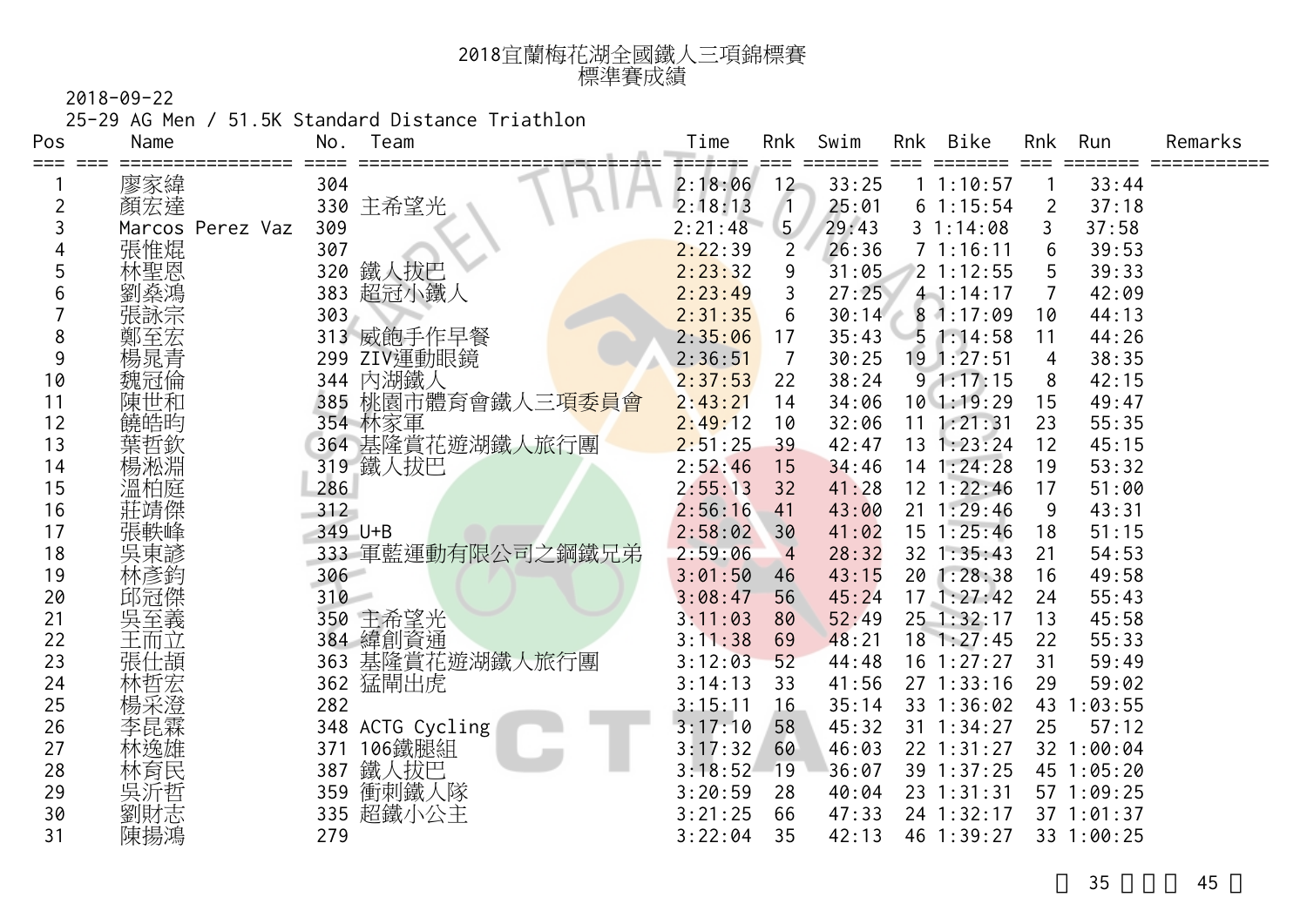| 32 | 楊善淳        | 295 楊昊                             | 3:22:34 | 47 | 44:03 | 68 1:49:03      | 49:30<br>14  |
|----|------------|------------------------------------|---------|----|-------|-----------------|--------------|
| 33 | 陳俊輔        | 鐵人拔巴<br>317                        | 3:23:20 | 21 | 36:49 | 35 1:36:24      | 59 1:10:07   |
| 34 | 吳旻育        | 宜中校友鐵人隊<br>378                     | 3:23:43 | 44 | 43:05 | 53 1:41:17      | 30<br>59:22  |
| 35 | 曾維甫        | 276                                | 3:23:53 | 57 | 45:29 | 38 1:37:23      | 34 1:01:02   |
| 36 | 張耀升        | 294                                | 3:23:56 | 73 | 50:47 | 44 1:39:05      | 54:06<br>20  |
| 37 | 蔡乙鳴        | 衝刺鐵人隊<br>314                       | 3:24:32 | 50 | 44:35 | 40 1:37:44      | 39 1:02:14   |
| 38 | 胡家豪        | 鐵人拔巴<br>321                        | 3:24:37 | 45 | 43:06 | 47 1:39:32      | 38 1:02:00   |
| 39 | 吳國吉        | 281                                | 3:26:48 | 63 | 46:33 | 30 1:34:00      | 47 1:06:16   |
| 40 | 王培安        | 醫護鐵人<br>341                        | 3:27:20 | 26 | 39:53 | 26 1:33:06      | 70 1:14:23   |
| 41 | 張嘉峰        | 301                                | 3:28:15 | 37 | 42:34 | 49 1:39:49      | 46 1:05:53   |
| 42 | 何宗銘        | 鐵人拔巴<br>386                        | 3:28:18 | 29 | 40:35 | 56 1:42:32      | 44 1:05:12   |
| 43 | 邱羽廷        | 宜中校友鐵人隊<br>379                     | 3:28:24 | 76 | 51:40 | 43 1:38:57      | 57:49<br>27  |
| 44 | 蔡修圓        | 288                                | 3:28:55 | 34 | 42:12 | 29 1:33:52      | 66 1:12:53   |
| 45 | 葉沛樺        | 315                                | 3:31:37 | 25 | 39:45 | $852$ 1:41:10   | 60 1:10:43   |
| 46 | 范振彥        | 293<br>妙麗的小蟹蟹                      | 3:31:38 | 43 | 43:04 | 45 1:39:05      | 58 1:09:31   |
| 47 | 邱建棋        | 基隆賞花遊湖鐵人旅行團<br>365                 | 3:32:45 | 59 | 45:33 | 34 1:36:18      | $61$ 1:10:55 |
| 48 | 潘冠廷        | 衝刺鐵人隊<br>338                       | 3:33:19 | 24 | 39:44 | 28 1:33:31      | 79 1:20:04   |
| 49 | 林家麟        | 軍藍運動有限公司之 <mark>鋼鐵兄弟</mark><br>357 | 3:33:57 | 20 | 36:48 | 69 1:50:29      | 50 1:06:41   |
| 50 | 陳以璠        | 康軒文教集團<br>360                      | 3:35:18 | 38 | 42:36 | 1:36:45<br>36   | 72 1:15:57   |
| 51 | 毛栩櫟        | 妙麗的小蟹蟹<br>352                      | 3:35:38 | 62 | 46:30 | $62$ 1:45:32    | 42 1:03:37   |
| 52 | 陳泓霖        | 衝刺鐵人隊<br>337                       | 3:35:39 | 18 | 36:05 | 37 1:37:06      | 82 1:22:29   |
| 53 |            | 372 106鐵腿組                         | 3:36:45 | 49 | 44:11 | 60 1:44:13      | 53 1:08:22   |
| 54 | 張景翔        | 飽式三林漆<br>346                       | 3:37:57 | 36 | 42:20 | 54 1:41:23      | 69 1:14:14   |
| 55 | 徐得育        | 374 NCO勇士鐵人                        | 3:38:53 | 78 | 52:06 | 48 1:39:36      | 51 1:07:12   |
| 56 | 郭哲維        | 9月再戰梅花湖<br>289                     | 3:39:28 | 81 | 52:53 | 1:37:51<br>41   | 54 1:08:45   |
| 57 | 陳柏宇        | 327 軍藍運動有限公司之鋼鐵兄弟                  | 3:39:59 | 11 | 32:10 | 1:41:37<br>55   | 86 1:26:12   |
| 58 | 何宜振        | 322 内湖鐵人                           | 3:40:12 | 48 | 44:10 | $61 \; 1:44:23$ | 63 1:11:39   |
| 59 | 簡逸新        | 297                                | 3:40:58 | 27 | 39:55 | 70 1:51:57      | 55 1:09:07   |
| 60 | 張偉庭        | 356 軍藍運動有限公司之鋼鐵兄弟                  | 3:41:28 | 13 | 33:43 | 74 1:53:53      | 68 1:13:53   |
| 61 | 郭宣綸        | 292                                | 3:42:36 | 64 | 46:45 | 63 1:46:37      | 56 1:09:15   |
| 62 | 簡偉翔        | 楊光鐵人團<br>381                       | 3:44:23 | 71 | 48:41 | 1:39:56<br>51   | 71 1:15:47   |
| 63 | 黃聖翔        | 牛排男孩<br>329                        | 3:45:06 | 70 | 48:29 | 71 1:53:04      | 41 1:03:34   |
| 64 | 吳承諺<br>張子桓 | 280                                | 3:46:14 | 55 | 45:12 | 85 2:03:37      | 57:26<br>26  |
| 65 |            | 334 超鐵小公主                          | 3:47:41 | 53 | 45:04 | 42 1:38:51      | 85 1:23:47   |
| 66 | 李嘉展        | 290                                | 3:47:41 | 54 | 45:07 | 79 1:56:18      | 48 1:06:17   |
| 67 |            | 291                                | 3:47:43 | 79 | 52:46 | $67$ 1:48:39    | 49 1:06:18   |
| 68 | 李佳勳        | 106鐵腿組<br>368                      | 3:51:23 | 65 | 46:53 | 65 1:47:33      | 73 1:16:58   |
| 69 | 章駿城        | 106鐵腿組<br>366                      | 3:51:25 | 31 | 41:09 | 72 1:53:17      | 74 1:17:00   |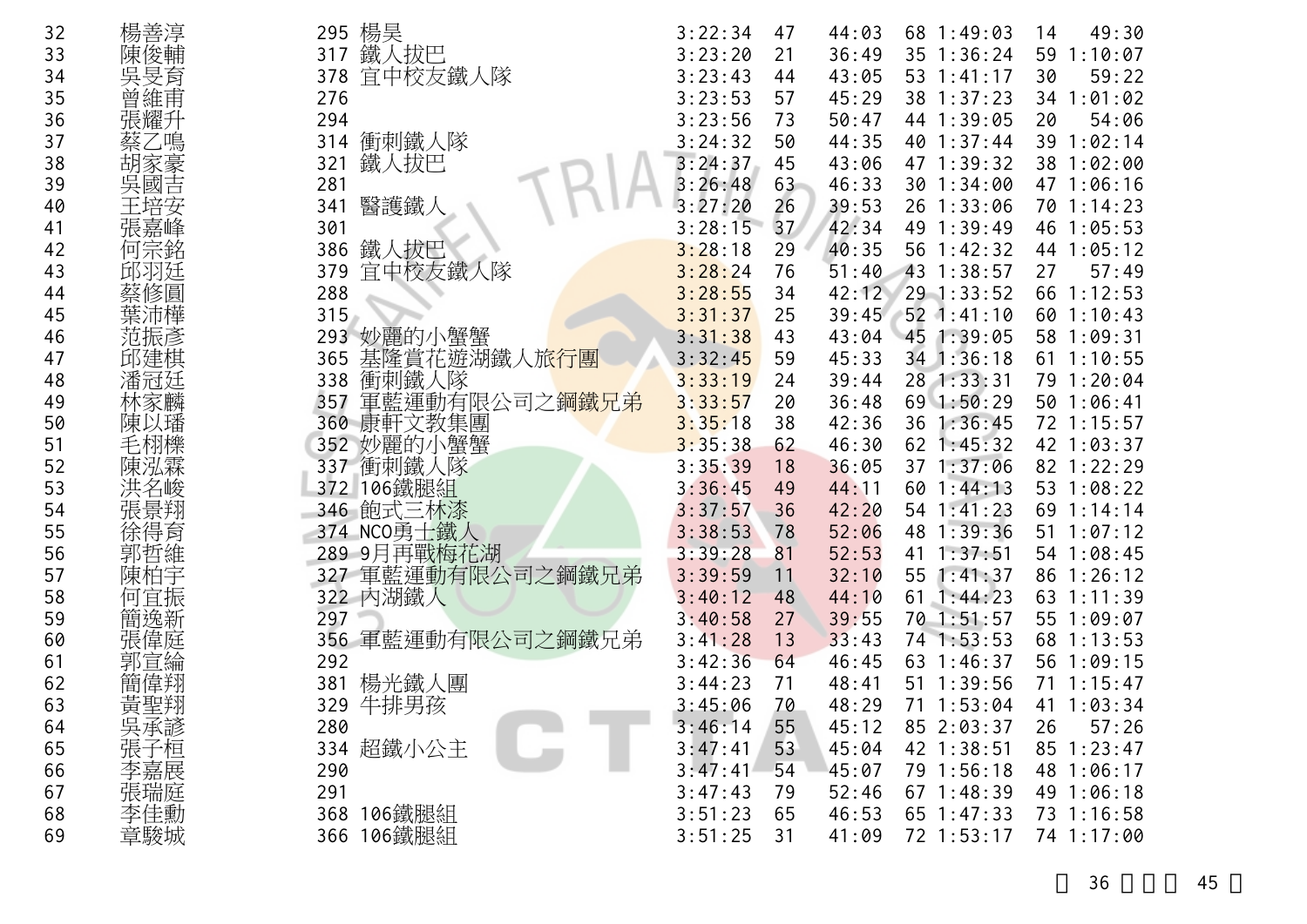| 72<br>73<br>74<br>75<br>76<br>77<br>78<br>79<br>80<br>81<br>82<br>83<br>84<br>85<br>86<br>87<br>88 | 許哲文<br>王凱弘<br>王澤(<br>傅室宸<br>馬浩懷<br>蔡宗峻<br>林鈺璿<br>邱世淳<br>謝承宏<br>張<br>綱<br>楊皓茗<br>范博堯 | 305<br>308<br>287<br>284<br>340<br>331<br>277<br>369<br>358<br>347<br>353<br>300<br>339<br>285 | 1444 鐵人拔巴<br>衝刺鐵人隊<br>呱馬胖胖<br>106鐵腿組<br>衝刺鐵人隊<br>9月再戰梅花湖<br>343 四零四科技<br>370 106鐵腿組<br>妙麗的小蟹蟹<br>106鐵腿組<br>衝刺鐵人隊 | 3:55:14<br>3:56:04<br>3:56:30<br>3:57:45<br>4:00:55<br>4:02:43<br>4:08:30<br>4:12:36<br>4:13:08<br>4:15:02<br>4:16:08<br>4:17:41<br>4:18:42<br>4:19:22<br>4:27:07<br>4:35:27<br>4:35:28 | 72<br>84<br>83<br>82<br>42<br>67<br>61<br>51<br>87<br>68<br>77 | 49:04<br>58:59<br>56:04<br>54:08<br>43:01<br>48:04<br>89 1:14:32<br>85 1:03:33<br>90 1:18:38<br>46:29<br>44:43<br>1:03:56<br>48:17<br>52:00<br>911:19:00<br>86 1:03:34 | 64 1:46:51<br>77 1:55:43<br>81 1:57:00<br>58 1:43:32<br>82 1:57:35<br>75 1:55:27<br>57 1:42:52<br>92<br>78 1:55:45<br>59 1:43:51<br>50 1:39:55<br>89 2:20:09<br>88 2:13:11<br>80 1:56:41<br>84 2:02:35<br>73 1:53:30<br>87 2:12:37 |    | 78 1:19:20<br>35 1:01:23 浮標<br>40 1:03:27<br>80 1:20:07<br>81 1:20:21<br>76 1:19:13<br>62 1:11:07<br>91 1:34:25 掉晶片<br>67 1:13:51<br>64 1:12:34<br>92 1:49:46<br>65 1:12:51<br>36 1:01:35<br>90 1:34:24<br>89 1:32:34<br>84 1:22:58<br>77 1:19:18 |                                     |
|----------------------------------------------------------------------------------------------------|-------------------------------------------------------------------------------------|------------------------------------------------------------------------------------------------|------------------------------------------------------------------------------------------------------------------|-----------------------------------------------------------------------------------------------------------------------------------------------------------------------------------------|----------------------------------------------------------------|------------------------------------------------------------------------------------------------------------------------------------------------------------------------|------------------------------------------------------------------------------------------------------------------------------------------------------------------------------------------------------------------------------------|----|---------------------------------------------------------------------------------------------------------------------------------------------------------------------------------------------------------------------------------------------------|-------------------------------------|
|                                                                                                    |                                                                                     |                                                                                                |                                                                                                                  |                                                                                                                                                                                         |                                                                |                                                                                                                                                                        |                                                                                                                                                                                                                                    |    |                                                                                                                                                                                                                                                   |                                     |
|                                                                                                    |                                                                                     |                                                                                                |                                                                                                                  |                                                                                                                                                                                         |                                                                |                                                                                                                                                                        |                                                                                                                                                                                                                                    |    |                                                                                                                                                                                                                                                   |                                     |
|                                                                                                    |                                                                                     |                                                                                                |                                                                                                                  |                                                                                                                                                                                         |                                                                |                                                                                                                                                                        |                                                                                                                                                                                                                                    |    |                                                                                                                                                                                                                                                   |                                     |
|                                                                                                    |                                                                                     |                                                                                                |                                                                                                                  |                                                                                                                                                                                         |                                                                |                                                                                                                                                                        |                                                                                                                                                                                                                                    |    |                                                                                                                                                                                                                                                   |                                     |
|                                                                                                    |                                                                                     |                                                                                                |                                                                                                                  |                                                                                                                                                                                         |                                                                |                                                                                                                                                                        |                                                                                                                                                                                                                                    |    |                                                                                                                                                                                                                                                   |                                     |
|                                                                                                    |                                                                                     |                                                                                                |                                                                                                                  |                                                                                                                                                                                         |                                                                |                                                                                                                                                                        |                                                                                                                                                                                                                                    |    |                                                                                                                                                                                                                                                   |                                     |
|                                                                                                    |                                                                                     |                                                                                                |                                                                                                                  |                                                                                                                                                                                         |                                                                |                                                                                                                                                                        |                                                                                                                                                                                                                                    |    |                                                                                                                                                                                                                                                   |                                     |
|                                                                                                    |                                                                                     |                                                                                                |                                                                                                                  |                                                                                                                                                                                         |                                                                |                                                                                                                                                                        |                                                                                                                                                                                                                                    |    |                                                                                                                                                                                                                                                   |                                     |
|                                                                                                    |                                                                                     |                                                                                                |                                                                                                                  |                                                                                                                                                                                         |                                                                |                                                                                                                                                                        |                                                                                                                                                                                                                                    |    |                                                                                                                                                                                                                                                   |                                     |
|                                                                                                    |                                                                                     |                                                                                                |                                                                                                                  |                                                                                                                                                                                         |                                                                |                                                                                                                                                                        |                                                                                                                                                                                                                                    |    |                                                                                                                                                                                                                                                   |                                     |
| 89                                                                                                 | 徐廖賢                                                                                 | 298                                                                                            |                                                                                                                  | 4:48:26                                                                                                                                                                                 |                                                                | 88 1:12:29                                                                                                                                                             | 86 2:09:03                                                                                                                                                                                                                         |    | 87 1:26:56                                                                                                                                                                                                                                        |                                     |
|                                                                                                    | DSQ 彭韋翰                                                                             |                                                                                                | 447 106鐵腿組                                                                                                       |                                                                                                                                                                                         |                                                                |                                                                                                                                                                        | 91                                                                                                                                                                                                                                 | 28 |                                                                                                                                                                                                                                                   | 58:01 SWIM DNF                      |
|                                                                                                    | 王昱翔<br><b>DSQ</b>                                                                   |                                                                                                | 373 NCO勇士鐵人                                                                                                      |                                                                                                                                                                                         |                                                                |                                                                                                                                                                        | 90                                                                                                                                                                                                                                 | 52 | 1:07:57                                                                                                                                                                                                                                           | SWIM DNF                            |
|                                                                                                    | 王聖文<br><b>DNF</b><br>葉天恩                                                            | 351                                                                                            | 妙麗的小蟹蟹<br>345 衝刺鐵人隊                                                                                              |                                                                                                                                                                                         |                                                                |                                                                                                                                                                        | 93                                                                                                                                                                                                                                 | 93 |                                                                                                                                                                                                                                                   | <b>RUN DNF</b><br>75 1:18:06 SWIM少圈 |
|                                                                                                    | <b>DSQ</b>                                                                          |                                                                                                | 326 風城鐵人團                                                                                                        |                                                                                                                                                                                         | 74                                                             | 50:47                                                                                                                                                                  | 83<br>2:00:09                                                                                                                                                                                                                      |    |                                                                                                                                                                                                                                                   |                                     |
| $\star$                                                                                            | ਥ਼                                                                                  | 382 義泳                                                                                         |                                                                                                                  |                                                                                                                                                                                         |                                                                |                                                                                                                                                                        | 94                                                                                                                                                                                                                                 |    |                                                                                                                                                                                                                                                   | 掉晶片?                                |
|                                                                                                    |                                                                                     |                                                                                                | 377 NCO勇士鐵人                                                                                                      |                                                                                                                                                                                         | 23                                                             | 39:16                                                                                                                                                                  |                                                                                                                                                                                                                                    |    |                                                                                                                                                                                                                                                   |                                     |
|                                                                                                    | 蔡秉憲                                                                                 | 316                                                                                            |                                                                                                                  |                                                                                                                                                                                         | 75                                                             | 51:09                                                                                                                                                                  |                                                                                                                                                                                                                                    |    |                                                                                                                                                                                                                                                   |                                     |
|                                                                                                    | 邱聖修                                                                                 | 311                                                                                            |                                                                                                                  |                                                                                                                                                                                         |                                                                | $92$ 1:19:06                                                                                                                                                           |                                                                                                                                                                                                                                    |    |                                                                                                                                                                                                                                                   |                                     |

賽事環境: Water temperature 27 C; Air temperature 30-34 C; No Wetsuit swim

仲裁委員: 陳東波/TPE; 潘瑞根/TPE; 蕭淑芬/TPE; 羅仁駿/TPE; 林惠美/TPE; 陳銘風/TPE; 劉錫鑫/TPE

裁 判: 黃金宏/TPE 計時: Chinese Taipei Triathlon Association Print 2019-07-03, 19:52:44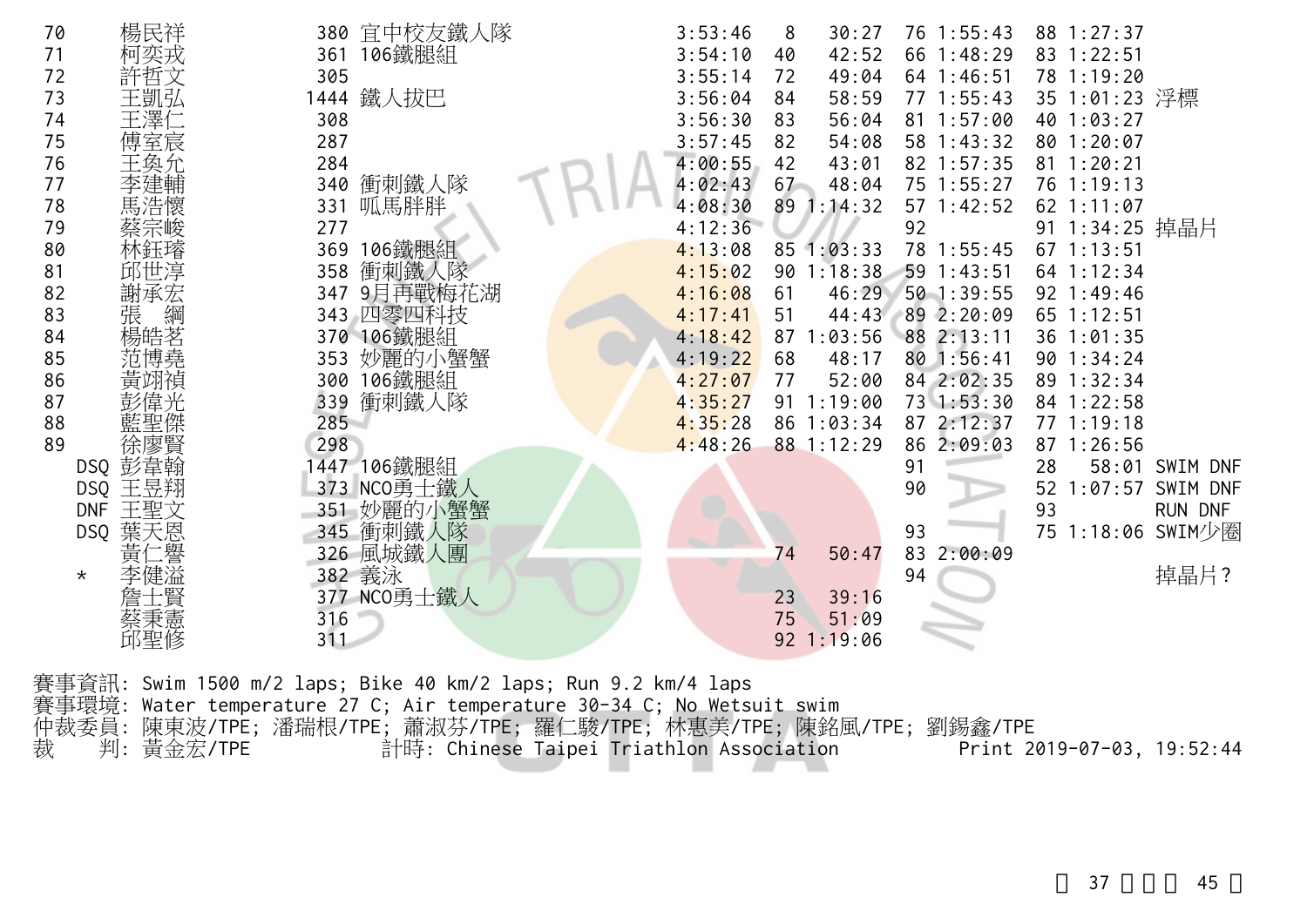| 2018宜蘭梅花湖全國鐵人三項錦標賽 |
|--------------------|
| 標準賽成績              |

18-24 AG Men / 51.5K Standard Distance Triathlon

| Pos         | Name       | No.    | Team                 | Time               | Rnk            | Swim           | Rnk | Bike                         | Rnk            | Run              | Remarks    |
|-------------|------------|--------|----------------------|--------------------|----------------|----------------|-----|------------------------------|----------------|------------------|------------|
| === ===     | 李典陽        |        | 236 銳騎佰客鐵人隊高市瑞祥高中    | =======<br>2:15:43 | $2 -$          | 26:01          |     | 11:09:40                     | $==$<br>5      | 40:03            |            |
|             | +2M 游豐維    |        | 248 宜中校友鐵人隊          | 2:24:01            | $\overline{4}$ | 26:56          |     | 71:16:30                     | $\overline{2}$ |                  | 38:36 輪車罰時 |
| 3           | 黎張譽騰       | 240    | 鐵人拔巴                 | 2:24:18            | $\mathbf{11}$  | 30:56          |     | 41:13:43                     | 3              | 39:39            |            |
| 4           | 呂旻翰        | 259    | 桃園市體育會鐵人三項委員會        | 2:25:04            | 8              | 29:44          |     | 61:15:21                     |                | 39:59            |            |
| 5           | 張斯閔        | 238    |                      | 2:26:41            | 19             | 36:56          |     | 51:14:46                     |                | 35:00            |            |
| 6<br>$+2M$  | 林郁棠        | 247    | 宜中校友鐵人隊              | 2:29:19            | 6              | 27:05          |     | $8 - 1:17:01$                | 6              |                  | 43:14 輪車罰時 |
|             | 陳立宏        |        | 222 湧升流鐵人            | 2:31:32            | 14             | 33:47          |     | $3 \t1:13:11$                | 8              | 44:35            |            |
| 8           | 毛偉丞        |        | 249 林家軍              | 2:36:02            | 9              | 29:56          |     | 21:09:50                     | 22             | 56:17            |            |
| 9           | 林韋勳        |        | 244 water man        | 2:36:02            | $\overline{7}$ | 29:16          |     | $10$ 1:20:25                 | 10             | 46:22            |            |
| $10 *$      | 章舒桓        | 224    |                      | 2:38:22            |                |                | 48  |                              | 13             |                  | 51:17 掉晶片  |
| 11          | 陳至恩        | 245    | 台北市立大學               | 2:51:54            | $\overline{1}$ | 23:31          |     | 24 1:34:25                   | 17             | 53:59            |            |
| 12          | 楊東岳        |        | 242 湧升流鐵人            | 2:53:05            | 12             | 33:04          | 11  | 1:23:49                      | 21             | 56:13            |            |
| 13          | 隋秉豐        |        | 267 NCO勇士鐵人          | 2:53:58            | 27             | 42:00          |     | 15 1:27:03                   | 9              | 44:56            |            |
| $+2M$<br>14 | 簡志軒        |        | 269 宜中校友鐵人隊          | 2:54:13            | 5              | 27:02          |     | $22 \t1:33:48$               | 14             |                  | 51:24 輪車罰時 |
| 15          | 汪宗羿        |        | 268 NCO勇士鐵人          | 2:57:46            | 23             | 40:09          |     | 23 1:33:58                   | $\overline{7}$ | 43:39            |            |
| 16          | 詹朝祈        | 261    | 駿通工業股份有限公司           | 2:57:52            | 26             | 40:58          |     | 12 1:25:01                   | 16             | 51:53            |            |
| 17          | 張晏鈞        |        | 219 台北市立大學           | 2:58:43            | 24             | 40:20          |     | 91:18:20                     | 26             | :00:04           |            |
| 18          | 徐御峰        |        | 251 苗中長青鐵人           | 3:04:04            | 21             | 39:11          |     | $17 \t1:27:56$               | 24             | 56:58            |            |
| 19          | 江世博        |        | 258 林班鐵人             | 3:05:35            | 17             | 35:37          |     | 30 1:39:26                   | 12             | 50:33            |            |
| 20<br>21    | 王奎鈞        |        | 255 山豬慢慢跑            | 3:09:23            | 28<br>32       | 43:12          |     | 20 1:32:00                   | 18             | 54:12<br>48:01   |            |
|             | 陳昱翔        |        | 266 NCO勇士鐵人          | 3:14:36            |                | 45:29          |     | 34 1:41:07                   | 11             |                  |            |
| 22<br>23    | 李浩綸<br>王如宏 |        | 250 林班鐵人<br>239 鐵人拔巴 | 3:16:02<br>3:16:15 | 18<br>22       | 36:02<br>39:58 |     | $27 \t1:37:21$<br>33 1:40:34 | 29<br>20       | 1:02:39<br>55:44 |            |
| 24          | 楊嘉楷        | 231    |                      | 3:17:37            | 10             | 30:33          |     | $13 \t1:25:17$               |                | 45 1:21:48       |            |
| 25          | 祥<br>李     |        | 270 緯創資通             | 3:19:33            | 34             | 47:21          |     | 19 1:31:22                   |                | 27 1:00:50       |            |
| 26          | 呂昆霖        | 260 AK |                      | 3:22:20            | 36             | 49:02          |     | $14$ 1:26:07                 |                | 33 1:07:12       |            |
| 27          | 韓立彥        | 257    | 安仔家族                 | 3:24:09            | 37             | 49:14          |     | $18$ 1:29:18                 |                | 31 1:05:39       |            |
| 28          | 李睦群        |        | 252 BOSKE            | 3:25:06            | 29             | 43:17          |     | 35 1:42:35                   | 25             | 59:15            |            |
| 29          | 王志杰        |        | 235 原根職校             | 3:26:58            | 35             | 48:13          |     | $21 \t1:33:30$               |                | 30 1:05:17       |            |
| 30          | 黃俊銘        | 237    |                      | 3:27:03            | 3              | 26:54          |     | 38 1:48:11                   |                | 37 1:12:00       |            |
| 31          | 鄭倫沅        | 241    | 鐵人拔巴                 | 3:29:31            | 30             | 43:21          |     | 25 1:36:19                   |                | 35 1:09:52       |            |
|             |            |        |                      |                    |                |                |     |                              |                |                  |            |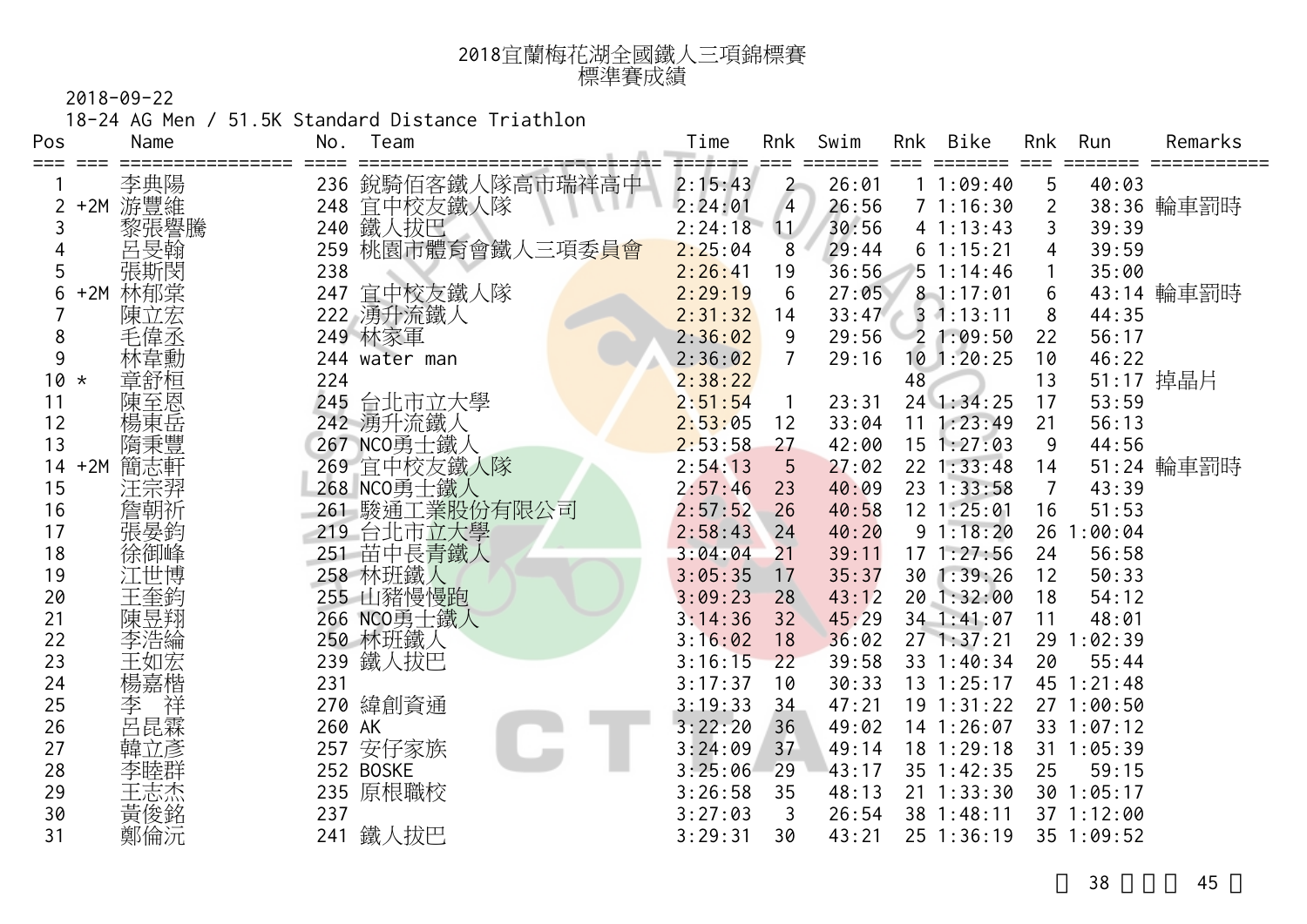| 32    | 張家華           | 220 苗中長青鐵人                                                       | 3:31:38 | 56:05<br>46     | 29 1:38:39       | 56:55<br>23                |          |
|-------|---------------|------------------------------------------------------------------|---------|-----------------|------------------|----------------------------|----------|
| 33    |               | 226 允波鐵人隊                                                        | 3:33:47 | 38:00<br>20     | 28 1:37:26       | 43 1:18:21                 |          |
| 34    |               | 216                                                              | 3:35:50 | 40:36<br>25     | 32 1:39:51       | 38 1:15:23                 |          |
| 35    | 涂秉暄           | 223                                                              | 3:35:50 | 35:31<br>16     | 37 1:44:19       | 40 1:16:01                 |          |
| 36    |               | 229 我們鄭一家                                                        | 3:43:42 | 44:22<br>31     | 40 1:51:50       | 34 1:07:32                 |          |
| 37    |               | 265 BOSKE                                                        | 3:44:41 | 55:12<br>45     | 36 1:42:51       | 32 1:06:39                 |          |
| 38    | 鄧皓恩           | 253 4J+DS                                                        | 3:47:05 | 53:03<br>43     | 26 1:36:31       | 42 1:17:32                 |          |
| 39    | 陳彥甫           | 254 4J+DS                                                        | 3:47:05 | 45:45<br>$33 -$ | 16 1:27:06       | 47 1:34:15                 |          |
| 40    |               | 262 守護大洋                                                         | 3:56:37 | 53:28<br>44     | 44 2:11:38       | 51:31<br>15                |          |
| 41    |               | 225                                                              | 3:57:16 | 58:15<br>48     | 31 1:39:41       | 44 1:19:21                 |          |
| 42    | 文勲            | 233                                                              | 4:03:40 | 33:35<br>13     | 47 2:35:44       | 54:22<br>19                |          |
| 43    |               | 256 台師大休旅所王家                                                     | 4:10:58 | 50:14<br>40     | 42 1:57:05       | 46 1:23:41                 |          |
| 44    | 禾衍融           | 232                                                              | 4:12:57 | 1:22:42<br>49   | 39 1:48:52       | 28 1:01:24                 |          |
| 45    |               | 264 基隆賞花遊湖鐵人旅行團                                                  | 4:14:45 | 56:14<br>47     | $43$ 2:02:33     | 39 1:16:00                 |          |
| 46    |               | 246 守護大洋                                                         | 4:16:57 | 41              | 50:54 45 2:14:12 | 36 1:11:52                 |          |
| 47    |               | 守護大洋<br>221                                                      | 4:22:33 | 50:04<br>39     | 46 2:15:03       | 41 1:17:26                 |          |
| 48    |               | 263 基隆賞花遊湖鐵人旅 <mark>行團</mark>                                    | 4:24:03 | 49:40<br>38     | 41 1:54:39       | 48 1:39:44                 |          |
|       |               | 218                                                              |         | 35:17<br>15     |                  |                            |          |
|       | 葉祐詮           | 227                                                              |         | 51:33<br>42     |                  |                            |          |
|       | DNF 姜聲勳       | 228                                                              |         |                 |                  |                            | SWIM DNF |
|       |               |                                                                  |         |                 |                  |                            |          |
|       |               | 事資訊: Swim 1500 m/2 laps; Bike 40 km/2 laps; Run 9.2 km/4 laps    |         |                 |                  |                            |          |
|       | 事環境:          | Water temperature 27 C; Air temperature 30-34 C; No Wetsuit swim |         |                 |                  |                            |          |
| 仲裁委員: |               | 陳東波/TPE;潘瑞根/TPE;蕭淑芬/TPE;羅仁駿/TPE;林惠美/TPE;陳銘風/TPE;劉錫鑫/TPE          |         |                 |                  |                            |          |
| 裁     | 判:<br>黃金宏/TPE | 計時: Chinese Taipei Triathlon Association                         |         |                 |                  | Print 2019-07-03, 19:52:44 |          |
|       |               |                                                                  |         |                 |                  |                            |          |
|       |               |                                                                  |         |                 |                  |                            |          |
|       |               |                                                                  |         |                 |                  |                            |          |
|       |               |                                                                  |         |                 |                  |                            |          |

CTTA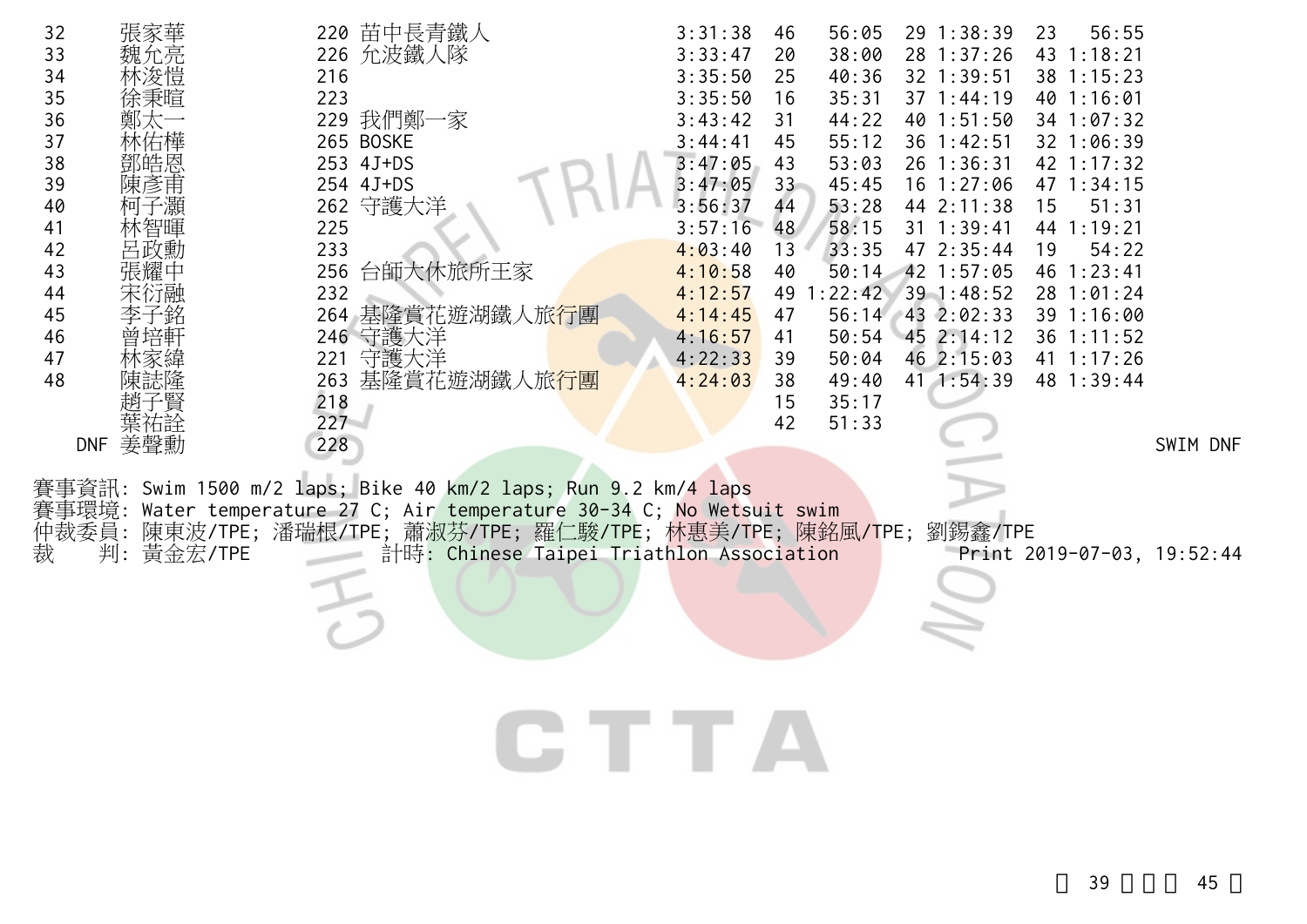| 2018宜蘭梅花湖全國鐵人三項錦標賽 |
|--------------------|
| 標準賽成績              |

|                | $2018 - 09 - 22$ |                         |                                    |                    |         |                                 |                       |          |                 |
|----------------|------------------|-------------------------|------------------------------------|--------------------|---------|---------------------------------|-----------------------|----------|-----------------|
|                |                  |                         | WWW 組成績 / Women Team Relay Results |                    |         |                                 |                       |          |                 |
| Pos            |                  | No. Name                |                                    | Team               | Time    | Swim                            | Bike                  | Run      | Remarks         |
|                |                  | 1276 程璉如.吳美靜.邱麗卿        |                                    | REISTI 四季車隊        | 2:12:28 |                                 | $23:33$ 1:12:37       | 36:19    |                 |
| $\overline{2}$ |                  | 1263 張靖惟. 林玉芳. 蘇靖涵      |                                    | 松山家商/展昭國際          | 2:28:28 |                                 | $31:10$ 1:17:22       | 39:57    |                 |
| 3              |                  | 1280 吳淑娟. 黃雪嬌. 邱惠萍      |                                    | 榮富新泰早泳會            | 2:53:13 |                                 | $35:18$ 1:27:57       | 50:00    |                 |
|                |                  | 1269 蘇韻文.鍾佩芸.邵明秀        |                                    |                    | 3:01:51 |                                 | $38:01$ 1:27:57       | 55:54    |                 |
| 5              |                  | 1284 王秀花.蔡佳淇.陳明珠        |                                    | 超越自我               | 3:03:15 |                                 | 41:28 1:26:22         | 55:26    |                 |
| 6              |                  | 1266 謝淑芬.林奕婷.李惠貞        |                                    | 百大鐵娘               | 3:06:41 |                                 | 36:21 1:24:37 1:05:44 |          |                 |
|                |                  | 1270 簡佑竹.王誠瑄.廖翊如        |                                    |                    | 3:07:27 |                                 | 40:58 1:31:31         | 54:58    |                 |
| 8              |                  | 1281 沈惠敏. 嚴燕華. 謝美月      |                                    | 三芝鐵人               | 3:08:53 |                                 | 49:09 1:32:15         | 47:30    |                 |
| 9              |                  | 1264 黃祥晏. 黃文宣. 楊婕萱      |                                    |                    | 3:12:39 |                                 | $30:49$ 1:42:13       | 59:38    |                 |
| 10             |                  | 1275 李雅涵. 蕭育如. 張雅芳      |                                    | 基隆賞花遊湖鐵人旅行         | 3:13:01 |                                 | 33:57 1:39:32         | 59:33    |                 |
| 11             | 1279             | 李維君.陳敏儀.黃桂琴             |                                    | 海龍長泳               | 3:13:48 |                                 | 44:00 1:46:55         | 42:54    |                 |
| 12             |                  | 1278 黃昭桂. 吳慧玲. 陳伊柔      |                                    | 山川鐵人               | 3:16:15 |                                 | $45:15$ 1:39:28       | 51:33    |                 |
| 13             |                  | 1262 郭璟誼.徐子婷.林昱君        |                                    | NCO勇士鐵人            | 3:22:41 |                                 | 49:27 1:34:29         | 58:46    |                 |
| 14             |                  | 1267 黃孟如.游千儀.草          |                                    |                    | 3:24:13 |                                 | $40:28$ 1:51:57       | 51:49    |                 |
| 15             |                  | 1283 顏婉華.陳宜真.林孟漩        |                                    |                    | 3:25:23 |                                 | 49:08 1:39:07         | 57:09    |                 |
| 16             |                  | 1261 石慧玲.楊云瑄.劉培萱        |                                    |                    | 3:35:19 |                                 | 50:26 1:44:35 1:00:19 |          |                 |
| 17             |                  | 1265 楊 潔.林筱凡.王育姿        |                                    | 財團法人弘道老人福利 3:37:26 |         |                                 | 47:08 1:44:09 1:06:09 |          |                 |
| 18             |                  | 1277 楊潔琴.林玫秀.陳麗卿        |                                    | 山川鐵人               | 3:40:18 |                                 | 43:25 1:41:52 1:15:02 |          |                 |
| 19             |                  | 1271 魯金燕.王孜玉.陳姿婷        |                                    | 財團法人弘道老人福利         | 3:46:41 |                                 | 43:33 1:50:14 1:12:55 |          |                 |
| 20             |                  | 1455 李佳融.翟湘寧.楊于萱        |                                    |                    |         | $3:54:17$ 1:01:38 1:57:11       |                       | 55:29 浮標 |                 |
| 21             |                  | 1272 黃淑貞.劉思妤.賴洳芩        |                                    | L203鐵三角            | 3:56:25 |                                 | 50:10 1:54:14 1:12:02 |          |                 |
| 22             |                  | 1274 李思賢. 郭慧君. 連婉茹      |                                    | ACTG Cycling       |         | 4:01:07 1:03:17 1:51:51 1:06:01 |                       |          |                 |
|                |                  | DSQ 1268 陳芊(文三).洪巧竹.林欣怡 |                                    |                    |         |                                 | 57:00 1:42:22         |          | 55:37 RUN少信物    |
|                |                  | DNF 1273 張蘇珊. 吳淑惠. 張文宜  |                                    | 慈心鐵人家庭             |         | 48:34                           |                       |          | <b>BIKE DNF</b> |

賽事資訊: Swim 1500 m/2 laps; Bike 40 km/2 laps; Run 9.2 km/4 laps 賽事環境: Water temperature 27 C; Air temperature 30-34 C; No Wetsuit swim 仲裁委員: 陳東波/TPE; 潘瑞根/TPE; 蕭淑芬/TPE; 羅仁駿/TPE; 林惠美/TPE; 陳銘風/TPE; 劉錫鑫/TPE 計 時: Chinese Taipei Triathlon Association Print 2019-07-03, 19:52:44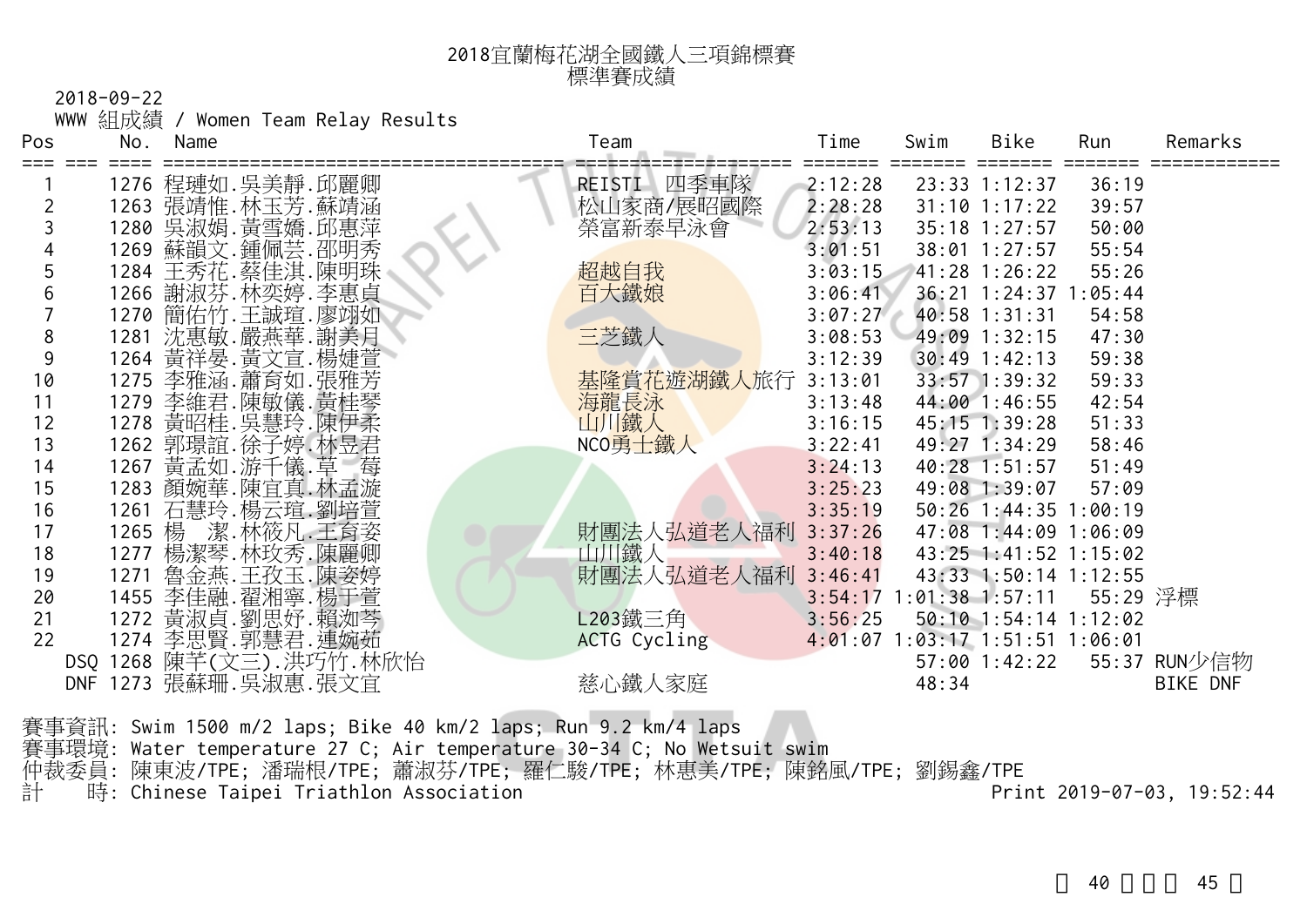| 2018宜蘭梅花湖全國鐵人三項錦標賽 |
|--------------------|
| 標準賽成績              |

2018-09-22 M+W 組成績 / M+W Mix Team Relay Results

| Pos            | No.  | Name                                 | Team         | Time    | Swim | Bike                  | Run     | Remarks |
|----------------|------|--------------------------------------|--------------|---------|------|-----------------------|---------|---------|
|                |      | 1376 莊蕙名.張智維.黃俊麒                     | 銳騎佰客鐵人隊      | 1:59:52 |      | 24:14 1:06:07         | 29:32   |         |
| $\overline{2}$ | 1358 | 黃筱珊.劉育欽.林鼎洋                          | 愛翻寶          | 2:08:07 |      | 26:57 1:09:33         | 31:38   |         |
| 3              | 1378 | 韓靜雯.陳立忠.姚君翰                          | 愛翻寶          | 2:26:35 |      | 32:58 1:19:39         | 33:59   |         |
|                | 1372 | 黃云仙.李英碩.柯帝廷                          | NCO勇士鐵人      | 2:27:15 |      | 35:38 1:19:16         | 32:22   |         |
| 5              | 1359 | 黃勤雅.劉榮洲<br>.王鈞平                      |              | 2:30:43 |      | 36:00 1:20:21         | 34:23   |         |
| 6              |      |                                      | 普靈特鐵人隊       | 2:36:34 |      | 33:07 1:21:31         | 41:57   |         |
| $\overline{7}$ |      | 1437 吳即安.林佳馨.柯力群<br>1353 張佩郁.詹凱盛.張格彰 |              | 2:36:50 |      | 40:01 1:17:01         | 39:49   |         |
| 8              | 1356 | 王韻偵.王睿明.許炳商                          | 普靈特鐵人隊       | 2:39:21 |      | 27:41 1:29:21         | 42:20   |         |
| 9              | 1379 | 張時議.張林行.張慧真                          |              | 2:39:33 |      | 34:26 1:19:08         | 46:00   |         |
| 10             |      |                                      | 普靈特鐵人隊       | 2:42:52 |      | 39:39 1:28:32         | 34:42   |         |
| 11             |      | 1432 蔡宗翰.何孟麗.胡開智<br>1354 宋美霖.林旻增.簡志琦 |              | 2:43:53 |      | $30:01$ 1:32:53       | 41:00   |         |
| 12             | 1377 | 劉怡君.陶茂松.莊汝勇                          | 普靈特鐵人隊       | 2:44:21 |      | 42:54 1:16:45         | 44:43   |         |
| 13             | 1411 | 蔡政宏. 羅佳杰. 鍾欣茹                        | ACTG Cycling | 2:45:10 |      | $39:41$ $1:03:48$     | 1:01:42 |         |
| 14             | 1387 | 陳明忠.陳裕聖.林雅翎<br>蕭忠祐.林易麗.吳國華           |              | 2:48:33 |      | $35:26$ $1:25:18$     | 47:50   |         |
| 15             | 1439 |                                      | 普靈特鐵人隊       | 2:50:34 |      | $37:25$ 1:27:14       | 45:57   |         |
| 16             | 1430 | 張俊明.魏永昌.莊庭臻                          | 榮富新泰早泳會      | 2:53:45 |      | 47:55 1:10:07         | 55:44   |         |
| 17             | 1365 | 張士淇.王嘉鋕.方堉媜                          |              | 2:54:02 |      | $41:33$ $1:20:29$     | 52:01   |         |
| 18             |      | 1394 李正中.趙元群.高恬恬                     |              | 2:54:52 |      | 38:14 1:20:11         | 56:29   |         |
| 19             |      | 1434 李明亮.魏仲儀.胡哲雄                     | 普靈特鐵人隊       | 2:58:00 |      | 35:48 1:29:46         | 52:27   |         |
| 20             |      | 1414 洪少文.李嘉昌.洪毓芬                     | 高柏科技         | 2:58:05 |      | $47:53$ 1:21:46       | 48:27   |         |
| 21             | 1388 | 安正平.吳素華.黃泰賓                          |              | 3:02:52 |      | $37:46$ 1:29:40       | 55:26   |         |
| 22             |      | 1433 林銘男.陳大為.陳中信                     | 普靈特鐵人隊       | 3:04:16 |      | 34:03 1:32:41         | 57:33   |         |
| 23             | 1422 | 吳健志 曾濬森 王苡嫺                          | 風無懼鐵人隊       | 3:04:37 |      | $37:26$ 1:31:44       | 55:27   |         |
| 24             | 1390 | 謝秉翔.楊政憲.葉思妤                          |              | 3:06:15 |      | 42:12 1:27:34         | 56:31   |         |
| 25             |      | 1435 朱邦弘.鄭景中.劉以箴                     | 普靈特鐵人隊       | 3:07:00 |      | 46:13 1:28:27         | 52:21   |         |
| 26             | 1403 | 詹雲傑.月岡裕和.洪以庭                         |              | 3:07:11 |      | 45:53 1:28:54         | 52:25   |         |
| 27             | 1441 | 張國(<br>仁.何鎮宇.鄒名晅                     | 鐵人拔巴         | 3:08:47 |      | 36:40 1:31:04 1:01:05 |         |         |
| 28             | 1436 | 高宇宏.余佩珈.陳孟涵                          | 普靈特鐵人隊       | 3:11:20 |      | 34:59 1:35:29 1:00:53 |         |         |
| 29             | 1363 | 蘇玟琪.洪雍雯.林志仰                          |              | 3:12:38 |      | 38:49 1:28:00 1:05:51 |         |         |
| 30             | 1366 | 蓓.張君源.張元柏<br>張                       | Chang Family | 3:13:11 |      | 47:40 1:32:46         | 52:46   |         |
| 31             |      | 1440 許明正.簡詩雅.張文鐘                     | 三芝鐵人         | 3:13:59 |      | 45:23 1:44:05         | 44:32   |         |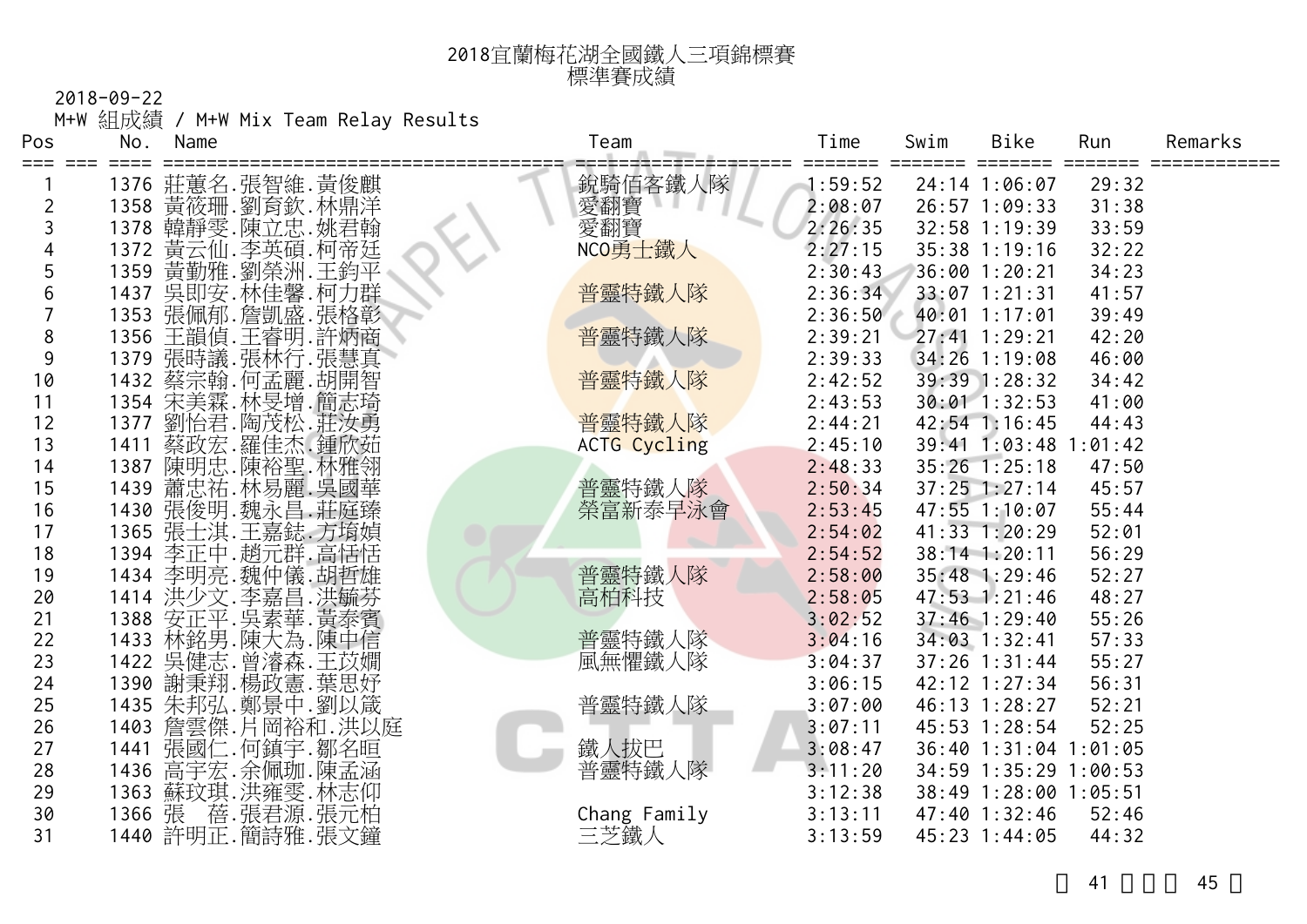| 32   | 1383 林彥甫.徐斌淇.黃瑋玲                         | 旱鴨子團A組              | 3:14:51 | 45:19 1:24:13 1:05:20        |          |  |
|------|------------------------------------------|---------------------|---------|------------------------------|----------|--|
| 33   | 1457 趙珮袽.劉晉宏.許豪升                         | 普靈特鐵人隊              |         | 3:15:52 1:00:04 1:27:07      | 48:42 浮標 |  |
| 34   | 1391 周立偉.陳木松.陳慧蘭                         | 斯巴達鐵人隊              | 3:16:01 | 40:41 1:34:40 1:00:41        |          |  |
| 35   | 1384 呂豐全.謝文台.陳易汝                         |                     | 3:16:12 | 44:37 1:37:42                | 53:53    |  |
| 36   | 1399 T Volz. 黃玟綺. Neil Murray            |                     | 3:16:26 | $37:55$ $1:58:43$            | 39:49    |  |
| 37   | 1382 楊耀光.方萱玉.楊紓寧                         |                     | 3:18:36 | 39:49 1:39:20                | 59:28    |  |
| 38   | 1405 陳炳宏.陳家偉.吳文蘋                         | 夢想家車隊               | 3:19:04 | 46:48 1:41:05                | 51:12    |  |
| 39   | 1417 許文欣. 戴寶娟. 郭思婷                       | 康軒文教集團              | 3:19:18 | $52:02$ 1:36:51              | 50:26    |  |
| 40   | 1456 蔡昇鴻. 郭儒綺. 周玲禎                       |                     | 3:19:27 | 49:56 1:26:57 1:02:36 浮標     |          |  |
| 41   | 1389 郭孟坤.楊映曉.張長智                         |                     | 3:20:45 | 52:06 1:20:01 1:08:39        |          |  |
| 42   | 1418 邱宏勇.呂芳蘭.江鳴蕙                         | 山川鐵人                | 3:20:45 | $51:31$ $1:30:26$            | 58:49    |  |
| 43   | 1370 劉儀忻. 李明乾. 程翔聖<br>1428 滕昭德. 呂佳樺. 鐘新欽 | L203鐵三角             | 3:22:11 | 52:09 1:35:23                | 54:39    |  |
| 44   |                                          | 夢想家車隊               | 3:23:01 | 48:17 1:43:16                | 51:29    |  |
| 45   | 1413 林王昱.陳曉玲.許佳宸                         | <b>ACTG Cycling</b> | 3:23:18 | $41:43$ $1:46:10$            | 55:25    |  |
| 46   | 1404 陳裕勝.白惠君.葉永盛                         |                     | 3:23:39 | 49:12 1:38:40                | 55:48 浮標 |  |
| 47   | 1438 吳柏寬.陳冠儒.郭姿蘭                         | 普靈特鐵人隊              | 3:24:22 | $51:14$ 1:45:18              | 47:51    |  |
| 48   | 游宥杉 游宥杉 曾資容<br>1427                      | 楊光鐵人團               | 3:25:38 | 47:38 1:48:01                | 49:59    |  |
| 49   | 1357 李瑛真.李健銘.李健豪                         |                     | 3:25:54 | 43:19 1:50:05                | 52:30    |  |
| 50   | 1425 蕭仁翔.尤宣敏.方威尊                         | 週末吃飯團               | 3:27:10 | 43:53 1:58:00                | 45:18    |  |
| 51   | 1423 呂南暉.陳虹志.戴幸芳                         | 週末吃飯團               | 3:27:11 | 53:12 1:15:35 1:18:26        |          |  |
| 52   | 1442 吳建泰.黃瓊慧.黃奕霖                         | 鐵人拔巴                | 3:28:33 | 44:46 1:47:03                | 56:44    |  |
| 53   | 1371 P Lee.貝一德.朱元佑                       | <b>BOSKE</b>        | 3:28:45 | 46:30 1:42:16 1:00:01        |          |  |
| 54   | 1380 黄承洋.喬義宸.何孟津                         |                     |         | $3:29:30$ 1:00:16 1:33:33    | 55:42    |  |
| 55   | 1362 陳麗如.陳鉞享.陳沁篲                         |                     | 3:29:49 | 43:12 1:43:37 1:03:01        |          |  |
| 56   | 1364 段功芸.鄧澔謙.徐淑芳                         | 極時行熱                | 3:30:27 | $47:25$ 1:47:26              | 55:37    |  |
| 57   | 簡嘉良.王秉弘.邱怡禎<br>1431                      | GeoSense            | 3:31:07 | 46:49 1:34:51 1:09:28 浮標     |          |  |
| 58   | 1406 駱信昌.駱千芳.陳婉玲                         |                     | 3:31:55 | 49:32 1:47:40                | 54:44    |  |
| 59   | 1396 林元吉. 吳建緯. 錢熙璇                       | AttilaLin           | 3:32:04 | 43:54 1:41:01 1:07:10        |          |  |
| 60 * | 黃靖穎.白崇信.焦怡婷<br>1407                      |                     | 3:33:11 | 36:06 1:51:29 1:05:37 BIKE異常 |          |  |
| 61   | 1400 趙建驊. 張雅涵. 楊雅雯                       |                     | 3:35:56 | $50:35$ 1:56:53              | 48:29    |  |
| 62   | 1374 林子彤.鄭仁(吉吉).陳宓亞                      | 我們鄭一家               | 3:35:57 | 39:46 1:54:48 1:01:24        |          |  |
| 63   | 1424 麥揚竣.林孟璇.黃韋晴                         | 週末吃飯團               | 3:36:29 | 47:17 1:51:16                | 57:56    |  |
| 64   | 1419 吴龍男. 丁姵文. 游智喬                       | 基隆賞花遊湖鐵人旅行 3:37:04  |         | 33:38 1:45:53 1:17:33        |          |  |
| 65   |                                          | 旱鴨子團A組              | 3:38:30 | 40:52 1:57:23 1:00:16        |          |  |
| 66   | 1421 張季廷.李聖慧.黃志雲<br>1368 潘亞蘭.楊震宇.莊昊霖     | 康軒文教集團              | 3:40:45 | 48:32 1:46:10 1:06:03        |          |  |
| 67   | 陳柏劭.廖云如.林怡瑋<br>1397                      | ACTG Cycling        | 3:41:33 | 51:51 1:41:05 1:08:39        |          |  |
| 68   | 1416 賴允植. 吳美怡. 林慧瑜                       | Family              | 3:41:52 | 48:01 1:37:16 1:16:36        |          |  |
| 69   | 1392 陳毅融. 曾芸瑩. 鄭琇文                       |                     | 3:48:27 | 52:04 1:49:43 1:06:41 浮標     |          |  |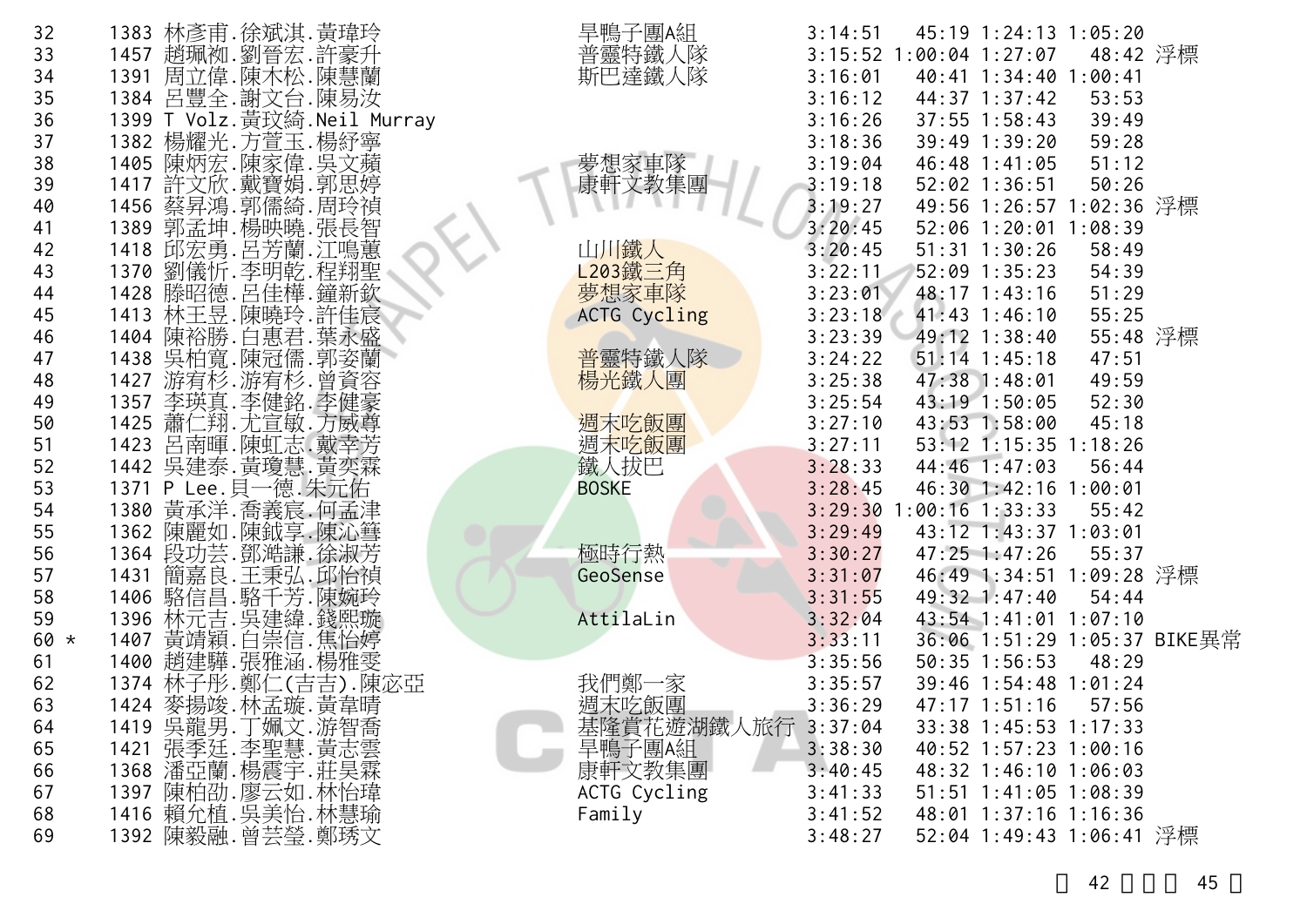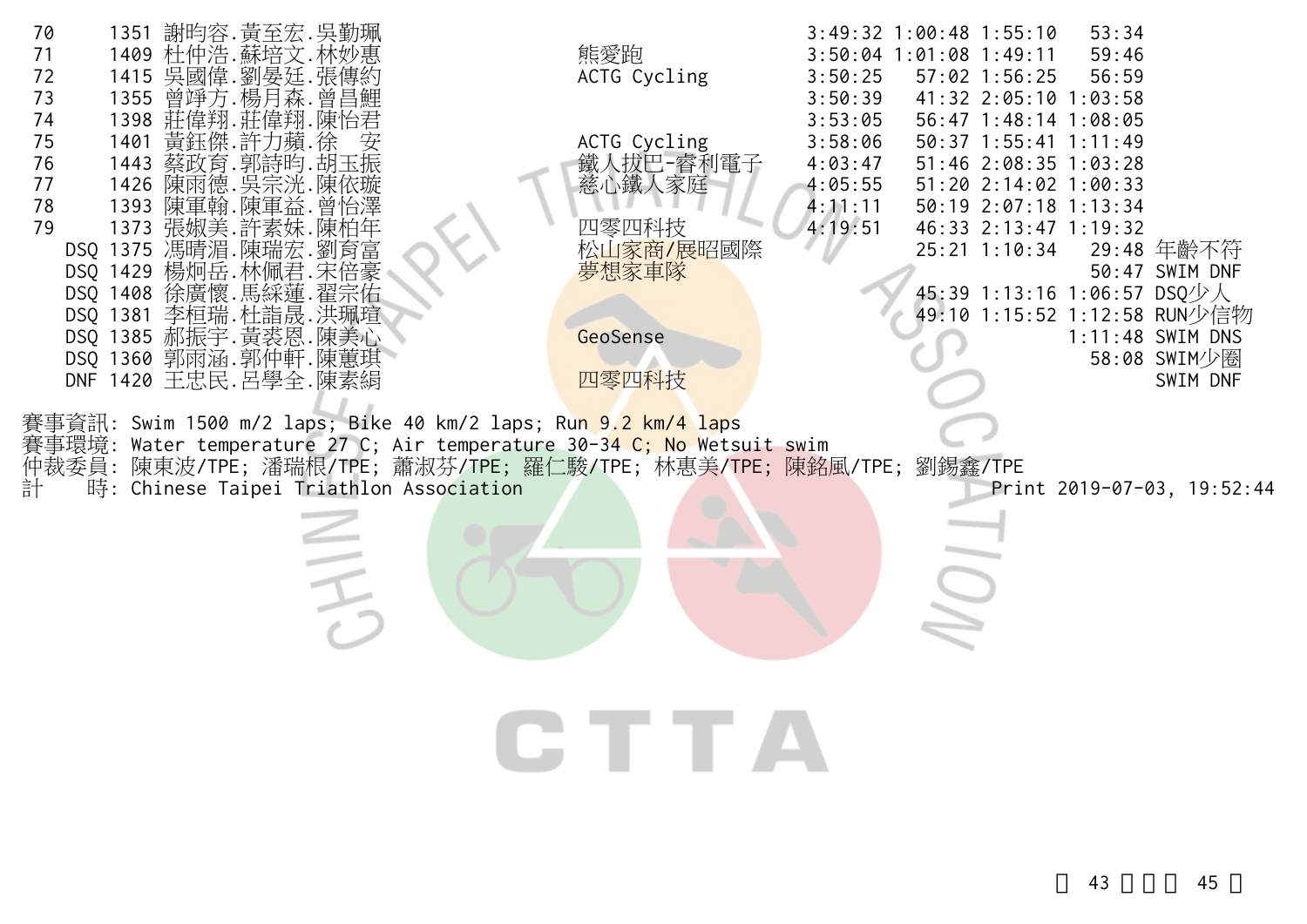| 2018宜蘭梅花湖全國鐵人三項錦標賽 |
|--------------------|
| 標準賽成績              |

2018-09-22 MMM 組成績 / Men Team Relay Results

| Pos            | No.  | Name |                                         | Team              | Time    | Swim | Bike                  | Run   | Remarks |
|----------------|------|------|-----------------------------------------|-------------------|---------|------|-----------------------|-------|---------|
|                |      |      | 1315 蔡慶融.吳沂璋.蔡智遠                        | 四季車隊<br>REISTI    | 1:58:48 |      | 22:32 1:05:27         | 30:50 |         |
| $\overline{2}$ | 1301 |      |                                         |                   | 2:10:39 |      | $27:42$ 1:09:41       | 33:17 |         |
| 3              | 1337 |      |                                         | NCO勇士鐵人           | 2:12:14 |      | 29:56 1:10:42         | 31:37 |         |
|                | 1289 |      | 宗安緯.黃宇民.葉冠<br>林紀宏.梁紘賓.曾子豪<br>藍文宗.吳弘平.吳東 |                   | 2:34:32 |      | 41:05 1:18:05         | 35:23 |         |
| 5              | 1339 |      | 李明信. 趙克華. 賴是陽                           | 山川鐵人              | 2:37:11 |      | 45:26 1:15:53         | 35:52 |         |
| 6              |      |      | 1286 程仲銘.蔡明宏.蔡宏璋<br>1336 黃耀充.劉明昌.郭嘉宏    | 風無懼鐵人隊            | 2:44:28 |      | 43:10 1:20:59         | 40:21 |         |
| $\overline{7}$ |      |      |                                         | 基隆賞花遊湖鐵人旅行        | 2:49:02 |      | 36:01 1:34:18         | 38:44 |         |
| 8              | 1292 |      | 李旻儒.吳信樺                                 |                   | 2:50:02 |      | 38:18 1:20:19         | 51:26 |         |
| 9              | 1290 |      | 劉偉吉.李旻儒.<br>謝東宏.林恪弘.<br>.郭智昇            |                   | 2:51:03 |      | 39:31 1:27:52         | 43:41 |         |
| 10             | 1298 | 陳樹   | 仁.蔡昀益.朱繼弘                               | <b>Yotta Tech</b> | 2:52:00 |      | $37:02$ 1:25:34       | 49:24 |         |
| 11             |      |      | 1332 王龍財.朱振鰲.辛炳巍                        | 百大鐵人A             | 2:53:07 |      | 42:39 1:23:09         | 47:21 |         |
| 12             | 1329 |      | 陳傳賢.鄭朝國<br>.徐俊堆                         | 海龍長泳              | 2:55:51 |      | 49:14 1:24:48         | 41:50 |         |
| 13             | 1311 |      | 黃晟哲.陳致豪.黃逸宏                             | 超鐵小公主             | 2:56:54 |      | 38:50 1:27:24         | 50:42 |         |
| 14             |      |      | 1344 吴世彬. 江春堂. 郭旻星                      | 三芝鐵人              | 2:57:05 |      | $36:35$ $1:27:03$     | 53:28 |         |
| 15             | 1303 |      | 黃超彥. 何俊杰. 李政陽                           |                   | 2:57:38 |      | $36:45$ 1:33:17       | 47:37 |         |
| 16             | 1300 |      | 吳家豪.柯志諄.林郁超                             |                   | 2:58:46 |      | 52:48 1:21:54         | 44:04 |         |
| 17             | 1307 |      | 高淮龍.洪嘉威.高嘉偉                             |                   | 2:59:41 |      | 40:36 1:34:12         | 44:54 |         |
| 18             | 1331 |      | 吳武宏.陶德雄.許順昌                             | 四零四科技             | 3:00:35 |      | $51:43$ $1:23:54$     | 45:00 |         |
| 19             | 1328 |      | 郭木水.郭慶輝.陳萬成                             | 内湖鐵人              | 3:00:55 |      | 36:18 1:40:50         | 43:47 |         |
| 20             | 1299 |      | 葉鴻權. 曾能煜. 陳恩民                           |                   | 3:01:44 |      | 42:00 1:23:10         | 56:35 |         |
| 21             | 1308 |      | 郭建志.蔣哲輝.黃嘉慶                             |                   | 3:02:46 |      | 50:43 1:28:11         | 43:54 |         |
| 22             | 1341 |      | 蘇士傑.葉方成.楊聰聲                             | 爆發力~20&80         | 3:02:50 |      | 42:32 1:40:16         | 40:03 |         |
| 23             | 1293 |      | 林君衡.林威宏.呂佳勳                             |                   | 3:03:21 |      | 41:36 1:36:22         | 45:24 |         |
| 24             | 1309 |      | 林金山.梁上棟.林彥光                             |                   | 3:04:41 |      | 38:37 1:31:44         | 54:21 |         |
| 25             | 1305 |      | 吳明華.林金樟.吳萬生                             | 爆發力~20&80         | 3:05:25 |      | 40:39 1:38:20         | 46:27 |         |
| 26             | 1326 |      | 張文賓.施智明.李盈璋                             | 鐵人拔巴              | 3:10:30 |      | 38:55 1:33:07         | 58:29 |         |
| 27             | 1333 |      | 栄彦鋒.石博皓.安志忠<br>鄭淵元.黃棱駿.黄群哲              | 百大鐵人B             | 3:12:18 |      | 40:23 1:32:08         | 59:48 |         |
| 28             | 1306 |      |                                         |                   | 3:13:17 |      | 37:56 1:39:23         | 55:59 |         |
| 29             | 1322 |      | 宋孝恩.羅裕盛.鄭維德                             |                   | 3:16:34 |      | 46:43 1:36:12         | 53:40 |         |
| 30             | 1314 |      | 陳文昌.廖承運.吳烈瑋                             |                   | 3:18:42 |      | 47:09 1:39:46         | 51:47 |         |
| 31             | 1316 |      | 劉建二. 黃維誠. 余亮範                           |                   | 3:19:40 |      | 48:31 1:29:57 1:01:14 |       |         |